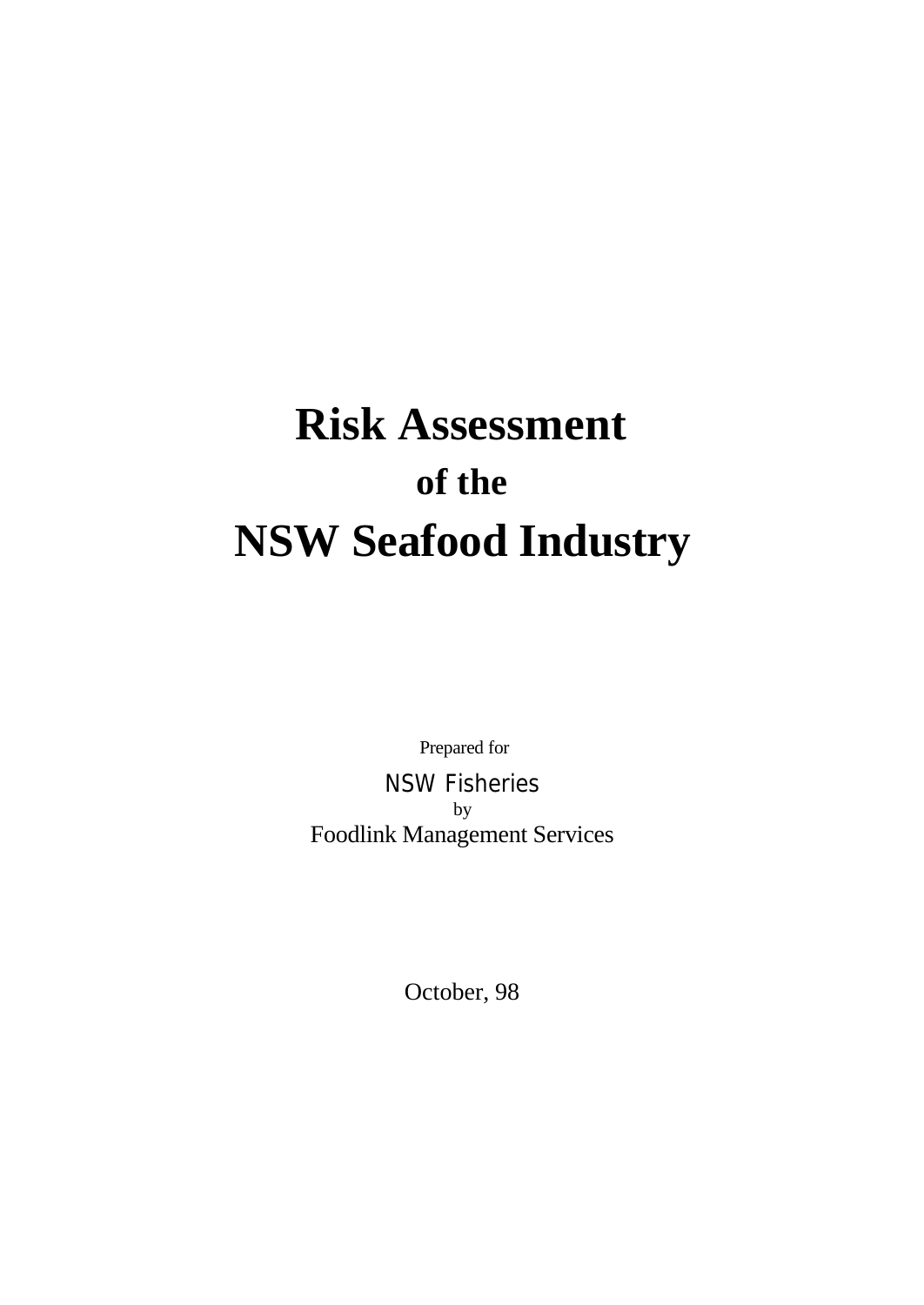# **Contents:**

| 1.             |                                                                            |  |
|----------------|----------------------------------------------------------------------------|--|
| 2.             |                                                                            |  |
| 2.1            |                                                                            |  |
| 2.2            |                                                                            |  |
| 2.2.           |                                                                            |  |
| 2.3            |                                                                            |  |
| 2.4            |                                                                            |  |
| 2.5            | The Proposed New Food Regulatory Requirements in Australia <sup>6</sup> 12 |  |
| 2.7            |                                                                            |  |
| 2.8            |                                                                            |  |
|                |                                                                            |  |
| 3.1            | Draft Priority Risk Classification System for a Food Business 15           |  |
| $3.1\dots$     |                                                                            |  |
| 3.1            |                                                                            |  |
| 3.3            |                                                                            |  |
|                |                                                                            |  |
| 4.1            |                                                                            |  |
| 4.2            |                                                                            |  |
|                |                                                                            |  |
| 4.4            |                                                                            |  |
| 4.5            |                                                                            |  |
| 4.6            |                                                                            |  |
| 4.6.1          |                                                                            |  |
| 4.6.2          |                                                                            |  |
| 4.6.3          |                                                                            |  |
| 4.6.4          |                                                                            |  |
| 4.6.5          |                                                                            |  |
| 4.6.6          |                                                                            |  |
| 4.6.7          |                                                                            |  |
| 4.6.7<br>4.6.8 |                                                                            |  |
| 4.6.9          |                                                                            |  |
|                |                                                                            |  |
|                |                                                                            |  |
| 5.1            |                                                                            |  |
| 5.2<br>5.2.1   |                                                                            |  |
|                |                                                                            |  |
|                |                                                                            |  |
| 5.2.2          |                                                                            |  |
| 5.3            |                                                                            |  |
| 5.3.1          |                                                                            |  |
| 5.3.2          |                                                                            |  |
| 5.4            |                                                                            |  |
| 5.5            |                                                                            |  |
| 5.5.1          |                                                                            |  |
| 5.5.2          |                                                                            |  |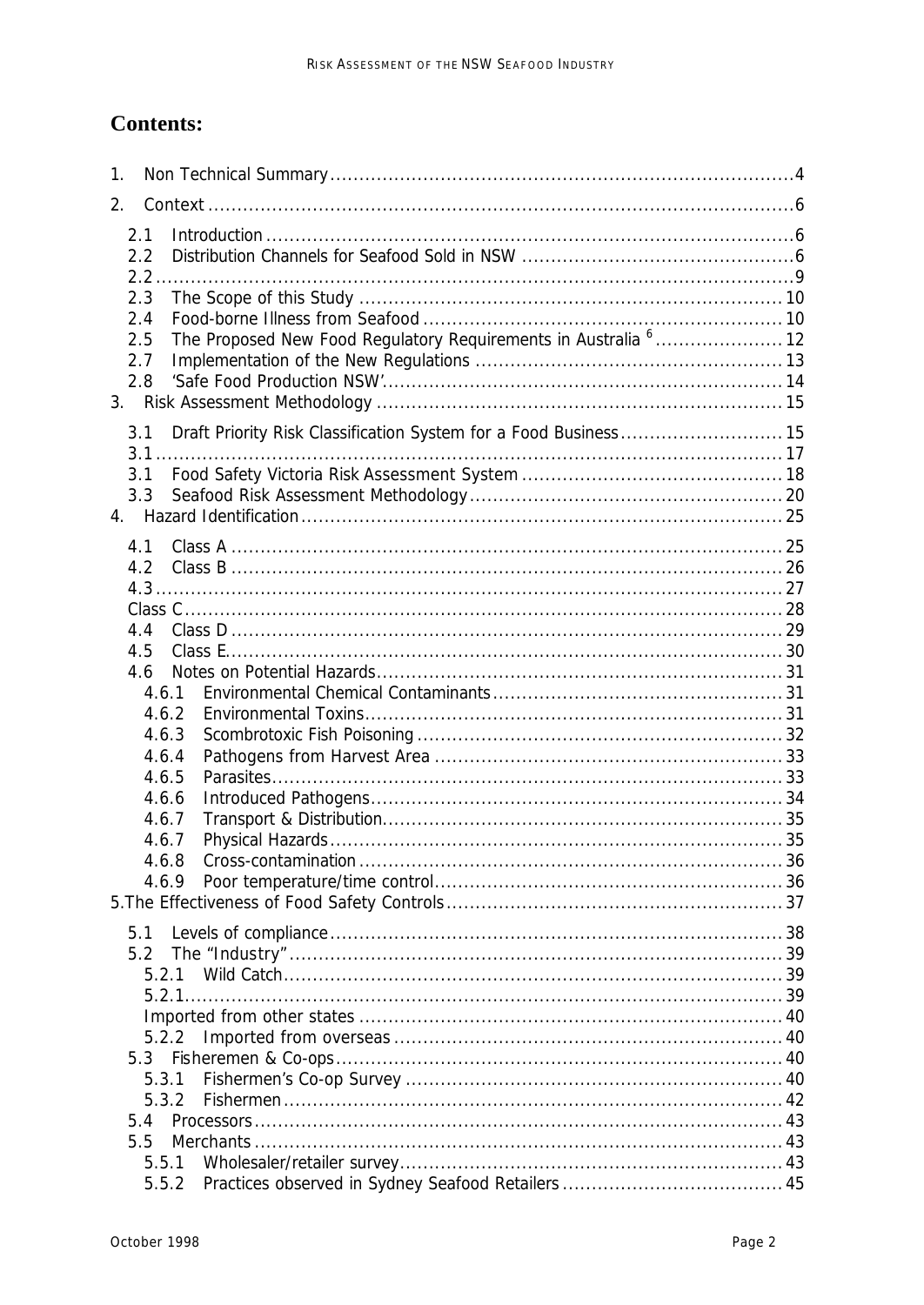| 5.6                                                                        |  |
|----------------------------------------------------------------------------|--|
| 5.7                                                                        |  |
| 6.                                                                         |  |
| 6.1                                                                        |  |
| 6.2                                                                        |  |
| 6.3                                                                        |  |
| 6.4                                                                        |  |
|                                                                            |  |
|                                                                            |  |
|                                                                            |  |
| 7.                                                                         |  |
| 7.1                                                                        |  |
| 7.2                                                                        |  |
| 721                                                                        |  |
| 7.2.2                                                                      |  |
| 7.2.3                                                                      |  |
| 8.                                                                         |  |
| Appendix 1: Registered Seafood Businesses/Seafood Employees in NSW 57      |  |
| Appendix 2: US FDA Tolerances for Environmental Contaminants in Seafood 59 |  |
|                                                                            |  |
|                                                                            |  |
|                                                                            |  |
|                                                                            |  |

Foodlink Management Services gratefully acknowledge the assistance offered by the following in the preparation and editing of this report:

| Sam Gordon      | The Master Fish Merchants Association of NSW |
|-----------------|----------------------------------------------|
| Jayne Gallagher | SeaOual                                      |
| Judith Ruello   | NSW Fisheries                                |
| Bryan Skepper   | Sydney Fish Market                           |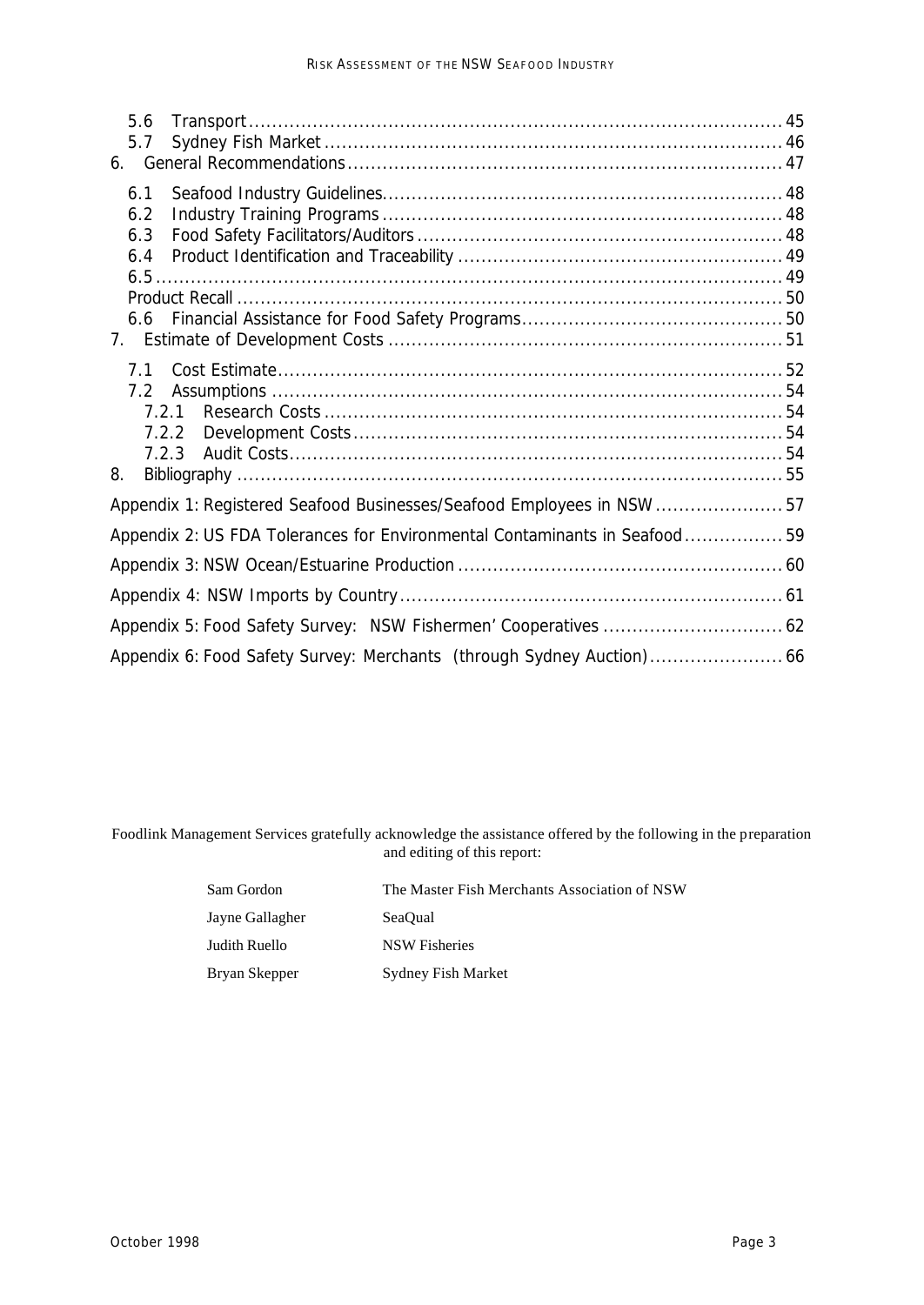## **1. NON TECHNICAL SUMMARY**

#### **1998/359 Risk assessment for the NSW seafood industry**

**PRINCIPAL INVESTIGATOR:** Mr John Diplock **ADDRESS:** NSW Fisheries PO Box 21 CRONULLA NSW 2230

#### **OBJECTIVES:**

- 1. To conduct a risk assessment of the health risks by the NSW seafood industry using accepted risk classification models and to identify those areas posing significant and/or immediate threats to human health and to prioritise the areas requiring food safety planning. To conduct a risk assessment of the health risks by the NSW seafood industry using accepted risk classification models and to identify those areas posing significant and/or immediate threats to human health and to prioritise the areas requiring food safety planning.
- 2. To review available information and identify any deficiencies in effectiveness and efficiency of current food safety measures for the seafood industry, and any risks not addressed by the current systems.
- 3. To estimate likely costs to government and industry of implementation of food safety plans over a five year period to address the identified risks.

### **NON TECHNICAL SUMMARY:**

The purpose of this project was:

- to undertake a food safety risk assessment of the seafood industry in New South Wales;
- to identify the gaps between current and required practice; and
- to identify and prioritise the areas of concern and deficiency in terms of food safety measures; and estimate the likely costs of implementation of food safety plans over a four year period.

Seafood, unlike most other foods, can pose serious food poisoning risks simply as a result of their biology and/or the way in which they are consumed. This problem is further exacerbated by the fact that animals posing a risk do not show any signs that can easily distinguish them from 'safe" food. This has resulted in a widespread lack of appreciation of the dangers posed by seafood amongst those that catch and distribute the products.

The notion amongst those in the industry is that if the product is "fresh" - meaning recently caught- it is safe to eat, with the corollary being that catchers and distributors take little action to ensure that food is safe to eat, other than to keep the product cold to touch. The lack of data on outbreaks of food poisoning attributed to seafood, except in cases related to shellfish, may have further contributed to the complacent attitude amongst seafood operators to food safety. However the risks posed by seafood are real, and apart from oysters and pipis, little is being done to ensure that only safe products are offered for sale. Even enterprises that export under AQIS requirements may sell product onto the domestic market that is not necessarily handled under their export quality program. The following summarises the risk posed by seafood: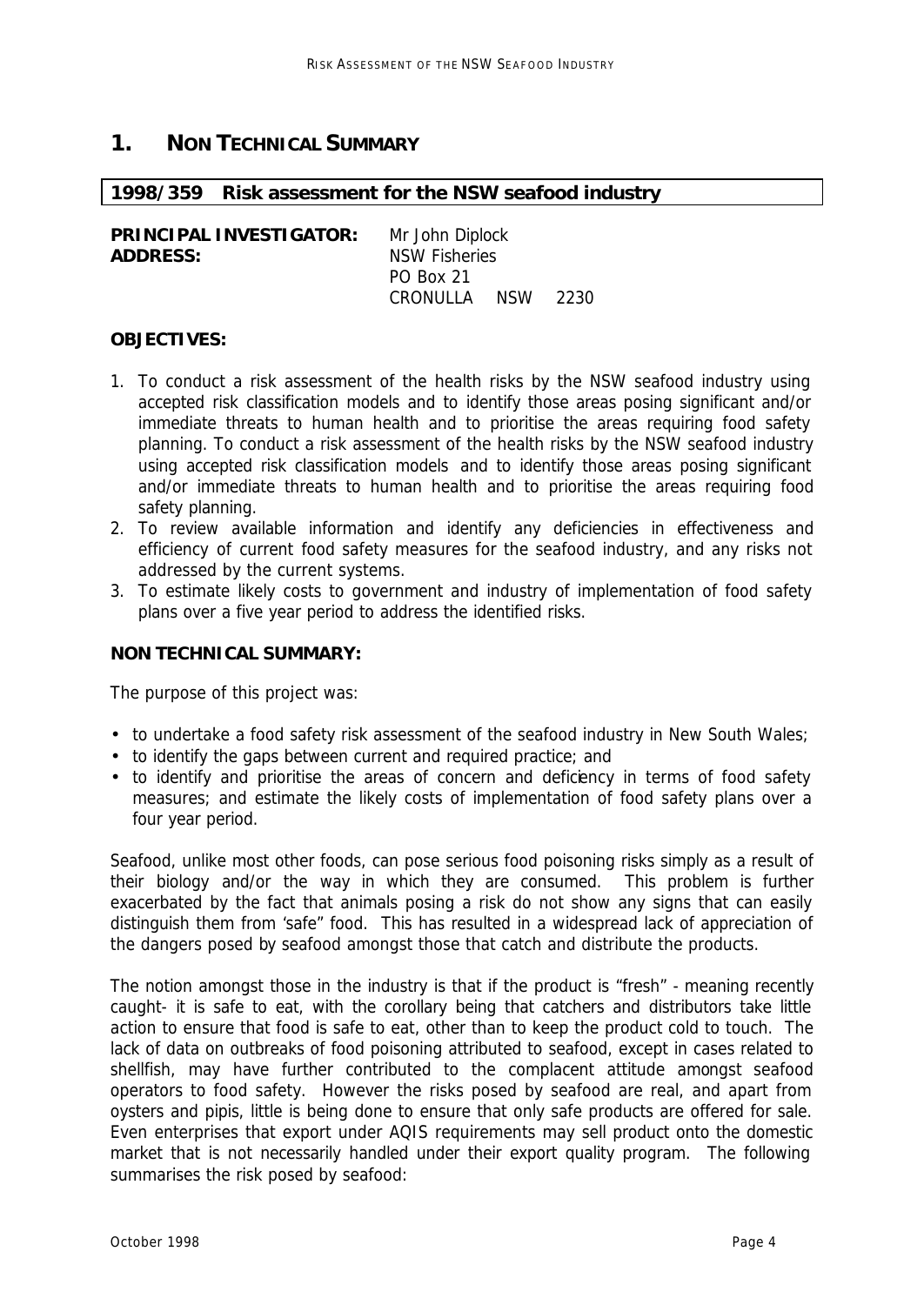| <b>Ranking of Risk</b>                                       | <b>Description of Risk</b>                                                                                                                                                                                          | <b>Existing Hazard</b><br><b>Reduction</b><br><b>Measures</b> |
|--------------------------------------------------------------|---------------------------------------------------------------------------------------------------------------------------------------------------------------------------------------------------------------------|---------------------------------------------------------------|
| Critical:<br>ingestion is<br>most likely to<br>cause illness | Seafood species that accumulate biotoxins and/or<br>harmful bacteria and/or viruses that are not<br>destroyed by further processing.                                                                                | SQAP<br>Pipi biotoxin food<br>safety plans                    |
| Major:<br>ingestion is<br>likely to cause<br><b>illness</b>  | Fish containing histamine.<br>Contaminated cooked seafood intended to be eaten<br>without further cooking.                                                                                                          | One or two quality<br>management<br>systems, AQIS             |
| Minor:<br>ingestion may<br>cause illness                     | Cooked or raw seafood that contains a high bacterial<br>load as a result of time/temperature abuse.<br>No<br>cooking or cooking time insufficient, to kill all bacteria.<br>Heavy metal & other pollutant residues. | One or two quality<br>management<br>systems, AQIS             |

Our study has shown that most operators in the seafood industry are unable to describe the hazards posed by the seafood that they handle and sell and unwittingly subject most to considerable time/temperature abuse. There is ineffective product identification through the distribution channels and thus the industry has limited ability, if any, for effective product recall in the event of a food poisoning outbreak.

There is sufficient evidence (based on survey and interviews with managers and staff within the NSW seafood industry, and with senior personnel from peak industry organisations) to indicate a significant gap between existing industry practice and what is required to control hazards.

Recommendations are made based on these findings, and suggest a "whole of industry" approach to minimise implementation cost, and maintain consistency from catchers to wholesalers. We recommend that comprehensive research is carried out to quantify the hazards and effective control measures for the NSW seafood industry. This research is essential to provide the industry with a scientific basis for the preparation of their HACCP programs, and to ensure that industry can equip itself to provide safe seafood.

Research is also needed to develop a program of product identification and traceability from the catcher to the final point of sale. Hand-in-hand with research we recommend the development of training programs for seafood operators in the application of effective control measures within their operations to ensure the supply of safe seafood.

The estimate of implementation costs is based on a phased program of a) research to provide scientific data on hazards and control measures, b) development of industry guidelines and specific training packages; c) a pilot program to test the efficacy of industry guidelines, and d) facilitated introduction across the industry.

This report concludes that there is an imperative for a structured, practical approach to implementing food safety programs across the catching/harvesting, distribution, and wholesale/retail sectors. This will only happen if Safe Food Production NSW ("Safe Food") ensures that consultation and negotiation is effective across the entire industry.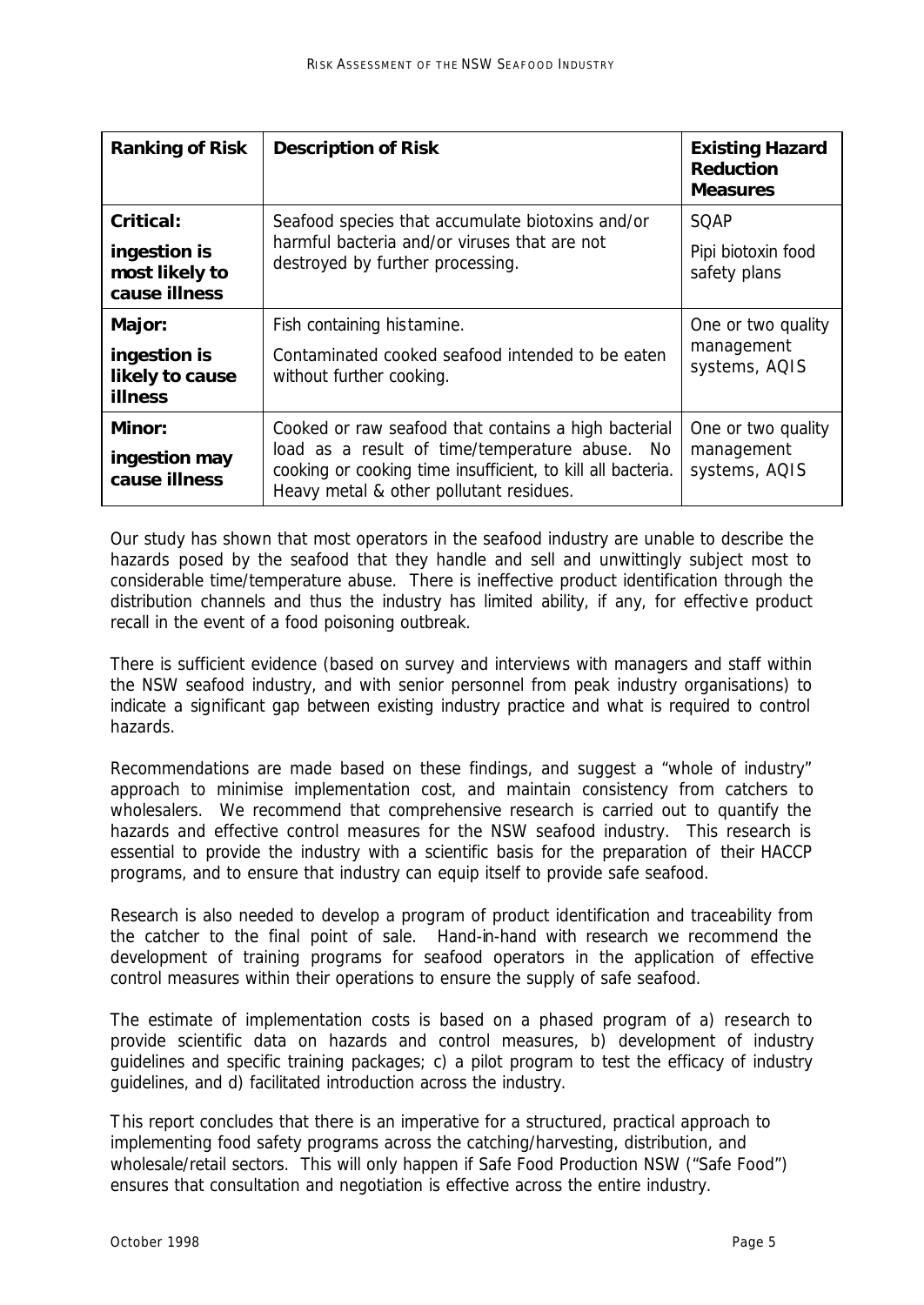# **2. CONTEXT**

## *2.1 Introduction*

In NSW there are approximately 380 registered commercial fishing businesses (ABS), employing around 1800 fishermen, utilising some 3000 licensed fishing vessels. There are 20 fishermen's co-operatives in coastal towns operating as the point of first sale for fresh caught seafood, and in some cases as processors. There are around 35 wholesalers, and 2 independent processors. There are an estimated 449 identified seafood retailers (where sale of fresh seafood comprises at least 50% of their business), and more than 120 supermarket seafood outlets.

NSW supplies 11% (by weight) of the national catch, worth around \$113 million per year. However NSW consumes a much greater share of the national seafood product. 60% of seafood consumed in NSW is imported from either overseas or interstate.

The demand for seafood is high, and is likely to increase over the medium to long term. Australian consumers eat around 12 kgs per year, 75% of which is taken as fresh or frozen product or as product eaten outside the home (ASIC facts sheet). With red meats and poultry increasingly perceived by many consumers as "high risk" foods, seafood is considered a healthy alternative and is promoted as such. 36% of consumers actively seek seafood in preference to red meat or poultry.

The tourism industry actively promotes the availability of fresh seafood as one reason to visit Australia. With visitor numbers expected to swell up to and beyond the Olympic Games in 2000, the outlook for the NSW seafood industry is promising.

# *2.2 Distribution Channels for Seafood Sold in NSW*

There are four primary sources of seafood sold in NSW. These are:

- NSW wild catch;
- NSW aquaculture;
- Imported from other states;
- Imported from overseas

Commercial fisheries in NSW are diverse in terms of area, method, and species. Most fishery categories are fully exploited, and NSW Fisheries plays a key role in managing the resources for viability and sustainability.

The following diagram indicates the complexity of the NSW distribution channels. Statistics on the catch are from NSW Fisheries 1995/96, imported product from ABS, and Sydney auction from Sydney Fish Market (97/98). Other movements can only be extrapolated or assumed.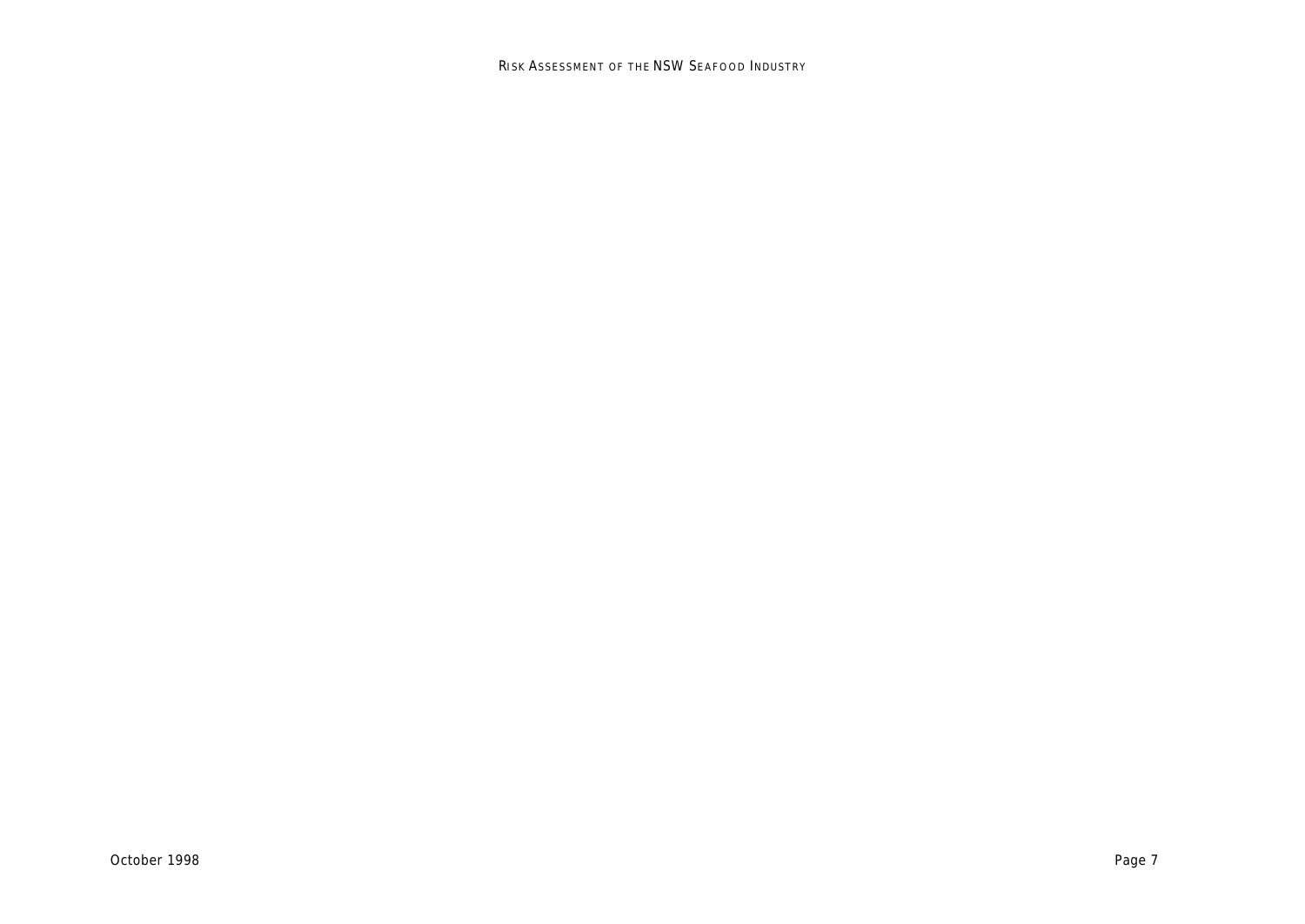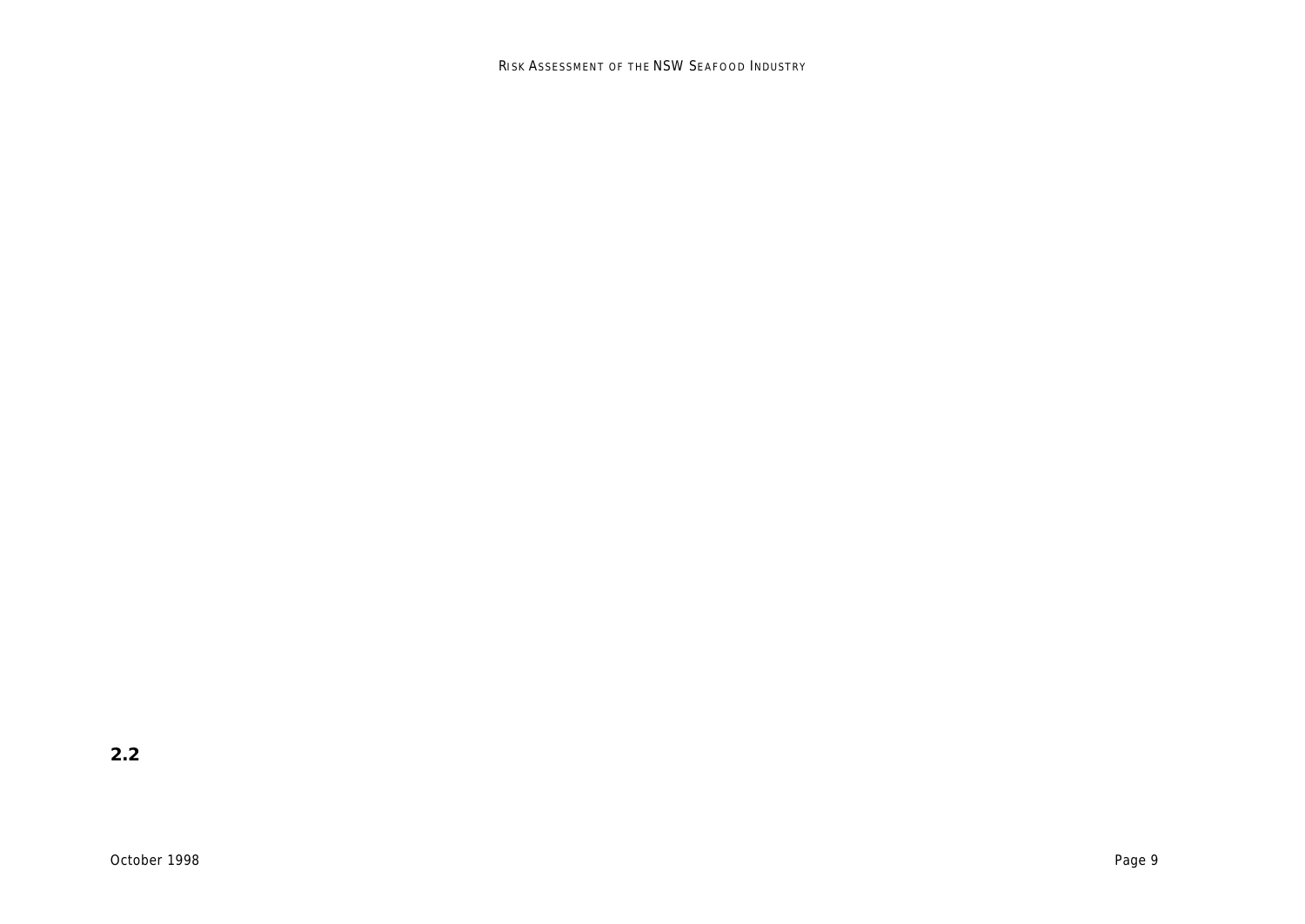Current information from the Australian Bureau of Statistics Business Register Counts can be found in Appendix 1.

The Sydney Fish Market (SFM) occupies a unique position within the NSW industry. Approximately 16 million kgs of seafood is sold at auction annually, 80% of which is sourced from within the state. Between 50-60% of the NSW catch passes through the Sydney market, making it a major conduit in the distribution channel for NSW seafood.

# *2.3 The Scope of this Study*

The primary objective of this project is to undertake a food safety risk assessment and gap audit of the seafood industry in New South Wales; to identify and prioritise the areas of concern and deficiency in terms of food safety measures; and estimate the likely costs of implementation of food safety plans over a four year period.

The types of businesses involved in the through-chain include fishermen, fishermen's cooperatives, seafood processors, aquaculture operators, wholesalers, and retailers.

The impact of road and air transport is also considered in this study.

The requirements of this project are:

Identify food safety concerns across the producer, processor, wholesaler, and retailer sectors of the NSW seafood industry;

Identify high, medium, and low priority risks to food safety;

- Identify food safety risks not satisfactorily addressed by current practices.
- Identify the gaps between current practices and those required to meet the national food hygiene legislation.
- Estimate the likely costs of implementation of food safety plans throughout the NSW industry over the next five years.

The NSW oyster industry is excluded from this study.

### *2.4 Food-borne Illness from Seafood*

In Australia and world wide, the incidence of food borne illness is increasing. Recent estimates suggest there could be 2.1 million cases of food related illness per year in Australia, which costs the community an estimated \$1 billion. $1$ 

Accurate measures of the level of food-borne illness in Australia are currently not possible. '*The current food*borne illness surveillance system is not implemented consistently between States and Territories, nor does it *systematically link with other measures of food-borne illness or food safety'* <sup>2</sup>

The situation is only marginally better in other western countries. Statistics on food-borne illness are affected by lack of reporting of all bar the more serious cases. According to the World Health Statistics Quarterly (Vol 50, N1/2, WHO, 1997), surveys indicate that food-borne diseases may be 300-350 times more frequent than the reported cases tend to indicate. The cases that are reported are generally related to specific outbreaks.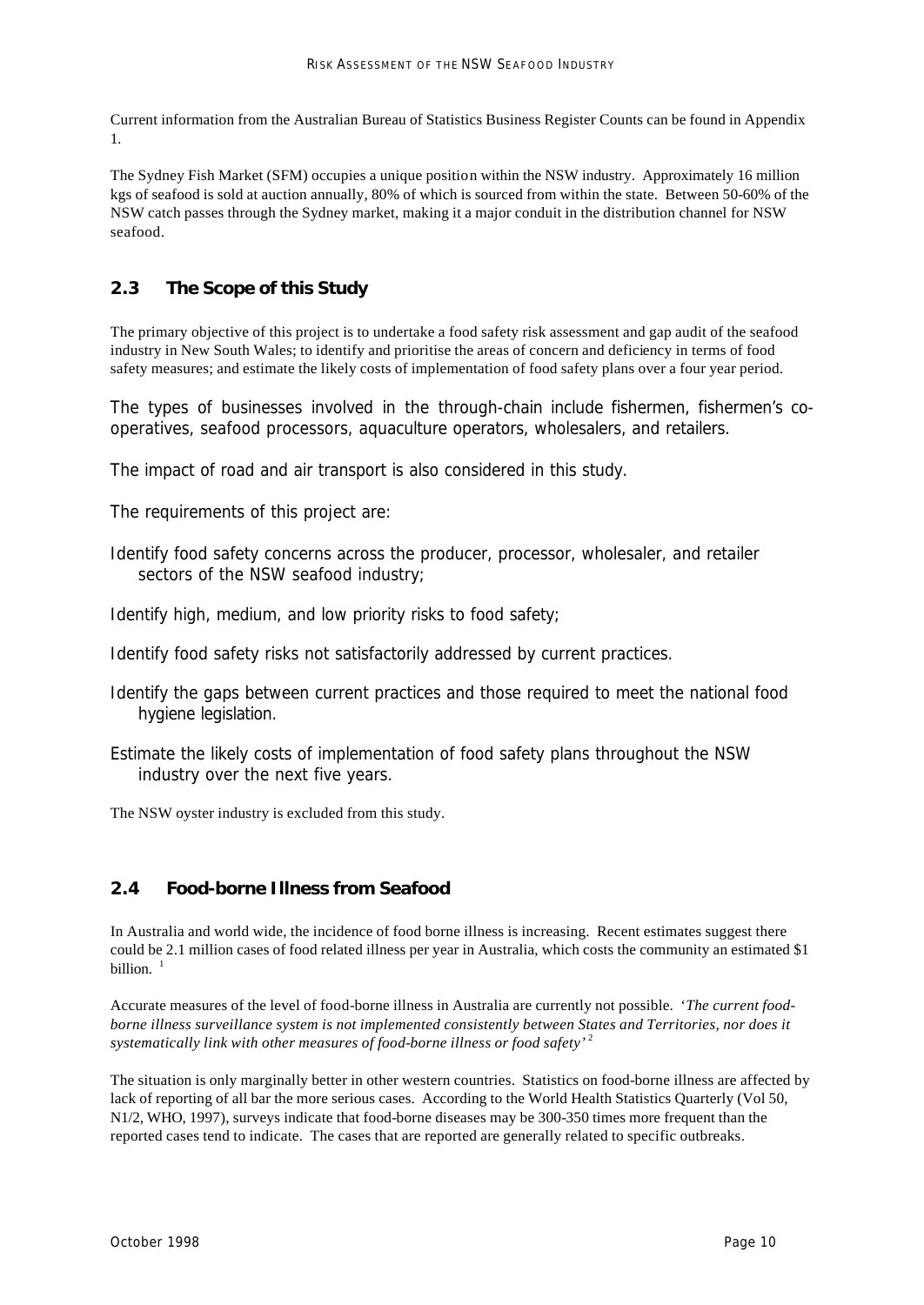Nevertheless, there is sufficient evidence from home and abroad to indicate that seafood is a significant contributor to food-borne illness:

- + In Sydney in 1997, an outbreak of *Hepatitis A* was linked to imported frozen prawns. 3
- + An investigation by the Brisbane North Environmental Health Service in 1995 indicated that as few as one or two Spanish mackerel caused 7 incidents of ciguatera poisoning affecting 15 people. The fish steaks implicated were purchased from the same Brisbane retail store over a two-day period in July of that year.  $3$
- + Large outbreaks of *Vibrio parahaemolyticus* occur regularly in Japan, especially during the winter months.<sup>4</sup>
- + In the last ten years, two separate outbreaks of botulism have occurred in the USA, involving commercially canned salmon. Also, smoked fish, both hot and cold-smoke, have caused outbreaks of *type E* botulism. <sup>4</sup>
- + From 1979 to 1990, there were 434 suspected incidents of scombrotoxic fish poisoning, involving 943 people, in the UK. 164 incidents were confirmed by histamine analysis (levels greater than 5mg per 100g of flesh). Fish involved included raw and canned tuna, smoked, canned, and soused mackerel, canned sardines, pilchards, herring, anchovies, and salmon.<sup>5</sup>
- + A comparative study of food-borne outbreaks in the republic of Korea and Japan between 1971 and 1990 revealed considerable differences in morbidity and mortality as well as in agents involved. Most incidents occurred in the workplace and in the home in the republic of Korea, whereas they were more frequent in restaurants and hotels in Japan. Seafood was often imp licated in both countries.
	- 1 '*Regulatory Impact Statement, Proposed Nationally Uniform Hygiene Standards'*, ANZFA, 1998
	- 2 *'Food, a Growth Industry – the Report of the Food Regulation Review'*, Food Regulation Review Committee, August 1998.
	- 3 *"Food Safety and Hygiene",* Food Science Australia Information Service, (September 1996)
	- 4 *'"The Bad Bug Book" Foodborne Pathogenic Microorganisms and Natural Toxins Handbook",* US Food & Drug Administration – Center for Food Safety and Applied Nutrition; (internet available) last update April 1998
	- 5 *'Hygiene for Management; A text for food hygiene courses'*, Richard a Srenger, Highfield Publications, UK, eighth edition 1998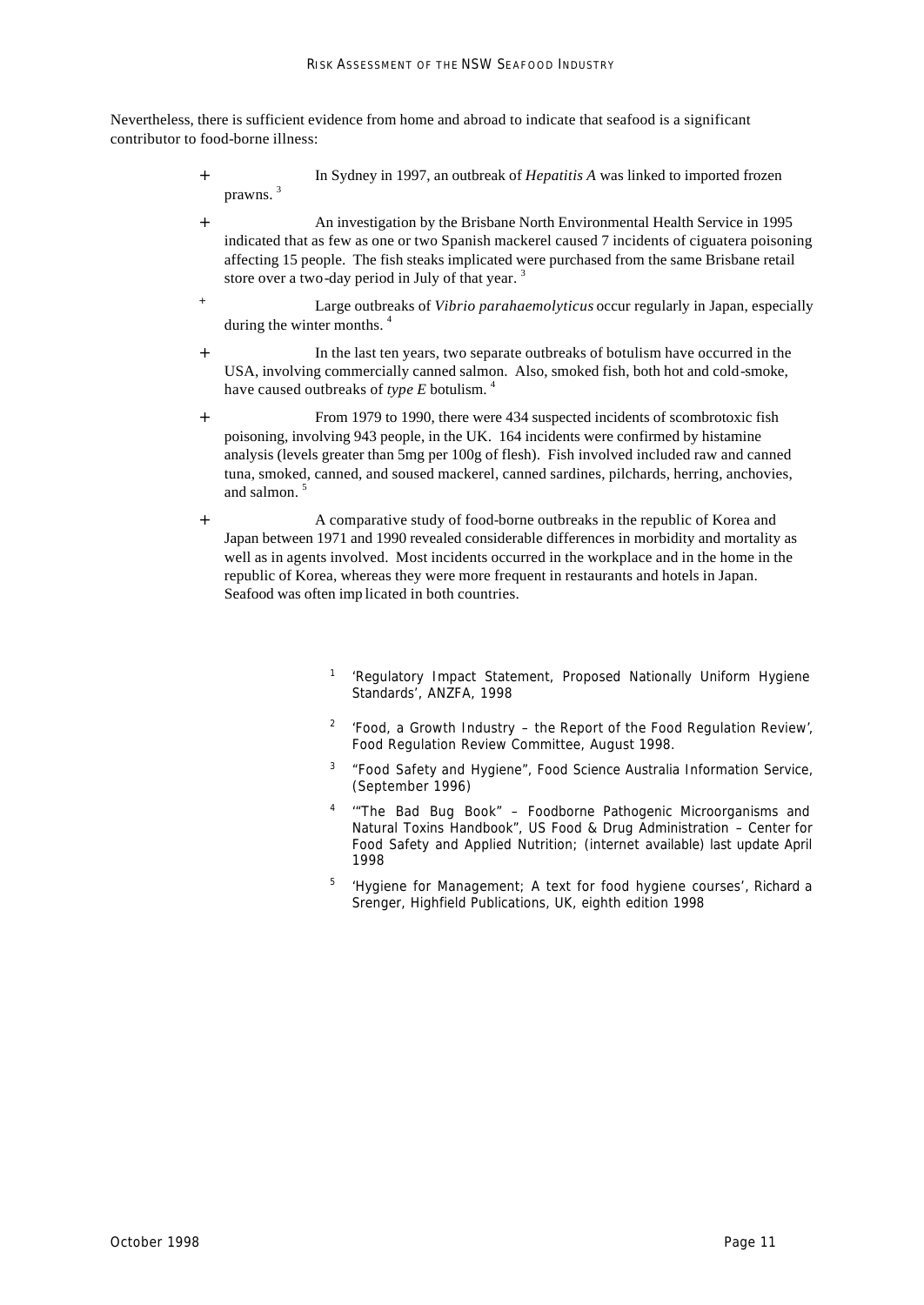### *2.5 The Proposed New Food Regulatory Requirements in Australia* <sup>6</sup>

The Australia New Zealand Food Authority (ANZFA) is developing a series of food hygiene standards to ensure production of safe food. The proposed new standards represent a fundamental shift in the way regulatory authorities administer food safety. There will be an emphasis on the industry and individual food businesses for the safety of the foods they produce. The practices applied by the food industry will be based on minimum but appropriate regulations developed by ANZFA. These regulations will be based on Hazard Analysis and Critical Control Point (HACCP) principles and will require a consistent, through-chain approach.

The proposed reforms comprise a package of new standards in the Food Standards Code, and will apply to all agrifood businesses currently covered by the Food Standards Code. However the standards cannot be enforced until State and Territory Food Acts have been amended. The four new standards are:

- Standard 3.1.1 Interpretation and Application
- Standard 3.2.1 Food Safety Programs and General Requirements.
- Standard 3.2.2 Food Hygiene Practices.
- Standard 3.2.3 Food Premises and Equipment.

The aim of the new standards is to offer a flexible, non-prescriptive approach that will allow businesses to determine how they can best meet the requirements of the standards. The standards achieve this through five broad provisions.

#### *a) Food Business Notification*

The owner/s of food businesses will be required to notify relevant State and Territory agencies of their existence so that standards can be enforced and food poisoning outbreaks identified and contained as soon as possible.

#### *b) Food Produced by a Food Business must be Safe*

'Safe' in relation to a food, means the food will not cause harm to the person consuming it when it is prepared and/or eaten according to its intended use.

#### *c) Training Competencies for Food Handlers and Supervisors*

Each food business will have to ensure that food handlers and supervisors have the necessary skills and competencies in food hygiene matters.

#### *d) Food Recalls*

The responsibility for providing for the recall of unsafe food rests with the food business.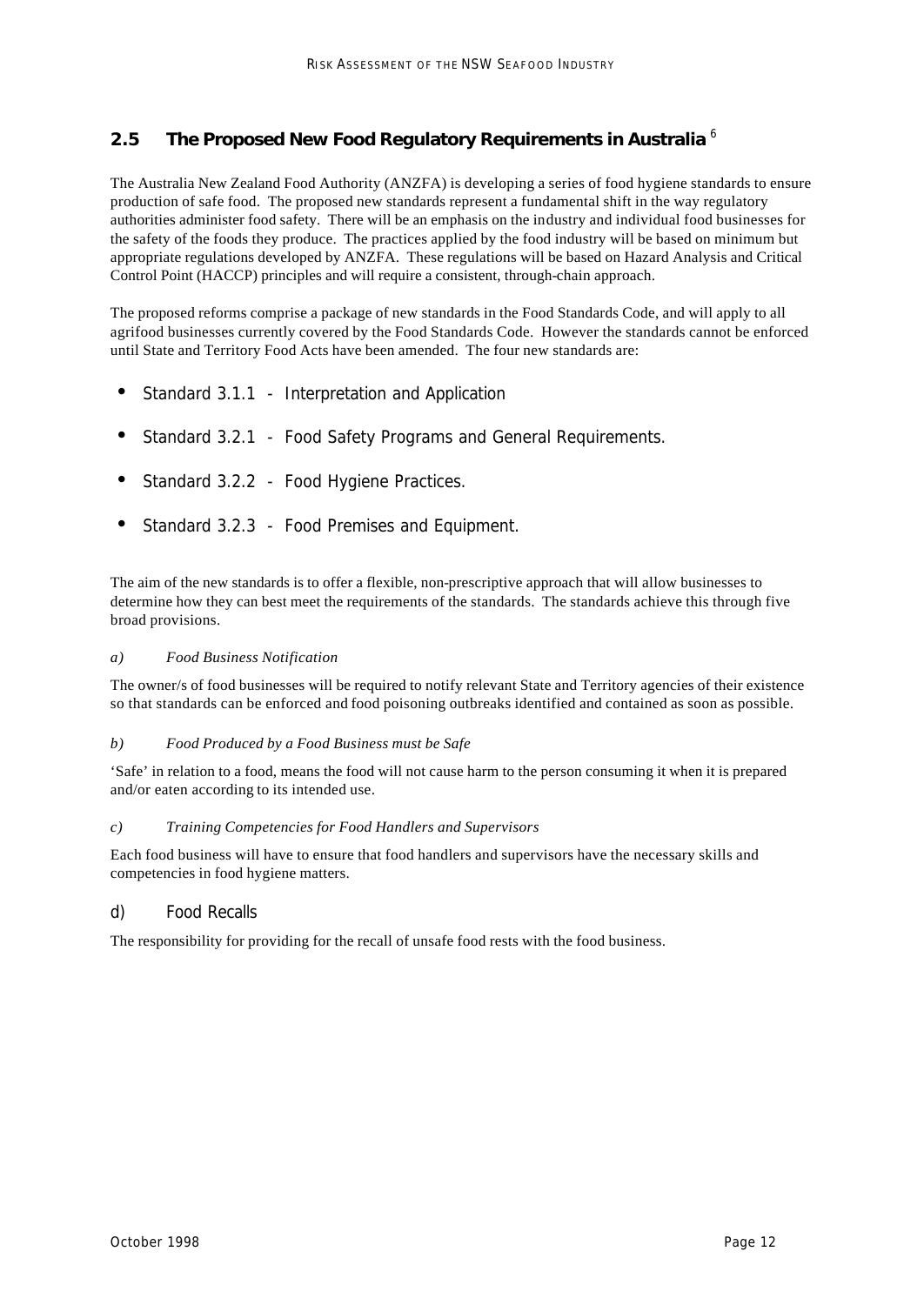#### *e) Food Safety Programs*

All food businesses will be required to implement a written food safety program. These food safety programs will involve the:

- Systematic identification and analysis of the potential food safety hazards in all operations of the food business.
- Identification of where each hazard can be controlled and the means of control.
- Provision for the systematic supervision and monitoring of the controls.
- Provision of appropriate corrective action when a process is found not to be under control.
- Regular program verification.

Food safety programs will be independently audited to ensure their adequacy and compliance with the requirements for food safety programs.

### *2.7 Implementation of the New Regulations*

ANZFA has proposed the following implementation process:

Compliance with Standard 3.1.1 Interpretation and Application will be compulsory within at least 12 months after the date of gazettal.

Standard 3.2.1 Food Safety Programs and General Requirements will take effect 12 months after gazettal. Compliance with this standard will be strongly encouraged but will be optional from its commencement date for a proposed 6 year period. Those food businesses that choose not to opt for compliance with Standard 3.2.1 will continue to be required to comply with existing food hygiene regulations in addition to Standards 3.1.1, 3.2.2, and 3.2.3.

Standards 3.2.2 and 3.2.3 for *Food Hygiene Practices* and *Food Premises and Equipment* were released for public comment in March 1998 and should be finalised by the end of 1998. Compliance with Standards 3.2.2 and 3.2.3 will be compulsory from the date of gazettal.

<sup>6</sup> '*Development of National Food Hygiene Standards. Proposal P145 Explanatory Notes to Draft Standards 4.1 and 4.2'*. (July 1997), Australia New Zealand Food Authority, Canberra and Food Hygiene Reforms Fact Sheet, ANZFA (March 1998).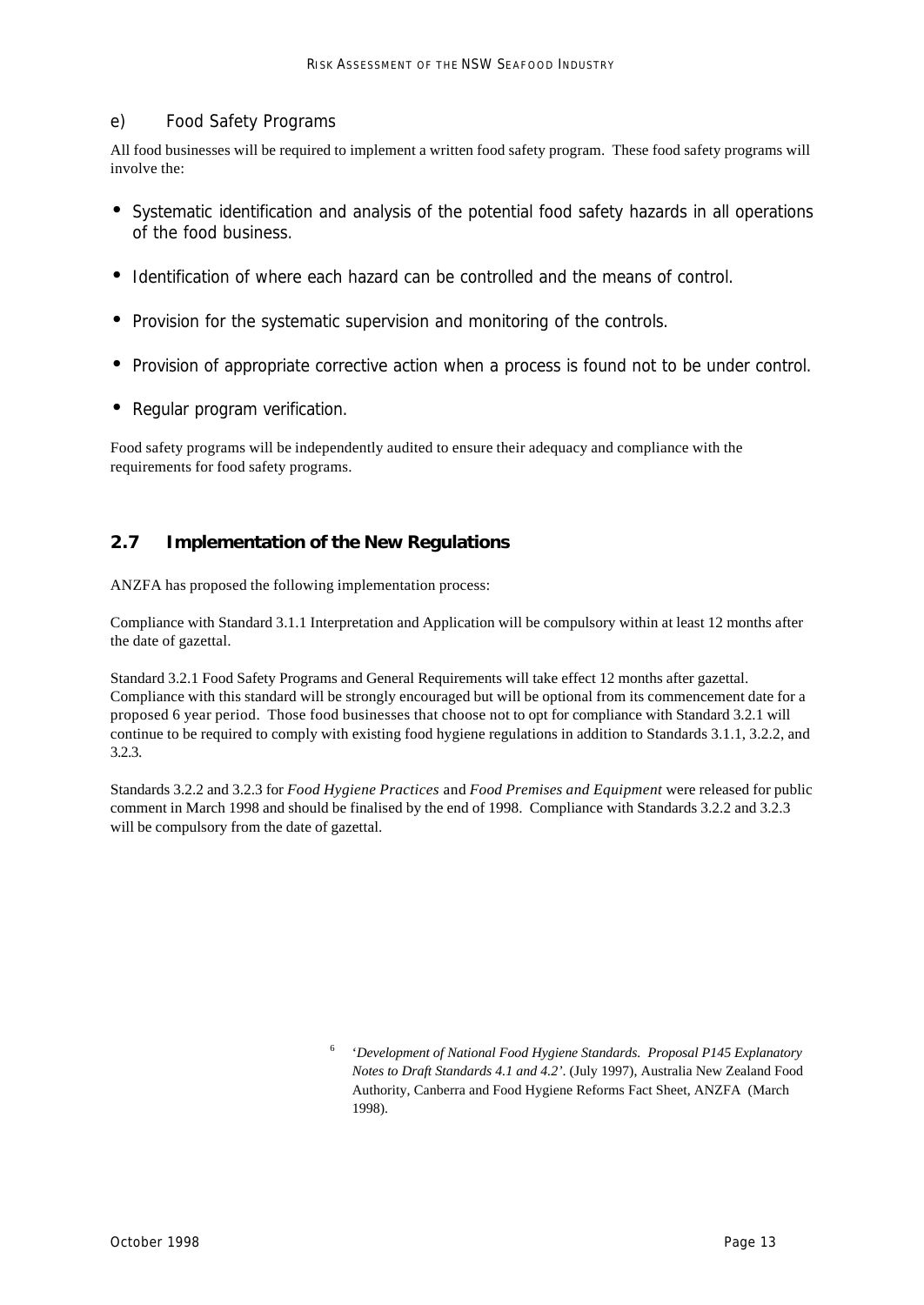### *2.8 'Safe Food Production NSW'*

A bill has been drafted by the office of the Minister for Agriculture in NSW, and is currently distributed for comment throughout NSW producer groups. It proposes to dissolve the NSW Dairy Corporation and NSW Meat Authority, and establish a body called Safe Food Production NSW '*with functions related to ensuring the safe handling of primary produce and seafood during the production, processing and transportation stages'*. 7

However, the proposed Bill does not apply to '*the handling of primary produce on retail premises or in or from retail vehicles'*. 7

It is proposed to incorporate NSW Dairy Corporation into the new agency early next year, and the NSW Meat Authority in the year 2000. The inclusion of other food groups is likely to occur some time after.

Although Safe Food Production NSW is assigned to the Agriculture portfolio, it is also expected to work closely with NSW Fisheries and NSW Health. The latter agency has responsibility for the Food Act 1989, and will be responsible for administering the ANZFA food hygiene regulations once approved by the Health Ministers, and included in the Food Standards Code.

NSW Health is currently preparing a green paper on the introduction of the national food hygiene standards for public comment.

The likely scenario for the short term is therefore that NSW Fisheries will retain responsibility for seafood safety in the harvesting and transport sectors, until that

role is absorbed into Safe Food Production NSW. NSW Health will retain responsibility for administering the national food hygiene standard in the wholesale/retail sectors, after gazettal in NSW.

> *7 'Food Production Bill 1998 – Exposure Draft'* issued by the office of the Minister for Agriculture (NSW), September 1998.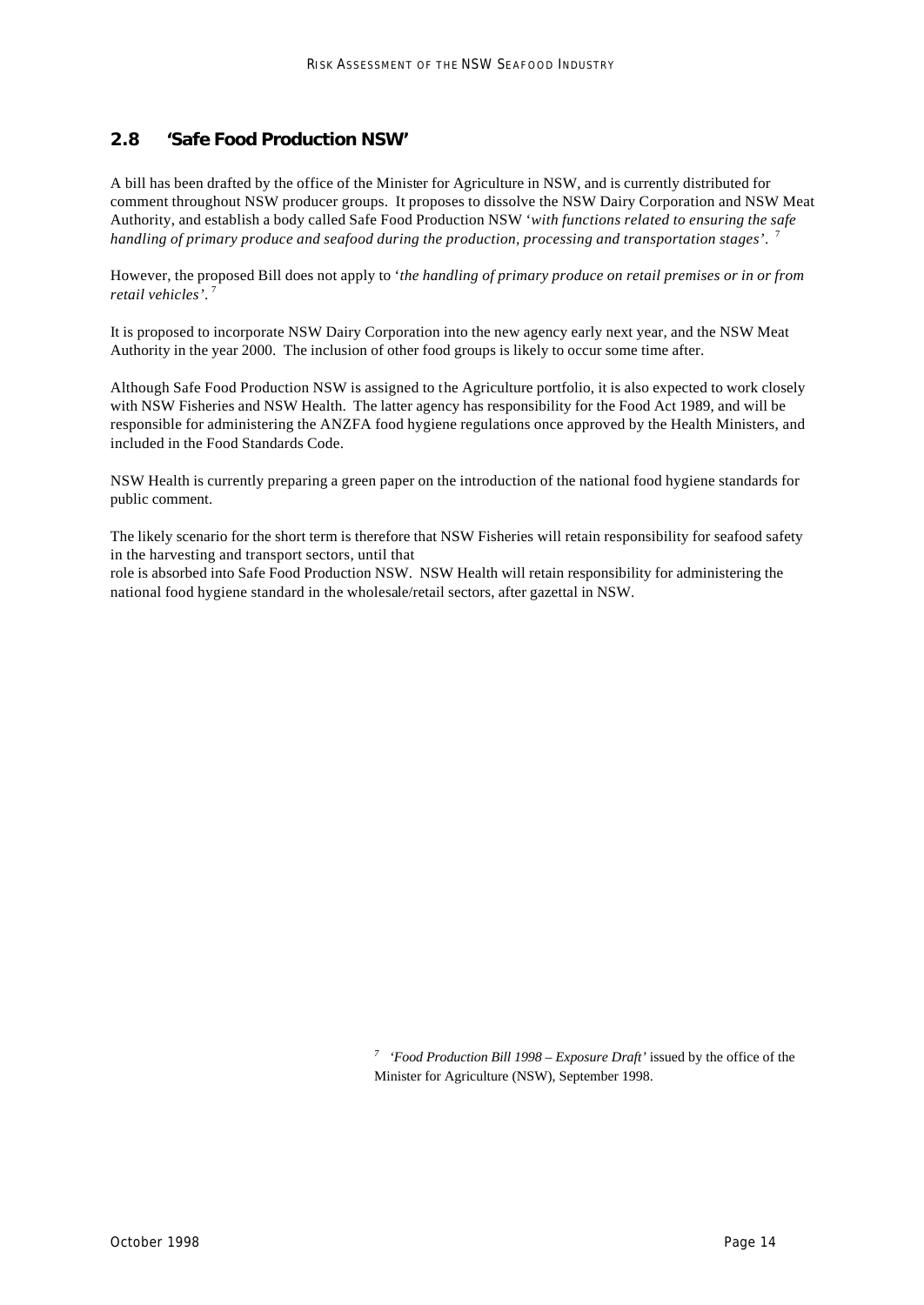# **3. RISK ASSESSMENT METHODOLOGY**

*The objective of this section is to develop a risk classification framework that is consistent with that proposed by ANZFA ("Prioritisation classification systems for food businesses", ANZFA, September 1998), and can be used specifically to classify seafood businesses according to food safety risk.*

Risk Assessment involves classifying and prioritising food industries or businesses according to the food safety risks inherent in their operations. It is synonymous with the hazard analysis step required in the Hazard Analysis and Critical Control Point (HACCP) system. The Codex Alimentarius Commission's HACCP Guide defines hazard analysis as:

*"The process of collecting and evaluating information on hazards and conditions leading to their presence to decide which are significant for food safety and therefore should be addressed in the HACCP plans"* <sup>1</sup>

It requires the identification of biological, chemical or physical food safety hazards, and the application of agreed criteria to determine the likelihood of each hazard occurring and the severity of those hazards if they do occur.

Whereas ' hazard analysis' is used by a business to determine the hazards that need to be controlled, 'risk assessment' uses the same process to determine the significance of hazards in terms of regulatory or other intervention. However, the relationship means that the risk assessment can become the basis of generic industry HACCP plans at a later stage.

# *3.1 Draft Priority Risk Classification System for a Food Business*

In their report to ANZFA<sup>8</sup>, Dr P Desmarchelier and his project team reviewed six existing risk classification systems in use both in UK and Australia, and held workshops with food industry and health representatives in Sydney, Melbourne and Brisbane

Based on this work, they identified four major risk classification headings:

- $\checkmark$  Food type and intended use
- $\checkmark$  Handling
- $\checkmark$  Customer base
- $\checkmark$  Confidence in management system

The categories within each classification are discussed on the next page, together with comments on the appropriateness of the framework for classifying risk within the NSW Seafood Industry

> 8 "A Risk Classification System for Food Businesses – A Report to the Australia New Zealand Food Authority", Desmarchelier, P; Vanderlinde, P; and Janssen, E; 29<sup>th</sup> July, 1998.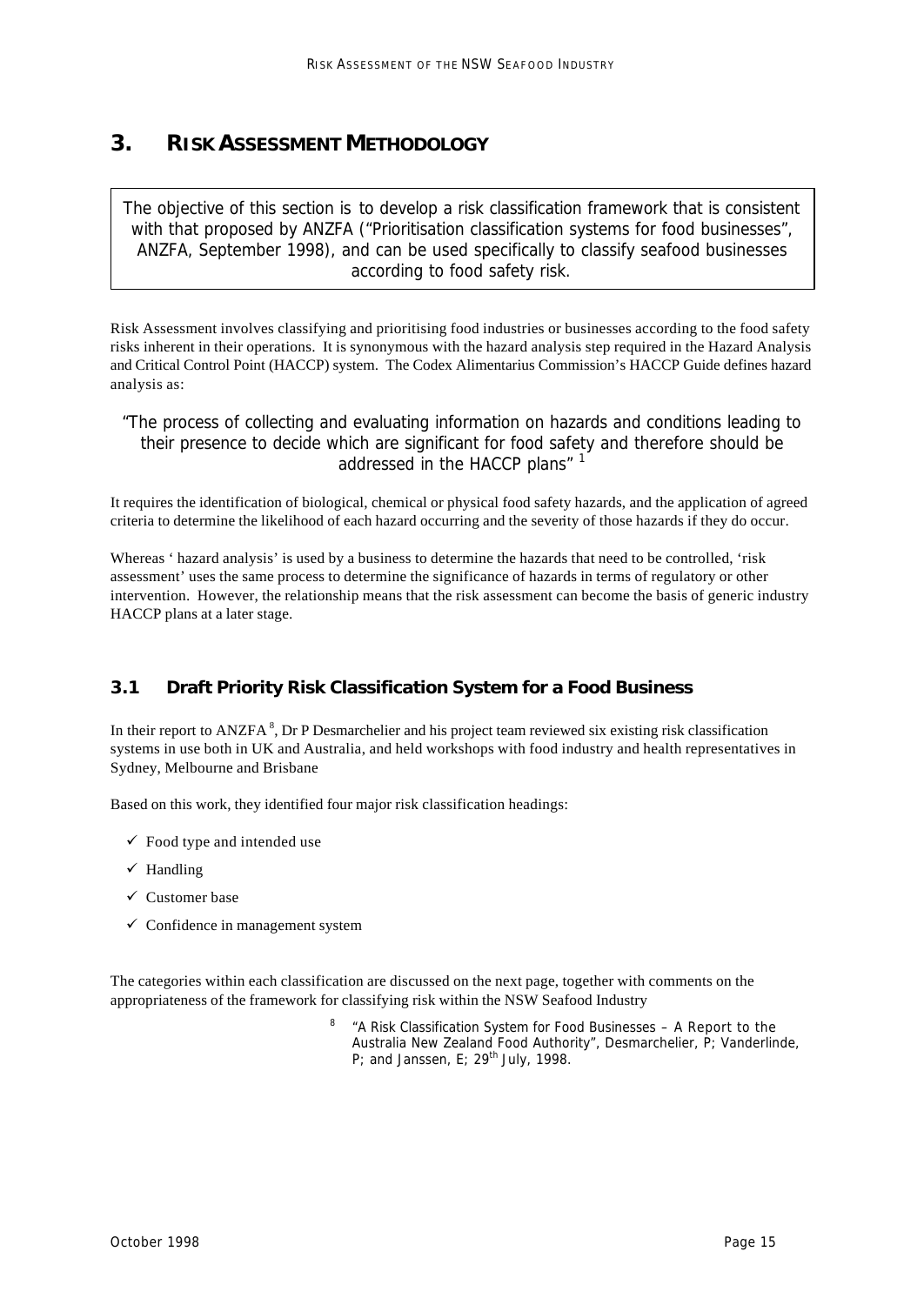# **Draft Priority (Risk) Classification System for a Food Business**

from: *"A Risk Classification System for Food Businesses – A Report to the Australia New Zealand Food Authority",*

| Food type and intended use                                                                                  | <b>Handling</b>                                                                                           | <b>Customer base</b>                                                     | Confidence in management system                                                                                                                                                                             |
|-------------------------------------------------------------------------------------------------------------|-----------------------------------------------------------------------------------------------------------|--------------------------------------------------------------------------|-------------------------------------------------------------------------------------------------------------------------------------------------------------------------------------------------------------|
| 1. Potentially hazardous foods which<br>would not be heat treated before<br>consumption.                    | 1. Handling high risk foods not<br>subjected to a kill step.<br>Temperature control is the only<br>hurdle | 1. Targeting vulnerable groups eg<br>infants, hospitals or institutions. | 1. Little confidence – varying record of compliance or<br>little appreciation of the hazards. No safety system in<br>place, no technical advice available (or not used)                                     |
| 2. Potentially hazardous foods which<br>normally would be heat treated<br>immediately prior to consumption. | 2. Handling high risk foods<br>subjected to a kill step ie thermal<br>processing, cook chill)             | 2. Substantial. $> 1,000$ national or<br>international customers         | 2. Some confidence – satisfactory level of compliance.<br>Limited access to technical advice. May have<br>satisfactory food safety systems in place but only<br>some appreciation of hazards.               |
| 3. Pre-packaged potentially<br>hazardous foods.                                                             | 3. Handling low risk foods not<br>subjected to a kill step.                                               | 3. Intermediate. 100 to 1000 ie state<br>wide.                           | 3. Moderate confidence – reasonable record of<br>compliance. Technical advice available. Has an<br>appreciation of hazards. Operates using satisfactory<br>procedures and systems.                          |
| 4. Post-processing storage of foods<br>not conducive to bacterial growth.                                   | 4. Handling low risk foods<br>subjected to a kill step                                                    | 4. Few. $20 - 100$ , ie local trade                                      | 4. Highly confident – good record of compliance or<br>validated safety systems. (HACCP or similar) in place.<br>Access to technical information within the<br>organisation. Subject to in-house inspection. |
| 5. Foods not conducive to bacterial<br>growth.                                                              |                                                                                                           | 5. Very few. $\langle 20/day$                                            |                                                                                                                                                                                                             |

Desmarchelier, P; Vanderlinde, P; and Janssen, E; 29<sup>th</sup> July, 1998.

**Comments on appropriateness of framework for classifying risk within the NSW Seafood Industry**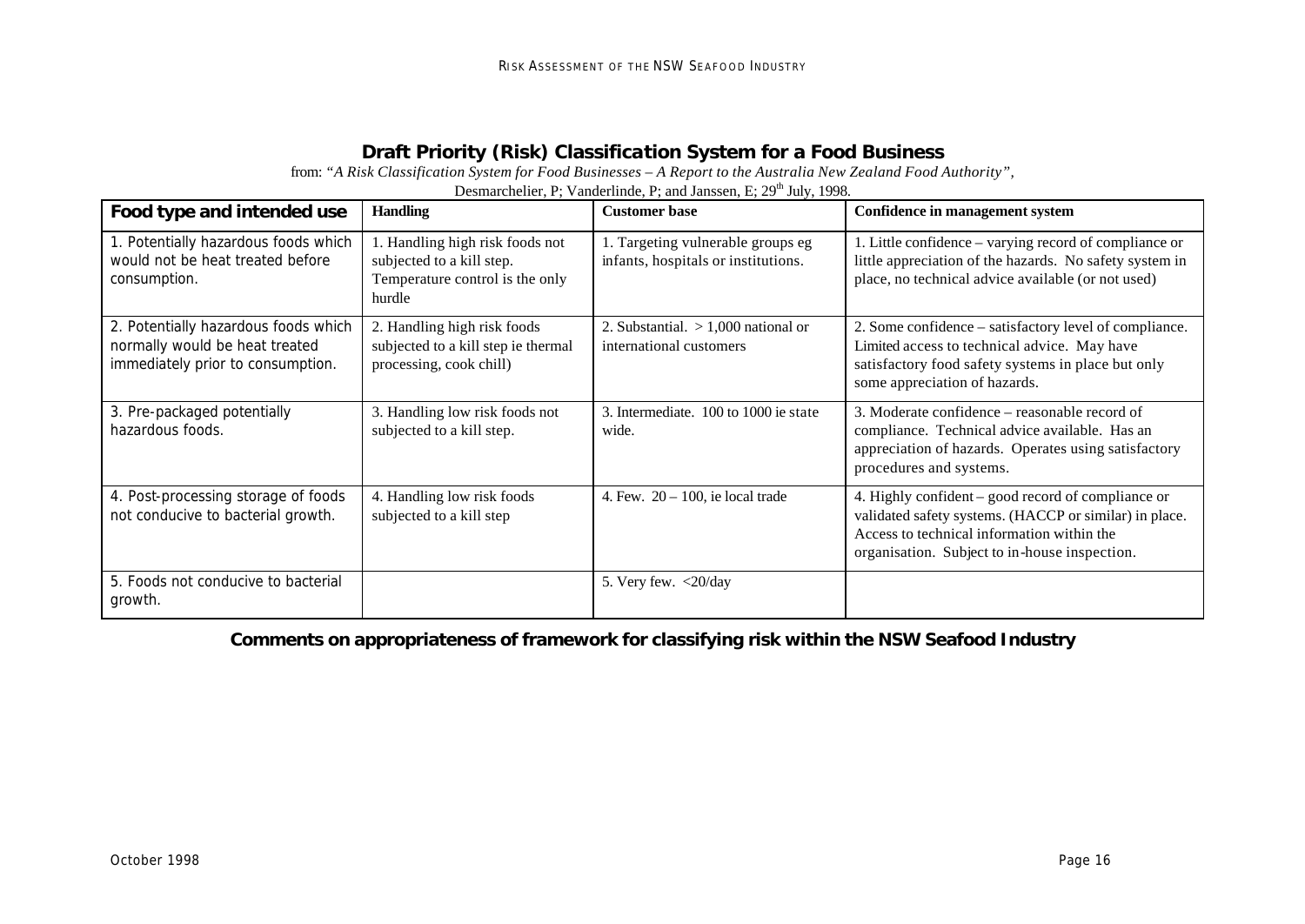| Most seafood products are            | Further differentiation required | Quantity and vulnerability of     | In this instance, some consideration can be given to |
|--------------------------------------|----------------------------------|-----------------------------------|------------------------------------------------------|
| 'potentially hazardous', Further     | between 'handling' (not designed | customers should not be used. The | the level of confidence in industry sectors.         |
| differentiation is required into the | to reduce micro level) and       | industry must assume that every   |                                                      |
| severity of hazards.                 | 'processing' (designed to reduce | customer is both important and    |                                                      |
|                                      | micro level)                     | vulnerable.                       |                                                      |
|                                      |                                  |                                   |                                                      |

*3.1*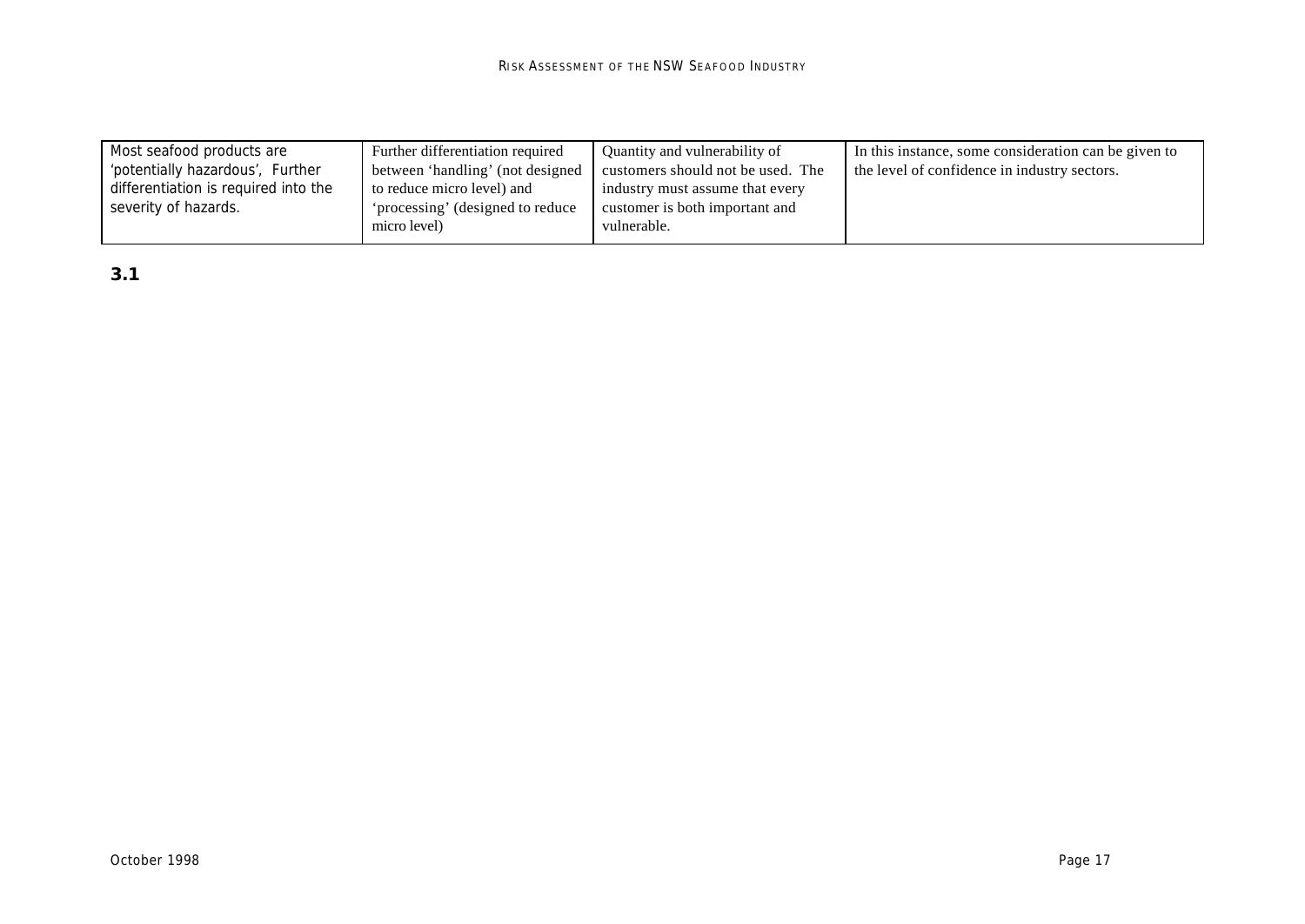### *3.1 Food Safety Victoria Risk Assessment System*

In Victoria, the state government has taken the lead in implementing the national food hygiene standard (whilst other states await it's inclusion in the Food Standards Code). The Victorian Food Act 1984 has been modified to include a requirement for food premises to have a food safety program in place by December 1998.

In line with ANZFA's intent to phase implementation according to risk, the Victorian Government Gazette, 20 August, 1998, issued a list of exemptions by class (through to December 2000) based on the following classification criteria *<sup>9</sup>* :

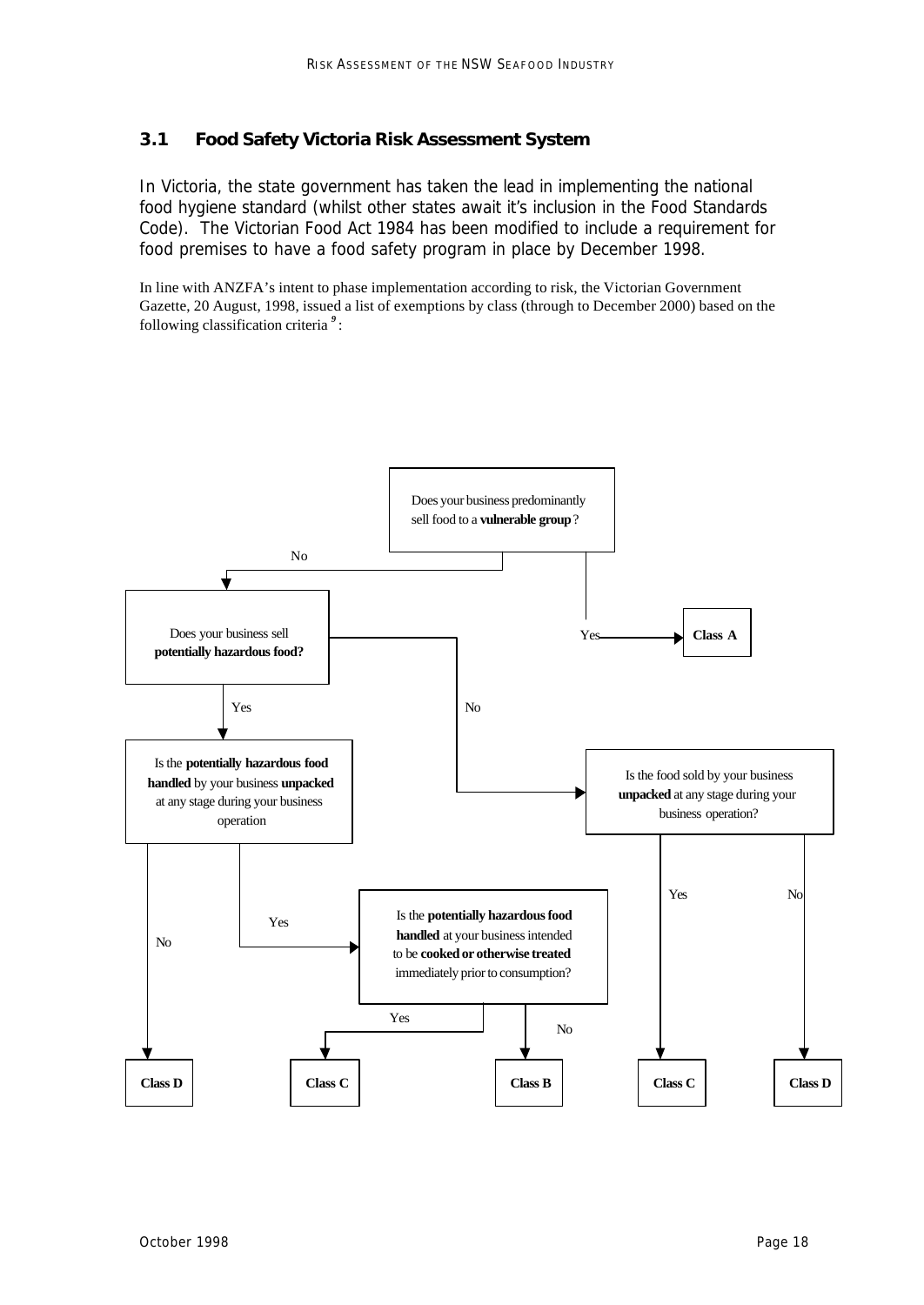#### Whereby:

| 'potentially hazardous food'                                      | Includes any perishable food which consists in part or whole<br>of:                                                                                                                                                                                             |
|-------------------------------------------------------------------|-----------------------------------------------------------------------------------------------------------------------------------------------------------------------------------------------------------------------------------------------------------------|
|                                                                   | milk or milk products,                                                                                                                                                                                                                                          |
|                                                                   | eggs,                                                                                                                                                                                                                                                           |
|                                                                   | meat,                                                                                                                                                                                                                                                           |
|                                                                   | poultry,                                                                                                                                                                                                                                                        |
|                                                                   | fish, including opened shellfish,                                                                                                                                                                                                                               |
|                                                                   | cereals                                                                                                                                                                                                                                                         |
|                                                                   | processed fruit and vegetables,                                                                                                                                                                                                                                 |
|                                                                   | other ingredients                                                                                                                                                                                                                                               |
|                                                                   | capable of supporting rapid growth or progressive growth<br>of infectious or toxigenic micro-organisms.                                                                                                                                                         |
| 'handle'                                                          | In relation to food, includes the preparation, packing, storing,<br>serving, supplying, and conveying of that food.                                                                                                                                             |
| 'cooked or otherwise treated<br>immediately prior to consumption' | Means food that is sold in a state where it has been<br>appropriately washed, treated, or cooked, (or is intended to be<br>cooked) so that any infectious or toxigenic micro-organisms<br>that might be in or on the food have been minimised or<br>eliminated. |
| 'requirement of a food safety program'                            | Means:                                                                                                                                                                                                                                                          |
|                                                                   | hazard analysis                                                                                                                                                                                                                                                 |
|                                                                   | hazard control procedures                                                                                                                                                                                                                                       |
|                                                                   | training plan                                                                                                                                                                                                                                                   |
|                                                                   | food recall procedures                                                                                                                                                                                                                                          |
|                                                                   | (all relate to section 19D of the Victorian Food Act 1984)                                                                                                                                                                                                      |

This model also is designed for a particular purpose – to provide phased implementation of the amended Victorian Food Act. It's relevance and appropriateness in assessing the risk within the seafood industry group is limited.

> 9 *"Food Premises Declaration",* Victorian Government Gazette, 20 August 1998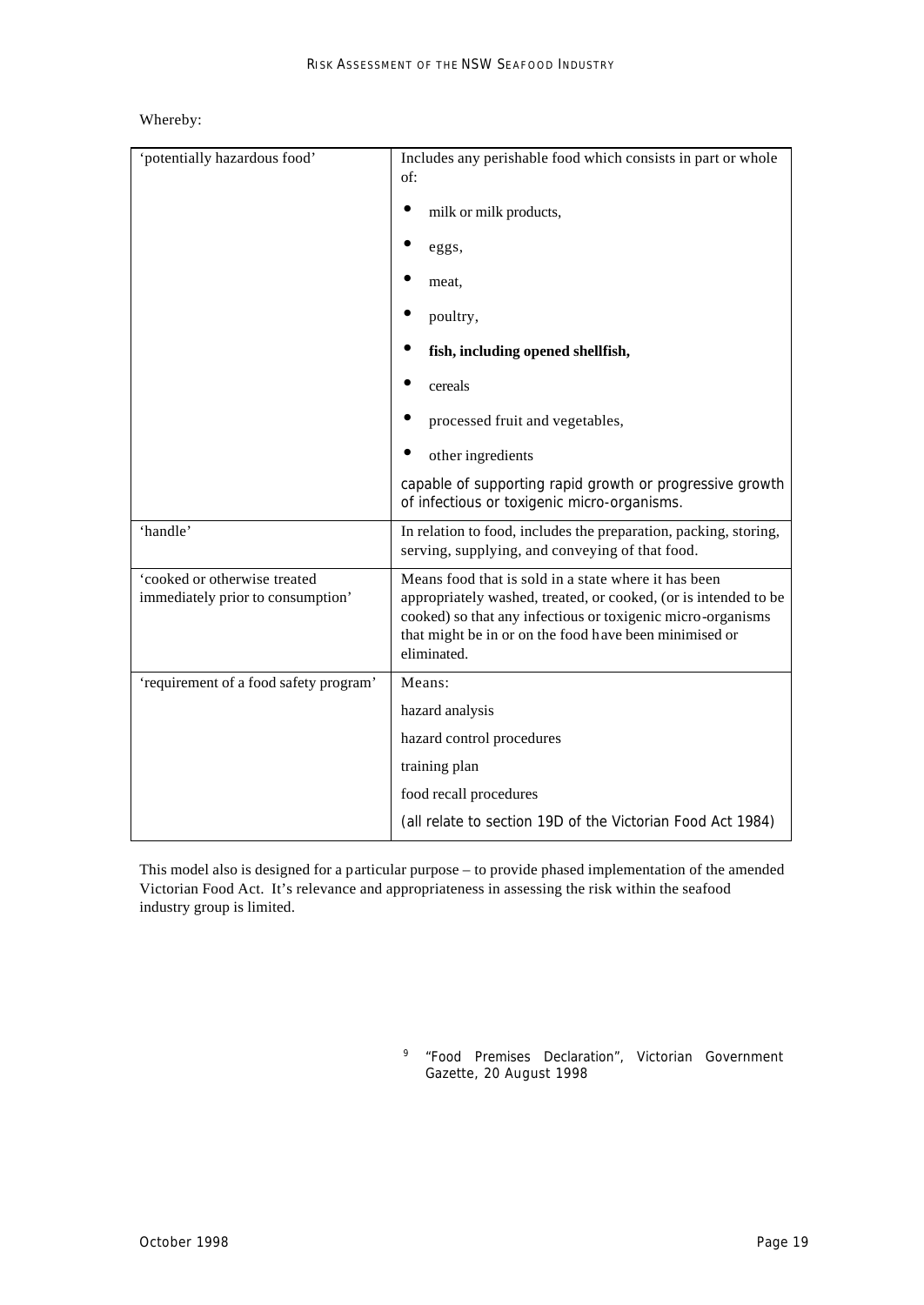## *3.3 Seafood Risk Assessment Methodology*

Seafood is, by ANZFA's definition, a "potentially hazardous food" (unless rendered safe by processing or packaging):

| Potentially Hazardous Food | Food that supports the proliferation of<br>microorganisms (ie food that contains meat, fish,<br>poultry, or dairy products, and certain vegetable<br>products, that have a pH and $a_w$ that will allow<br>growth) |
|----------------------------|--------------------------------------------------------------------------------------------------------------------------------------------------------------------------------------------------------------------|

Source: "Prioritisation classification systems for food businesses", ANZFA, September 1998

Within the scope of this project, however, the concern is more hazard identification and prioritisation according to the nature and severity of the health outcome, and the extent to which control can be exercised by the business, or must be applied outside the business eg by an industry organisation or statutory authority.

There needs to be further differentiation of "potentially hazardous food" therefor, to achieve this.

The following risk assessment model is consistent with the ANZFA and Victorian templates, but is specific to the needs of seafood businesses. It enables further prioritisation of the risk, and identification of the management systems necessary to achieve control.

| <b>Business</b> | A commercial business either partially or entirely<br>involved in the harvesting, storage, transport,<br>processing, or sale of seafood.                                       |
|-----------------|--------------------------------------------------------------------------------------------------------------------------------------------------------------------------------|
| Handle          | To convey, deliver, display, harvest, serve, store,<br>transport, or treat, seafood. 'Handling' is not<br>designed to improve the microbiological stability of<br>the product. |
| Process         | To cook, freeze, preserve, package seafood in a<br>manner designed to improve the microbiological<br>stability of the product.                                                 |
| Rendered safe   | Packaged in a manner that will not permit further<br>microbiological growth if treated in the prescribed<br>manner.                                                            |

Within the context of this model, the following meanings apply: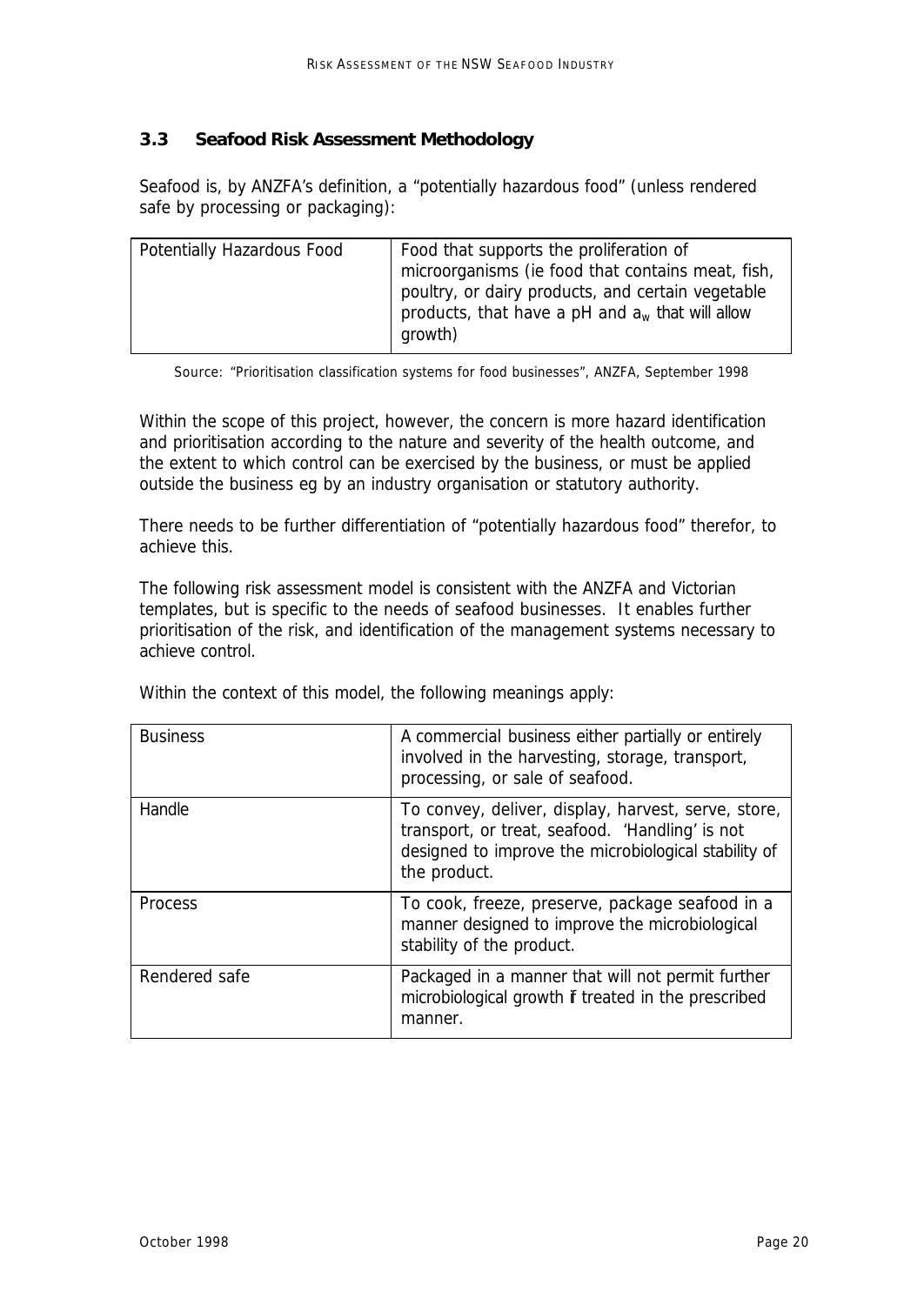#### **Seafood Risk Assessment Decision Tree**

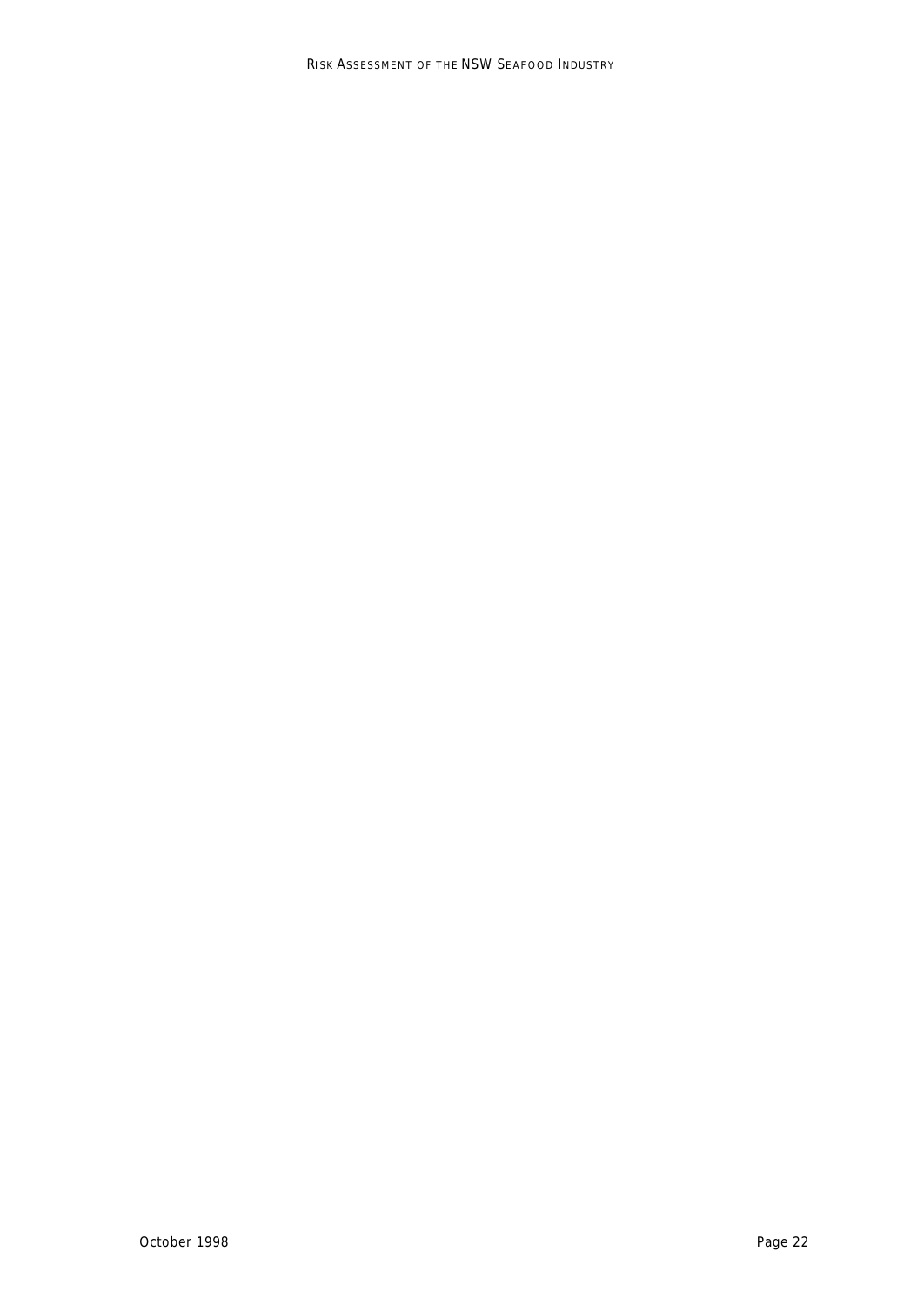The ANZFA discussion paper names four factors that should be considered before determining the potential hazards: <sup>10</sup>

- Type of food and intended use;
- Principle activity of the business;
- Method of processing;
- Customer base.

With the exception of the fourth one 'Customer Base', this matrix attempts to address these factors, and categorise businesses according to risk to public health:

| Class         | Category                                                                                                                  | Examples                                                                                     |
|---------------|---------------------------------------------------------------------------------------------------------------------------|----------------------------------------------------------------------------------------------|
| A             | The business handles species that have the<br>potential to cause serious illness because of the<br>toxins they may carry. | Species carrying environmental<br>contaminants, or toxins capable of<br>causing health risk. |
| B             | The business handles seafood that will not be<br>cooked or processed prior to consumption                                 | Sashimi grade, raw oysters                                                                   |
| $\mathcal{C}$ | The business processes seafood                                                                                            | Gutting, filleting, cooking, etc.                                                            |
| D             | The business handles only seafood that is not<br>processed, or has been processed by another<br>business                  | Seafood that is stored and displayed only.                                                   |
| E             | The business only handles seafood that has<br>been rendered safe by processing and/or<br>packaging.                       | Shelf-stable product such as canned or<br>bottled product.                                   |

Application of this model within seafood industry sectors will vary depending on the nature of the business. However, in general, the following categories apply:

| Fishermen          | Class A | If they catch product that may contain toxins    |
|--------------------|---------|--------------------------------------------------|
|                    | Class C | If they cook prawns on board                     |
|                    | Class D | If they harvest seafood                          |
|                    |         |                                                  |
| Fishermen's Co-ops | Class A | If they handle product that may contain toxins   |
|                    | Class B | If they handle product that will be consumed raw |
|                    | Class C | If they process seafood                          |
|                    |         |                                                  |
| Processors         | Class C | If all they do is process seafood                |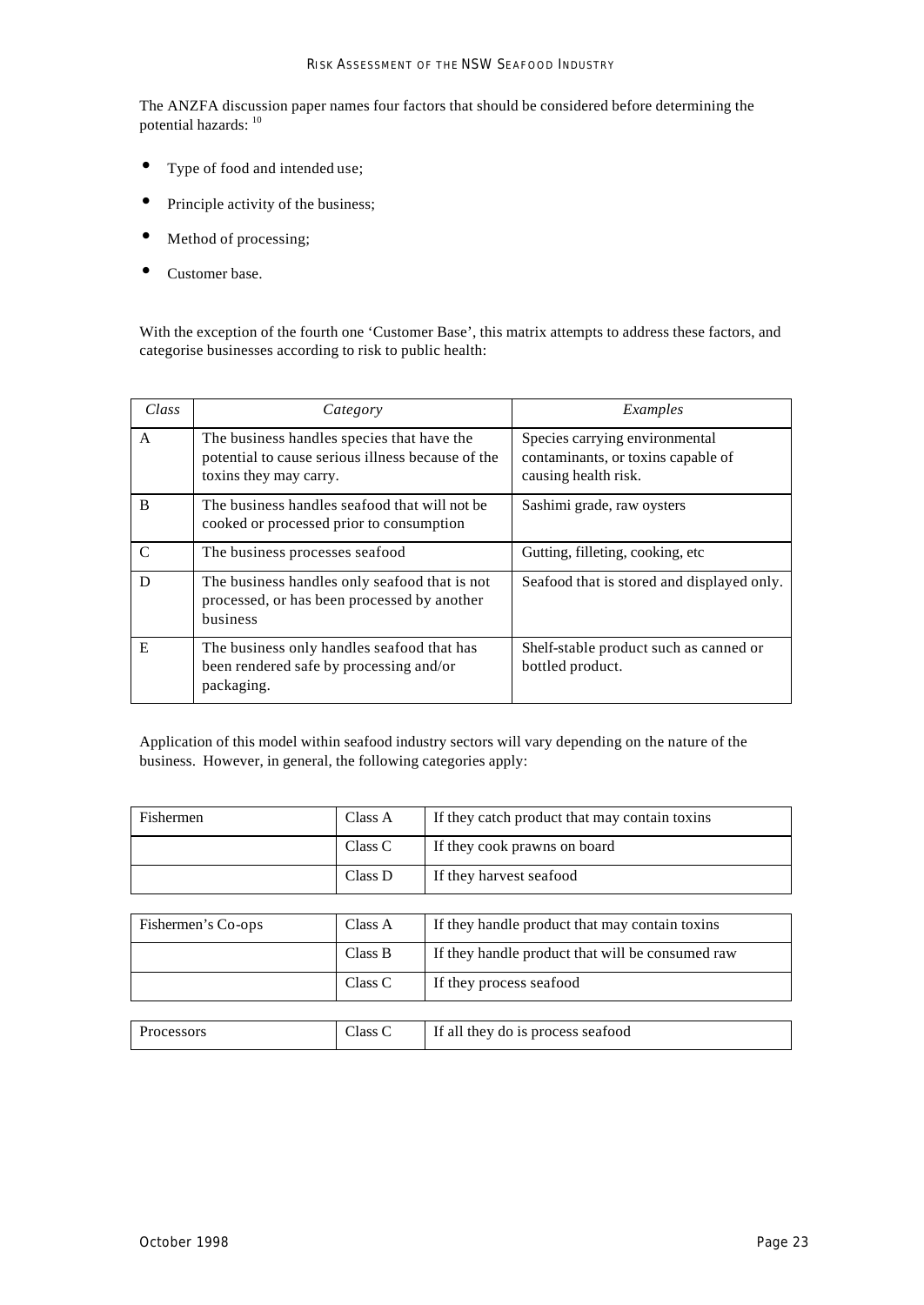| Merchants        | Class A | If they handle product that may contain toxing   |
|------------------|---------|--------------------------------------------------|
| Merchants        | Class B | If they handle product that will be consumed raw |
|                  | Class C | If they process (gut, fillet, cook) seafood      |
|                  | Class D | If they only handle seafood                      |
|                  |         |                                                  |
| <b>Transport</b> | Class D | They only handle seafood                         |
|                  |         |                                                  |
| <b>SFM</b>       | Class D | They only handle seafood                         |
|                  |         |                                                  |
| Aquaculture      | Class A | Potential for misuse of aquaculture drugs        |

This must be considered within the context that all seafood is "potentially hazardous food".

<sup>10</sup> "Prioritisation classification systems for food businesses", ANZFA, September 1998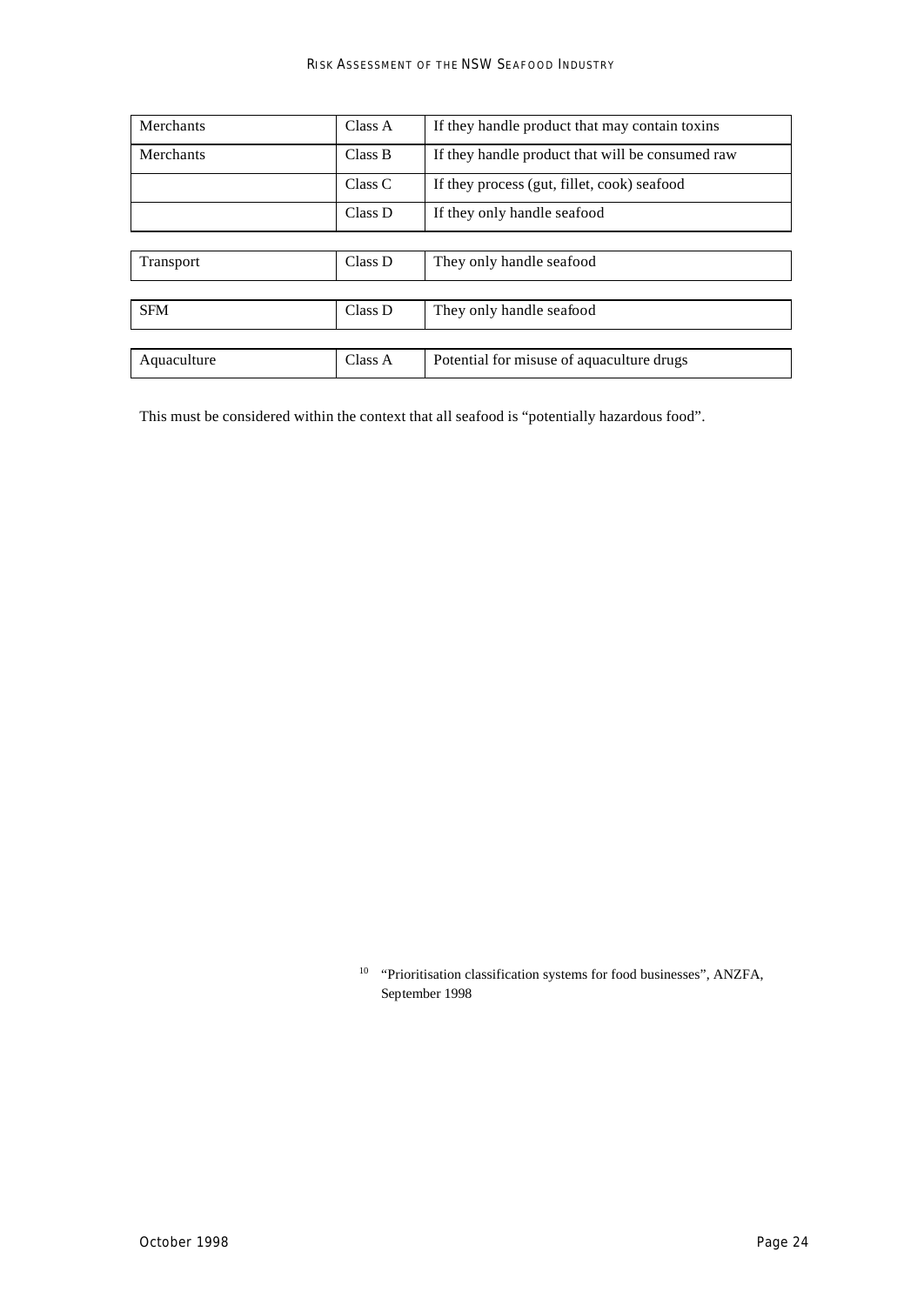# **4. HAZARD IDENTIFICATION**

*This section identifies, classifies, and justifies, the potential hazards associated with the NSW seafood industry.*

The following habitat, species, and handling related hazards can be broadly sorted according to the Seafood Risk Classification. Hazards assigned to lower classes also apply to higher ones, eg class A businesses must consider hazards 1-15; class B – hazards 4-15, etc.

This list of hazards is not exhaustive, and it is the responsibility of all seafood businesses to identify and control **all** food safety hazards associated with their business.

### *4.1 Class A*

### **The business handles species that have the potential to cause serious illness because of the toxins they may carry.**

| <b>Potential hazards</b>                                                                                                                                                                                                                                                                                                                                           | Species/products involved                                                                                                      | Control measures required                                                                                                                                                                                                                                                                                                                                                    |
|--------------------------------------------------------------------------------------------------------------------------------------------------------------------------------------------------------------------------------------------------------------------------------------------------------------------------------------------------------------------|--------------------------------------------------------------------------------------------------------------------------------|------------------------------------------------------------------------------------------------------------------------------------------------------------------------------------------------------------------------------------------------------------------------------------------------------------------------------------------------------------------------------|
| Environmental chemical contaminants<br>Environmental chemical contaminants and pesticides pose a potential<br>human health hazard for fish. Fish are harvested from waters that are<br>exposed to varying amounts of industrial chemicals. These<br>contaminants may accumulate in fish at levels that can cause illness<br>over long-term exposure. <sup>11</sup> | Fish and molluscan shellfish harvested<br>from inland waters, estuaries, and near-<br>shore coastal waters around urban areas. | Screening programs to monitor levels in local fish from<br>different areas for early detection of increasing<br>environmental pollution.<br>Water sampling to test the environment for hazardous<br>contaminants<br>Similar programs on imported product from known<br>problem areas.<br>Traceability programs to ensure fish is not harvested<br>from closed harvest areas. |

<sup>11</sup> "Compendium of Fish, Fishery Product Processes, Hazards and Controls" by Robert J. Price of the University of California, Davis, Ca., updated Sep 1998

| Potential hazards                         | Species/products involved | Control measures required |
|-------------------------------------------|---------------------------|---------------------------|
| $\sim$<br>Toxins<br>Natural<br>. <u>.</u> |                           |                           |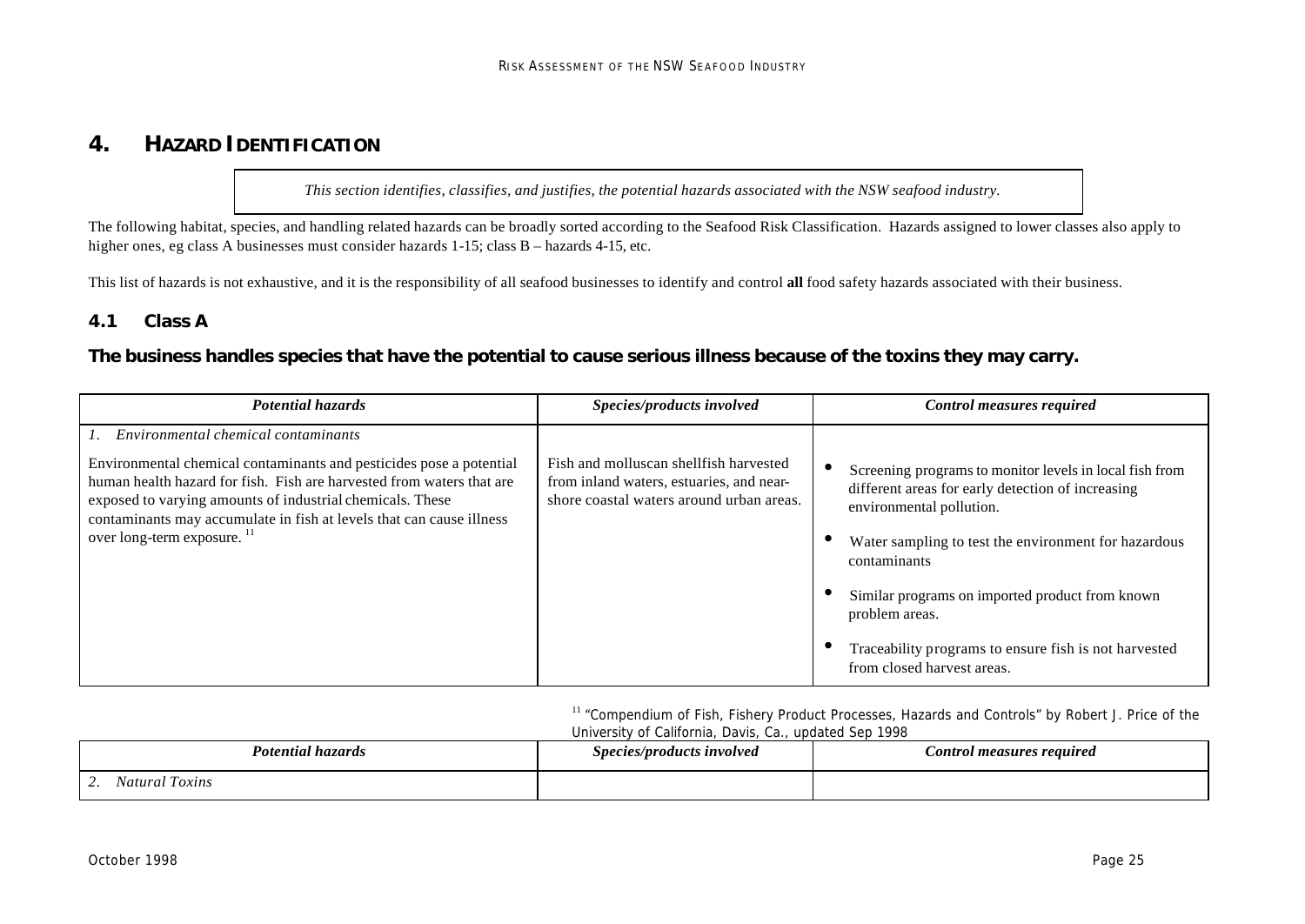| Paralytic shellfish poisoning (PSP), diarrhetic shellfish poisoning,<br>(DSP), amnesic shellfish poisoning (ASP), neurotic shellfish poisoning<br>(NSP), and ciguatera fish poisoning (CFP) are caused by contamination<br>of seafood with natural toxins from the harvest area. | Spanish mackerel, barracuda, coral trout<br>Bivalve molluscs (all other poisoning<br>syndromes) | Control and classification of harvest areas<br>Purchasing product from approved suppliers in<br>approved growing areas<br>Prohibit sale of involved species from harvest areas that<br>are known to be hazardous |
|----------------------------------------------------------------------------------------------------------------------------------------------------------------------------------------------------------------------------------------------------------------------------------|-------------------------------------------------------------------------------------------------|------------------------------------------------------------------------------------------------------------------------------------------------------------------------------------------------------------------|
| 3.<br>Aquaculture Drugs<br>Unregulated drug use in aquacultured fish holding ponds<br>poses a potential human health hazard. These<br>substances may be carcinogenic, allergenic, and/or may<br>cause antiobiotic resistance in humans.                                          | All aquacultured fish                                                                           | Clear understanding of prescribed limits by aquaculture<br>operators<br>Strict control over dosing and treatments<br>Monitoring of levels in aquacultured product                                                |

# *4.2 Class B*

#### **The business handles seafood that will not be cooked or processed prior to consumption.**

| 4. Scombrotoxin (Histamine) formation                                                                                                                     |                |                                                                                                                                                                                   |
|-----------------------------------------------------------------------------------------------------------------------------------------------------------|----------------|-----------------------------------------------------------------------------------------------------------------------------------------------------------------------------------|
| Scombroid poisoning results from a build up of histamine<br>as a result of time/temperature abuse, ie, when the<br>product is held under warm conditions. | Tuna, mackerel | Awareness of the potential for histamine build-up, and<br>the species involved.<br>Adequate refrigeration and control over all processing<br>steps to maintain cool temperatures. |

| <b>Potential hazards</b>                                                                                       | <i>Species/products involved</i> | Control measures required                                                                                    |
|----------------------------------------------------------------------------------------------------------------|----------------------------------|--------------------------------------------------------------------------------------------------------------|
| 5. Pathogens from Harvest Area                                                                                 |                                  |                                                                                                              |
| Bacterial and viral pathogens may exist in molluscan<br>shellfish which are consumed raw. Shellfish filter and | Molluscan shellfish              | Screening programs to monitor levels in local fish from<br>different areas for early detection of increasing |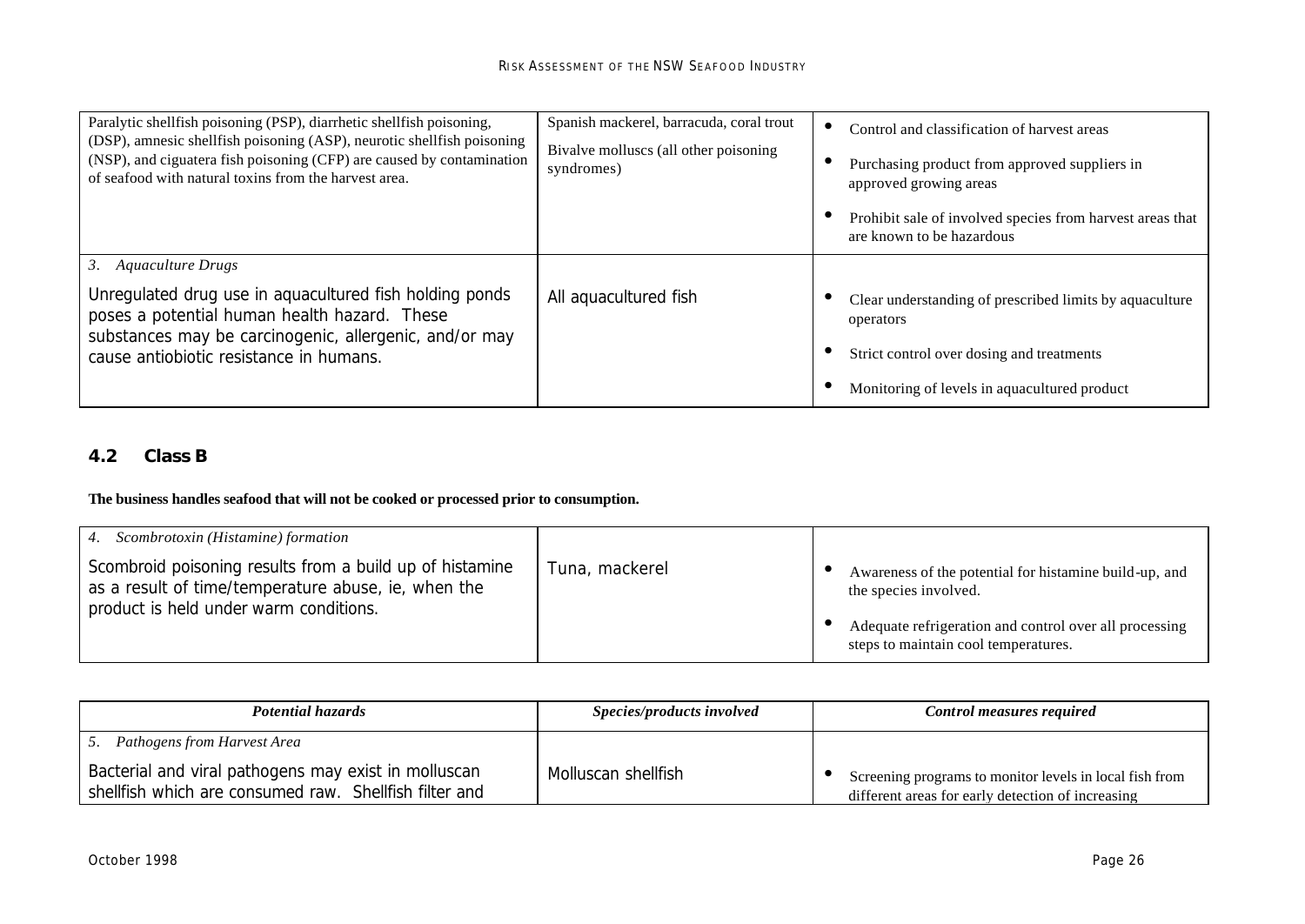| concentrate pathogens that may exist in harvest waters.<br>Pathogens may also exist in other fish types depending<br>on the harvest area. The degree of risk will depend on<br>the expected consumption of the product, and the<br>pathogenicity of the bacteria and viruses. | All species harvested in estuarine<br>or near-coastal waters after<br>heavy run-off                                              | environmental pollution<br>Monitoring environmental pollution levels<br>Similar programs on imported product from known<br>problem areas<br>Effective and prompt refrigeration, and good handling<br>practices |
|-------------------------------------------------------------------------------------------------------------------------------------------------------------------------------------------------------------------------------------------------------------------------------|----------------------------------------------------------------------------------------------------------------------------------|----------------------------------------------------------------------------------------------------------------------------------------------------------------------------------------------------------------|
| 6. Parasites<br>Parasites consumed in uncooked or only partially cooked,<br>unfrozen seafood can present a human health hazard.<br>These include nematodes or roundworms, cestodes or<br>tapeworms, and trematodes or flukes,                                                 | Aquacultured species,<br>Salmon, Barramundi, Flounder,<br>Grouper, Herring, Trevally,<br>Mackerel, Mullet, Plaice<br>Ocean perch | Cooking (or pasteurising) of raw fish<br>Freezing to below $-20^{\circ}$ C for seven days or more<br>$\bullet$                                                                                                 |

*4.3*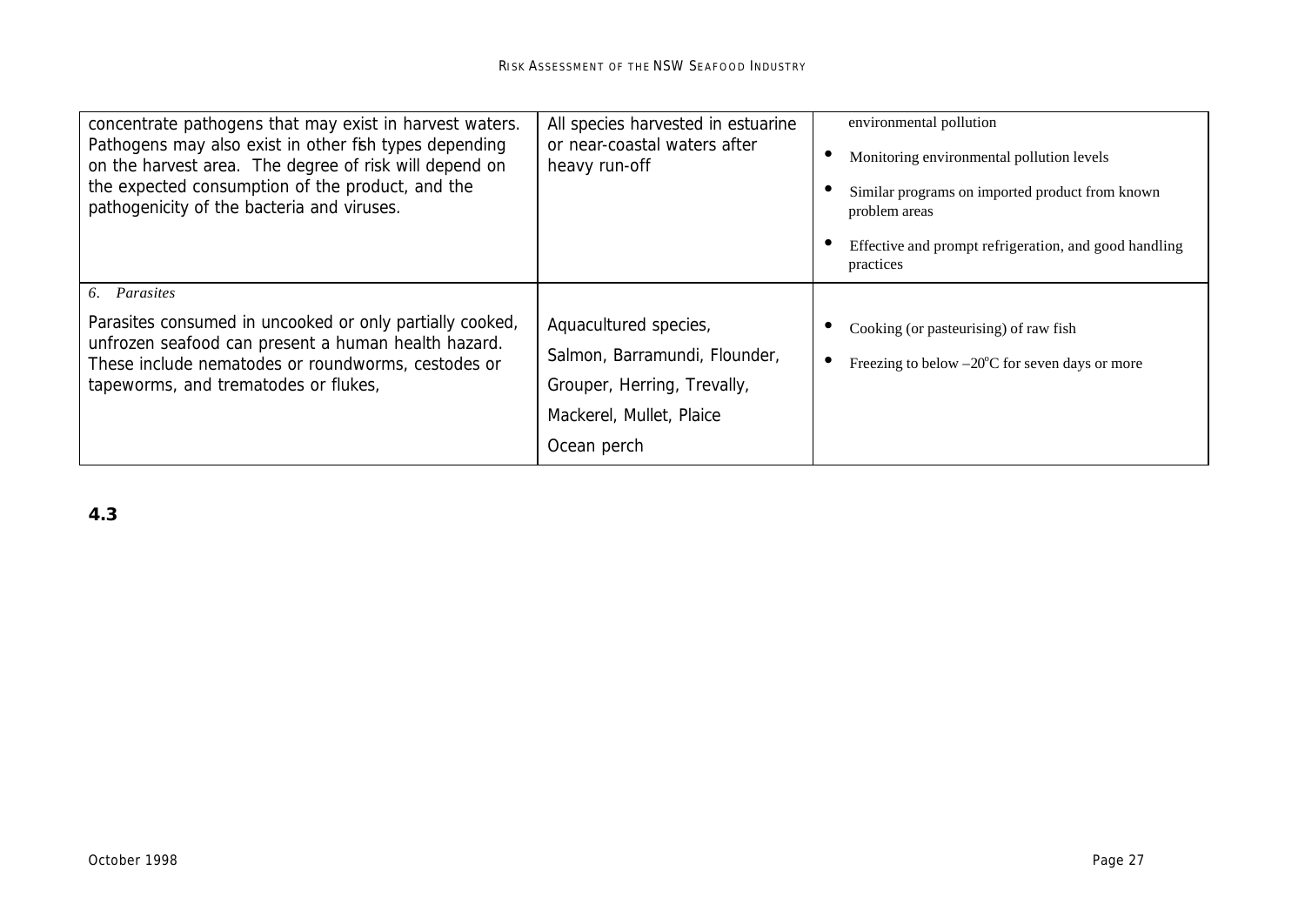# *Class C*

# **The business processes seafood.**

| <b>Potential hazards</b>                                                                                                                                                                                                                      | Species/products involved | <b>Control measures required</b>                                                                                                                                   |
|-----------------------------------------------------------------------------------------------------------------------------------------------------------------------------------------------------------------------------------------------|---------------------------|--------------------------------------------------------------------------------------------------------------------------------------------------------------------|
| 7. Introduced pathogens                                                                                                                                                                                                                       |                           |                                                                                                                                                                    |
| Poor refrigeration, processing, or handling practices can<br>encourage the growth of existing, harvest originated<br>pathogens. However, the same practices can introduce<br>new pathogens, and allow them to grow to unacceptable<br>levels. | All species               | Identification of potential hazards at all steps in the<br>process<br>Implementation of control measures to eliminate or<br>minimise all potential hazards (HACCP) |
| The growth of parasites and some pathogenic organisms                                                                                                                                                                                         |                           | Product traceability<br>$\bullet$                                                                                                                                  |
| is arrested by cooking. However recommended core<br>temperatures must be reached for a minimum time to<br>achieve the required kill.                                                                                                          |                           | Staff hygiene training and enforcement                                                                                                                             |
| Some seafood (eg prawns) may be inadequately cooked<br>and chilled, or chilled in contaminated cooling water, before<br>transit to their market area. They may also be cross<br>contaminated in the process                                   | Prawns                    |                                                                                                                                                                    |
| 8. Introduced Chemicals                                                                                                                                                                                                                       |                           |                                                                                                                                                                    |
| Cleaning compounds or other chemicals may be<br>introduced to seafood products through the processing<br>step.                                                                                                                                | All species               | Control of processing and cleaning chemicals<br>$\bullet$                                                                                                          |
| 9. Cross contamination between cooked/uncooked product                                                                                                                                                                                        |                           |                                                                                                                                                                    |
| The potential for cross-contamination of cooked product<br>by uncooked product arises where they are stored or<br>displayed together.                                                                                                         | Product cooked on-site    | Strict separation of cooked from uncooked product                                                                                                                  |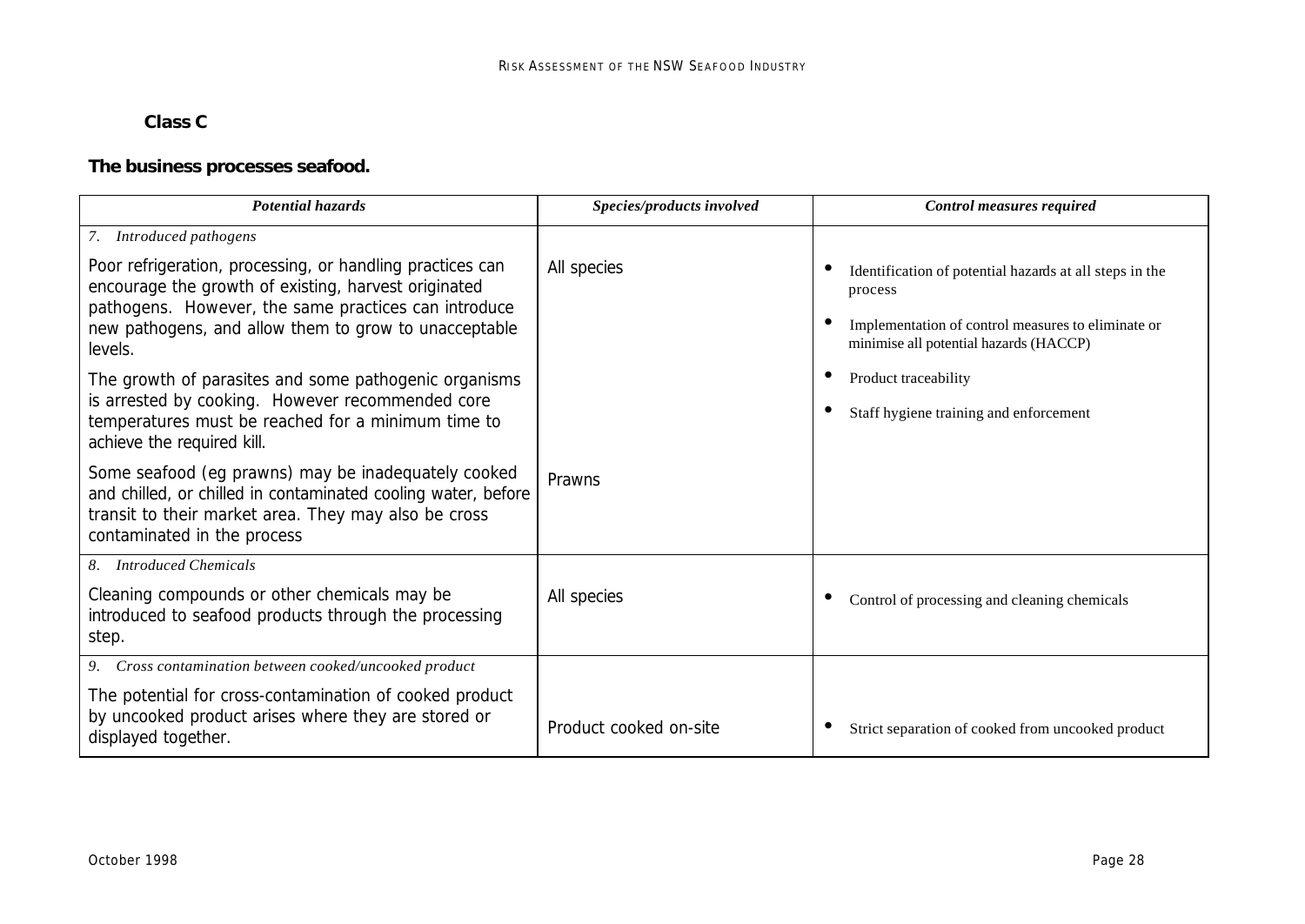# *4.4 Class D*

# **The business handles only seafood that is not processed, or has been processed by another business**

| <b>Potential hazards</b>                                                                                                                 | Species/products involved | <b>Control measures required</b>                                               |
|------------------------------------------------------------------------------------------------------------------------------------------|---------------------------|--------------------------------------------------------------------------------|
| 10. Contaminated ice                                                                                                                     |                           |                                                                                |
| Ice is the primary form of refrigeration of fresh seafood                                                                                | All species               | Ensure ice is from an approved source<br>$\bullet$                             |
| on board commercial vessels, in transit, and on display in<br>retail outlets. The ice itself must be potable to avoid                    |                           | Handle ice only in clean containers and in a clean,                            |
| contamination. Ice may also cause cross-contamination                                                                                    |                           | hygienic manner                                                                |
| between products.                                                                                                                        |                           | Use ice only once and discard<br>$\bullet$                                     |
| 11. Temperature rise during Distribution                                                                                                 |                           |                                                                                |
| Transport of seafood in an uncontrolled environment will expose the<br>product to high temperatures for an unknown period, and thus risk | All species               | Use only refrigerated and insulated transport<br>$\bullet$                     |
| growth of pathogenic organisms.                                                                                                          |                           | Adherence to cold chain temperature requirements<br>$\bullet$                  |
| 12. Physical hazards                                                                                                                     |                           |                                                                                |
| Physical hazards are foreign objects not normally associated with the<br>product that can cause injury.                                  | All species               | Good handling and personal practices<br>$\bullet$                              |
|                                                                                                                                          |                           | Staff training in food hygiene<br>$\bullet$                                    |
|                                                                                                                                          |                           | Keep seafood covered and protected at all times<br>$\bullet$                   |
| 13. Surface contamination                                                                                                                |                           |                                                                                |
| Otherwise clean product may become contaminated<br>through contact with other product, contaminated                                      | All species               | Cleaning procedures for all surfaces and equipment<br>$\bullet$                |
| surfaces, or contaminated tools or equipment.                                                                                            |                           | Process design that prevents or minimises cross-<br>$\bullet$<br>contamination |

| Potential hazards                        | Species/products involved | ontrol measures required |
|------------------------------------------|---------------------------|--------------------------|
| caused by poor packaging<br>ontamination |                           |                          |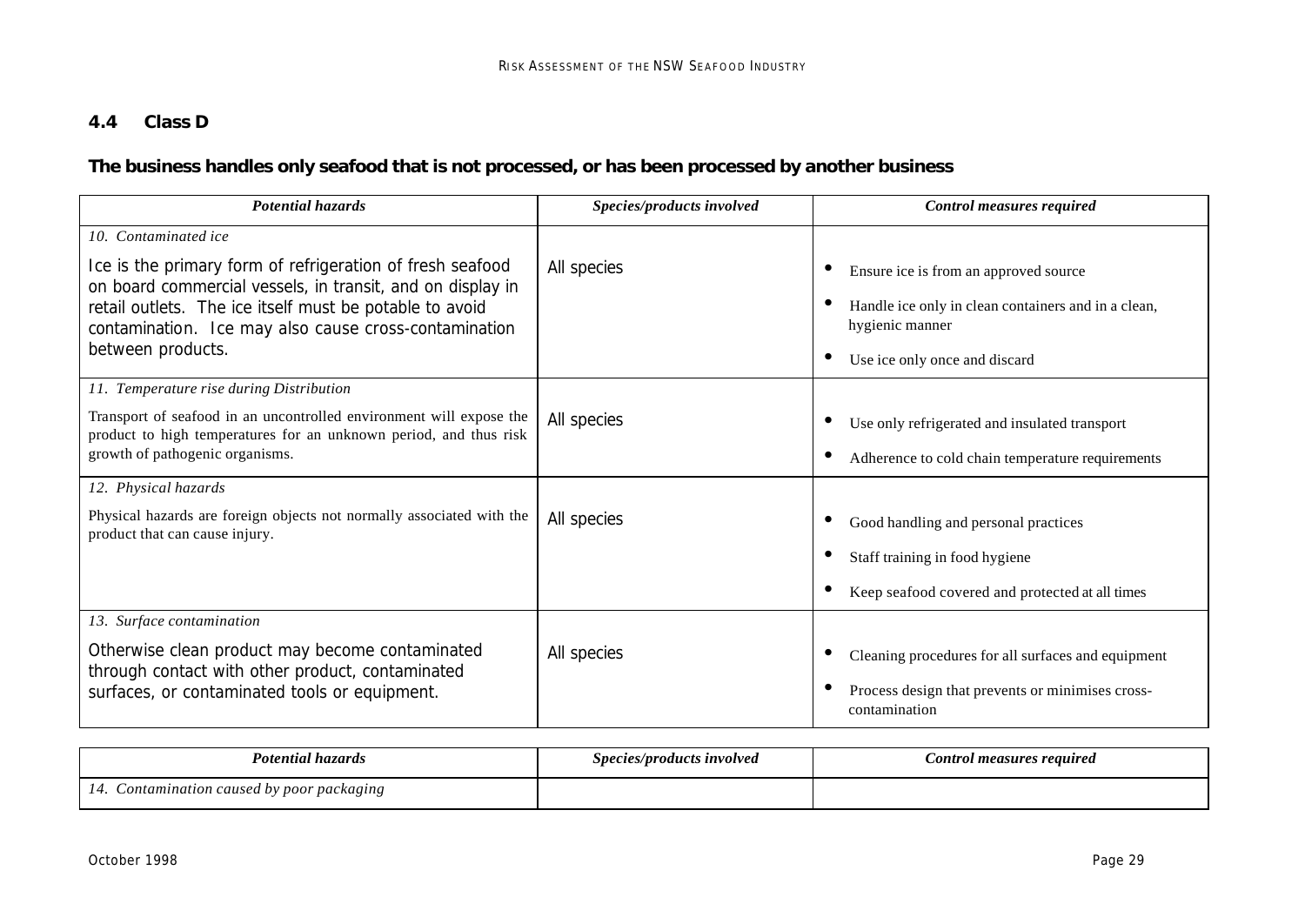| NSW caught seafood is transported between Co-ops, Sydney auction,<br>and merchants in plastic tubs that are subject to misuse, contamination,<br>or cross-contamination.<br>Interstate product sold through Sydney market is 'opened' prior to<br>auction and subject to handling, and foreign objects.                                                                                                                     | All species | Codes of practice for product protection and packaging<br>Hygiene awareness training for all seafood handlers                                                                            |
|-----------------------------------------------------------------------------------------------------------------------------------------------------------------------------------------------------------------------------------------------------------------------------------------------------------------------------------------------------------------------------------------------------------------------------|-------------|------------------------------------------------------------------------------------------------------------------------------------------------------------------------------------------|
| 15. Pathogen growth through poor time/temperature control<br>Pathogen control in seafood is a function of temperature<br>and time. Analysis shows that decomposition and<br>bacterial growth continues even at refrigerated<br>temperatures. Lack of understanding of temperature<br>requirements, prolonged product life, or extended periods<br>at ambient temperature can increase the levels of<br>pathogenic organisms | All species | Awareness and compliance with the cold chain<br>guidelines<br>Awareness of product history, especially catch date,<br>product traceability, and purchase only from approved<br>suppliers |

# *4.5 Class E*

The product can be considered safe as long as it is not subject to physical or temperature abuse, is stored as per the processors instructions, and is not sold outside it's recommended shelf-life.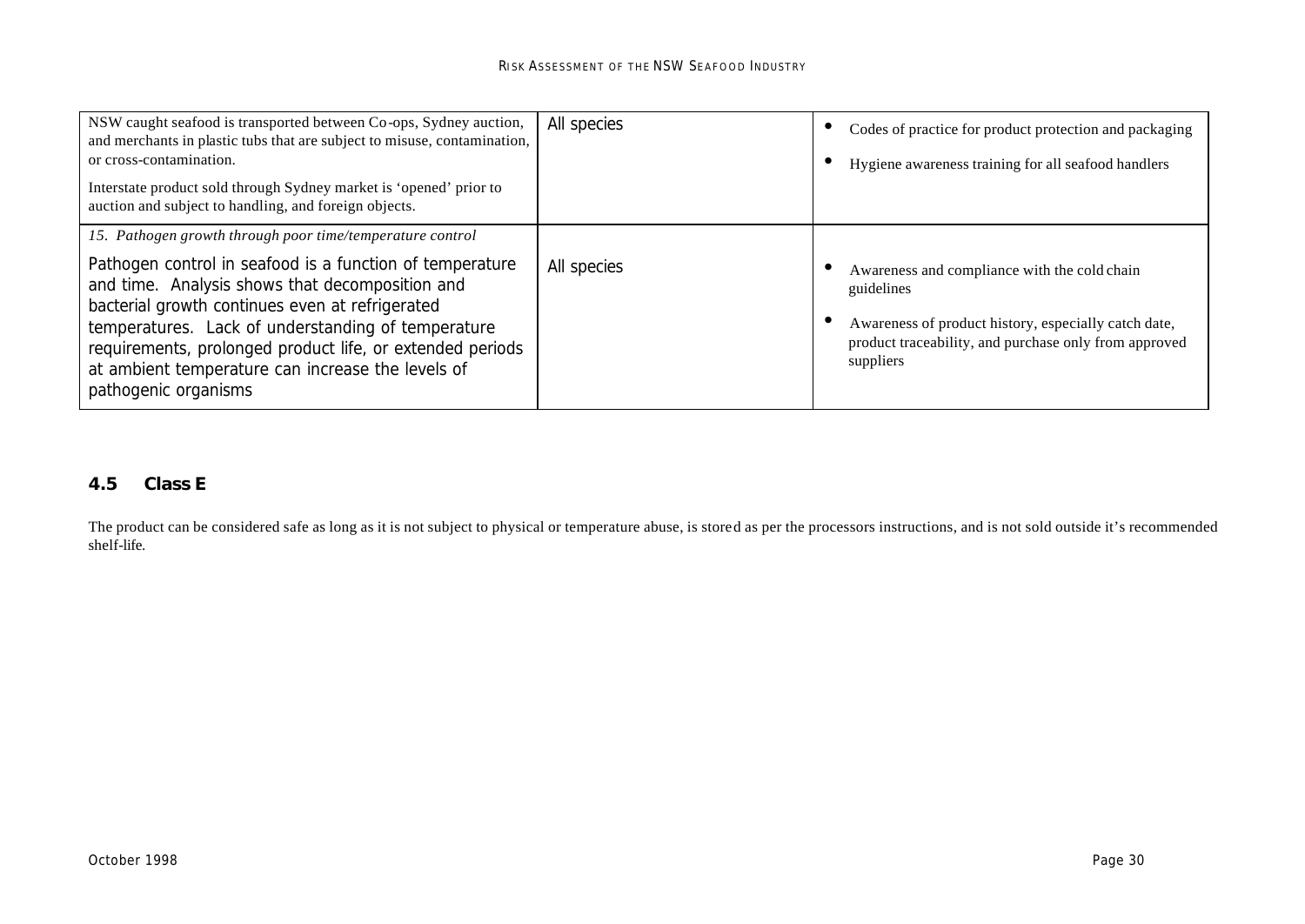# *4.6 Notes on Potential Hazards*

#### **4.6.1 Environmental Chemical Contaminants**

Bivalve molluscs are considered more susceptible to contamination by environmental chemicals than other species. However many finfish can also accumulate significant levels of these contaminants over time.

Harvest areas will generally change slowly with the impact of urbanisation or changing land use, but estuarine, inland, or immediate coastal waters may experience contamination pockets in periods of rapid run-off.

Environmental contamination is unlikely to cause acute illness. (unlike contamination by environmental pathogens).<sup>12</sup> However, this hazard is more commonly associated with long-term exposure to relatively small levels of contaminants.

Chemical contaminants include pesticides or herbicides, or heavy metal contamination eg mercury, cadmium, zinc, and lead.

Detection cannot be expected at the 'business' level. Harvest areas or product from suspect harvest areas must be monitored over time to determine trends in environmental contaminants.

The United States Food and Drug Administration publishes tolerances for environmental chemical contaminants in seafood. They are contained in Appendix 2 of this report.

There is new data available in the US on the health effects of methyl mercury from consumption of fish. Currently the FDA action level is 1.0ppm, but it will be reevaulated it on the basis of further study.

#### **4.6.2 Environmental Toxins**

Paralytic shellfish poisoning (PSP) diarrhitic shellfish poisoning (DSP), and ciguatera Poisoning (CFP) are included under this heading.

PSP and DSP may result from the consumption of mussels and other bivalves that have fed on poisonous plankton (various species of dinoflagellates). The aquatic biotoxins causing PSP and DSP may withstand cooking. Symptoms for PSP include a tingling or numbness of the mouth almost immediately, and this spreads to the neck, arms, and legs within four to six hours. Death, when it occurs, is usually caused by respiratory paralysis within two to twelve hours. DSP symptoms include nausea, vomiting, abdominal pain, diarrhoea and chills with an onset time of 30 minutes to 12 hours.

> *<sup>12</sup> 'Hygiene for Management; A text for food hygiene courses',*  Richard a Srenger, Highfield Publications, UK, eighth edition 1998

Ciguatoxin enters the food chain through fish eating the toxic dinoflagellate *Gambierdiscus toxicus* which is associated with dead coral reefs and marine algae. Carniverous fish accumulate toxins when consuming the smaller herbivorous fish. Species of fish involved include the moray eel, red bass, and coral trout, Spanish mackerel, reef cod, grouper, and suregeonfish. Fish affected look, smell, and taste normal. The head, gonads, liver, and roe, are usually the most toxic part of the fish. The toxin is unaffected by freezing, cooking, or gastric juices.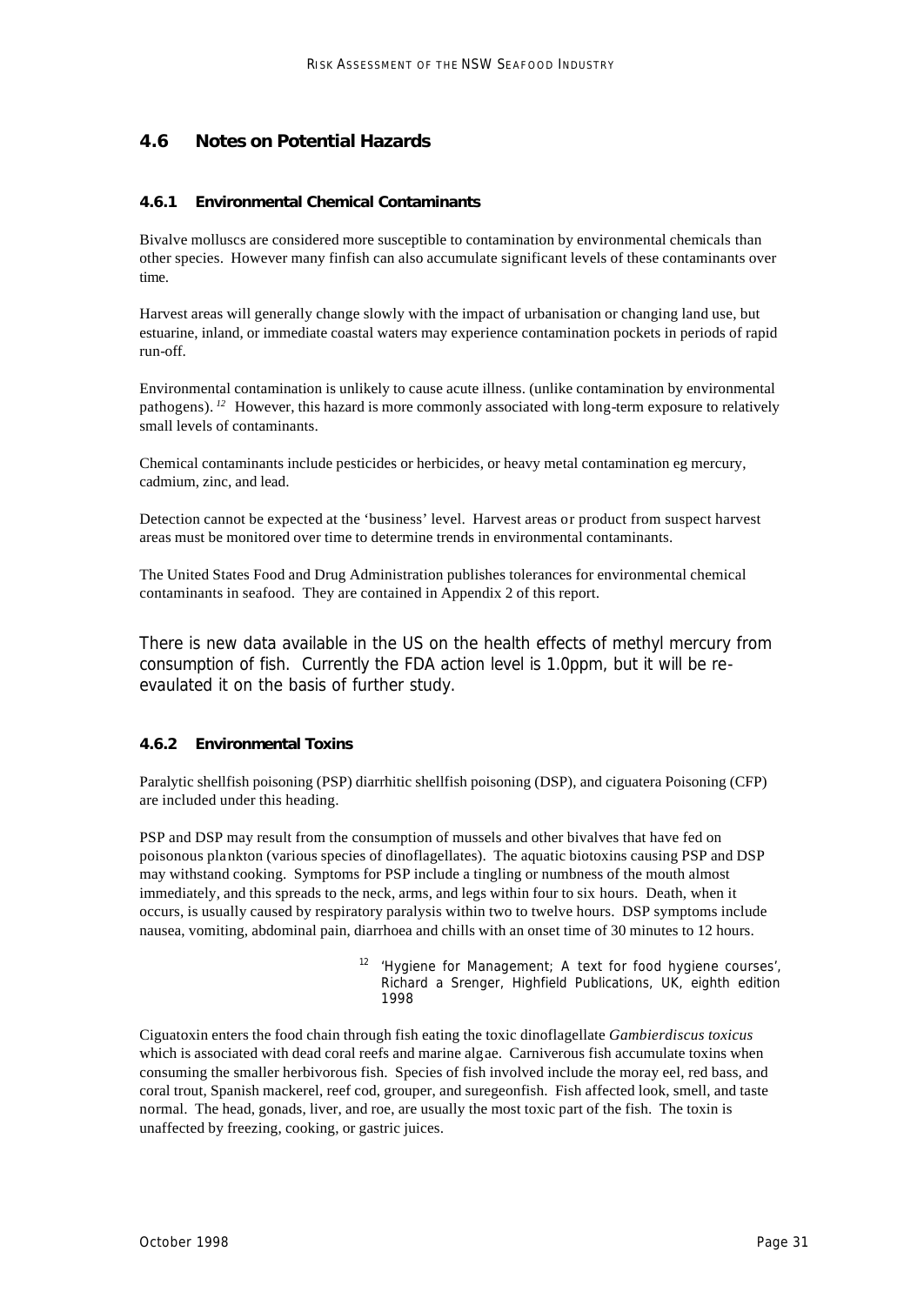The onset period is usually one to six hours, and symptoms include malaise, disturbed vision, alternating feelings of hot and cold, respiratory paralysis, numbness or burning of the mouth, throat and tongue, weakness, abdominal pain, vomiting, and diarrhoea. Occasional deaths are recorded.

#### **4.6.3 Scombrotoxic Fish Poisoning**

Scombrotoxic fish poisoning <sup>12,13</sup> is caused by toxins which accumulate in the body of some fish, mainly Scombridae family, during storage, especially above  $4^{\circ}C$ . The onset period is between ten minutes and three hours. Symptoms last up to eight hours and include headache, nausea, vomiting, abdominal pain, a rash on the face and neck, a burning or peppery sensation in the mouth, sweating and diarrhoea.

Scombrotoxic poisoning is most closely linked to the conversion of histidine, an amino acid found in some species, to histamine by the action of spoilage bacteria such as *proteus spp*., *hafnia spp*., and *klebsiella spp*. However, there is also evidence that other chemicals, such as biogenic amines, may play a role in the illness (US FDA, 1998).

Histamine is normally found at levels exceeding 200 ppm in fish responsible for illness (US.FDA) and these levels may be reached before the fish appears spoiled. However, there are reports from UK (MAFF.UK) of fish responsible for illness having "levels in excess of 50ppm".

Problems can also arise in canning fish as, once formed, the toxin is very heat resistant, and will not be destroyed during processing.

Refrigerated storage of fish below  $4^0C$  should prevent toxin formation.

- *<sup>12</sup> 'Hygiene for Management; A text for food hygiene courses',*  (Eighth Edition), Richard a Srenger, Highfield Publications, UK,
- *<sup>13</sup> "The Bad Bug Book" Foodborne pathogenic Microorganisms and natural Toxins Handbook",* US Food & Drug Administration – Center for Food Safety and Applied Nutrition; (internet available) last updates April 1998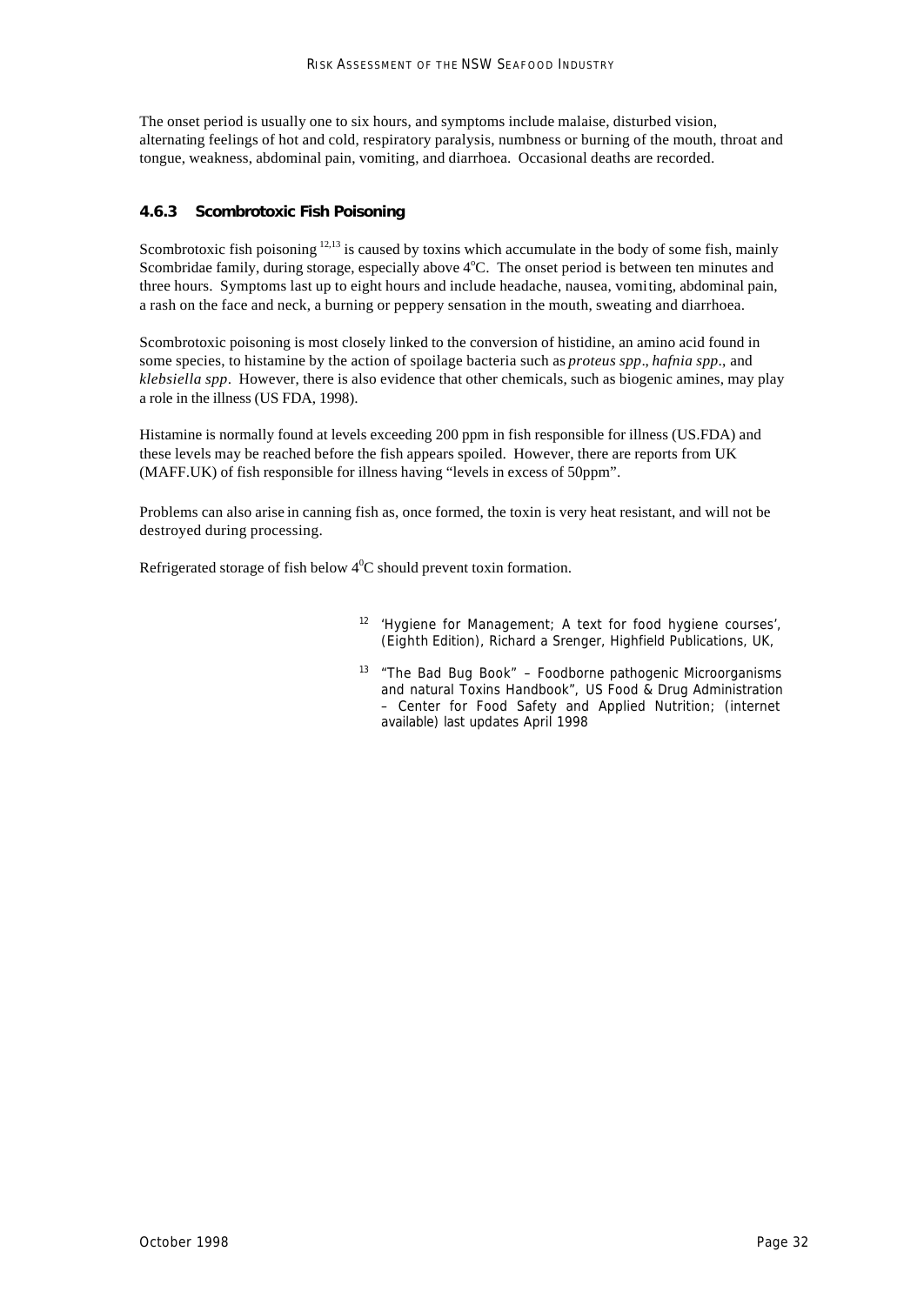The Australia New Zealand Food Authority (ANZFA) proposes to include a standard for histamine in fish and fish products, based on the Codex standard, into the Food Standards Code. The Codex Alimentarius standard indicates the following levels as indicators of a) Decomposition, and b) Hygiene and handling:

| Indicator               | Standard                   | <i>Species</i>                                                                   |
|-------------------------|----------------------------|----------------------------------------------------------------------------------|
| Decomposition           | $10mg/100g$ sample<br>unit | Scrombridae, Scrombrescocidae, Pomatomidae,<br>Coryphaenedae families            |
| Hygiene and<br>handling | $20mg/100g$ sample<br>unit | Scrombridae, Clupeidae, Scrombrescocidae,<br>Pomatomidae, Coryphaenedae families |

Source: "Proposal P183: Fish and Fish Products, Explanatory Notes", ANZFA, 16/9/98

#### **4.6.4 Pathogens from Harvest Area**

Bacterial pathogens such as *Vibrio parahaemolyticus, Vibrio cholerae*, and *Vibrio vulnificus* may be present in low numbers at the time that shellfish are harvested, and control is maintained by rapid cooling and maintenance of low temperatures.

*Vibrio parahaemolyticus* may cause diarrhoea, abdominal cramps, nausea, vomiting, headache, fever, and/or chills. Onset can be 4-96 hours, and the median duration of the illness is 2.5 days.

*Clostridium botulinum* has also been associated with seafood products, including tuna, lobster, and even processed (smoked and salted) fish. Although the frequency may be very low, the severity is very high because of it's high mortality rate if not treated immediately and properly. It is one of the most toxic substances known to man. The estimated lethal dose for humans is 1ng/kg body weight. 60% is the highest death rate recorded.

It is found in soil, freshwater and marine sediments, rotting carcasses, shellfish, and the intestines of meat animals and fish.

Enteric viruses such as Hepatitis A and Norwalk virus, can originate in contaminated waters, but may be controlled by subsequent refrigeration and handling practices.

Fecal coliform counts can be used as an indication of the extent of sewage pollution of coastal waters. E.coli can be transferred to seafood by either contamination of harvest waters, or by subsequent poor handling practices. E.coli causes abdominal cramping, watery or bloody dairrhoea, fever, nausea, or vomiting.

*Lysteria moncytogenes* is widespread in the environment, and can also be found in estaurine, inland, and coastal waters through natural run-off. It causes diarrhoea, discoloured urine, vomiting, headache, backache, fever, convulsions (flu-like symptoms).

It also has a relatively high mortality rate of 30%

In Australia the number of cases of listeriosis reported is 40 to 45 a year. Annual incidence is 3 people per 1,000,000.

#### **4.6.5 Parasites**

Tapeworm, *Diphyllobothrium latum*, may not cause serious illness, but it can cause a perniciousanemia like illness, and may cause chronic abdominal complaints. Fish tapeworms are usually ingested by eating raw fish, especially salmon used in sushi.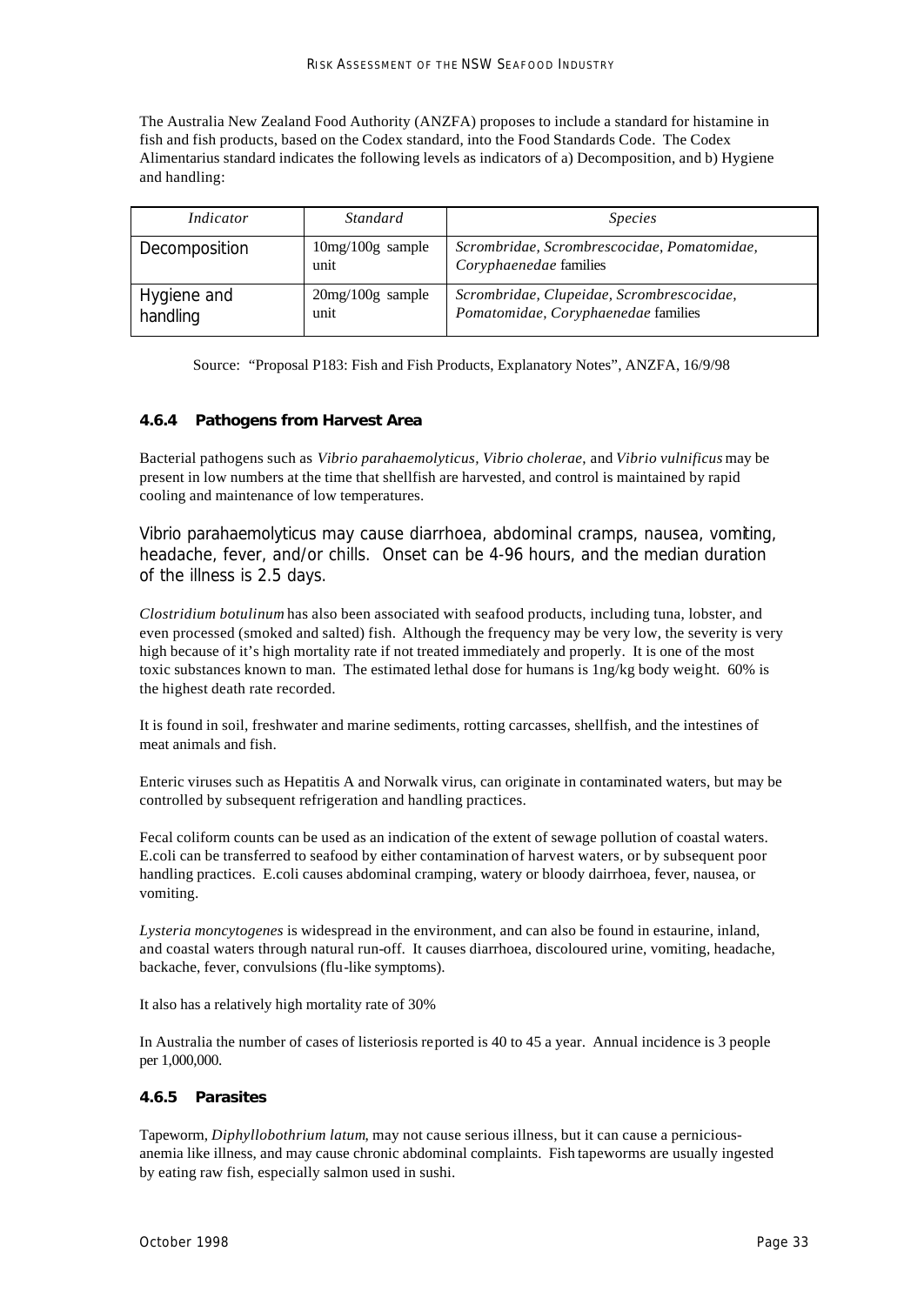Trimming and gutting are effective methods for reducing the number of parasites. However, they do not completely eliminate the hazard. This can only be achieved by cooking or freezing.

#### **4.6.6 Introduced Pathogens**

Apart from *Vibrio parahaemolyticus* and *Clostridium botulinum*, most pathogenic bacteria are introduced into fish by poor handling. As fish spoil rapidly, they should be stored under hygienic conditions on ice, in refrigerators or freezers, as soon as possible after removal from the water. Achieving and maintaining a core temperature under  $4^{\circ}C$  slows the growth rate of pathogens.

| <i>Salmonella</i>     | Poor handling and temperature control                                                                                                                                         |
|-----------------------|-------------------------------------------------------------------------------------------------------------------------------------------------------------------------------|
| Escherichia coli      | May occur through environmental contamination, poor handling<br>or processing practices. The most important group causing food<br>poisoning is the enterhaemorrhagic strains. |
| Bacillus cereus       | Caused by food being held without refrigeration after cooking.                                                                                                                |
| Staphylococcus aureus | Poor personal hygiene practices                                                                                                                                               |

Bacterial pathogens that may be introduced include:

Cooking is an effective method of eliminating pathogens, or reducing them to an acceptable level only if the cooking process is designed to achieve the minimum temperature/time requirement to eliminate vegetative cells of potential pathogens.

Likewise, the cooling process must be designed to the reintroduction of pathogens through poor temperature control or dirty contact surfaces. On some prawn trawlers, water used to cool prawns after cooking is often suspected of re-contaminating the product.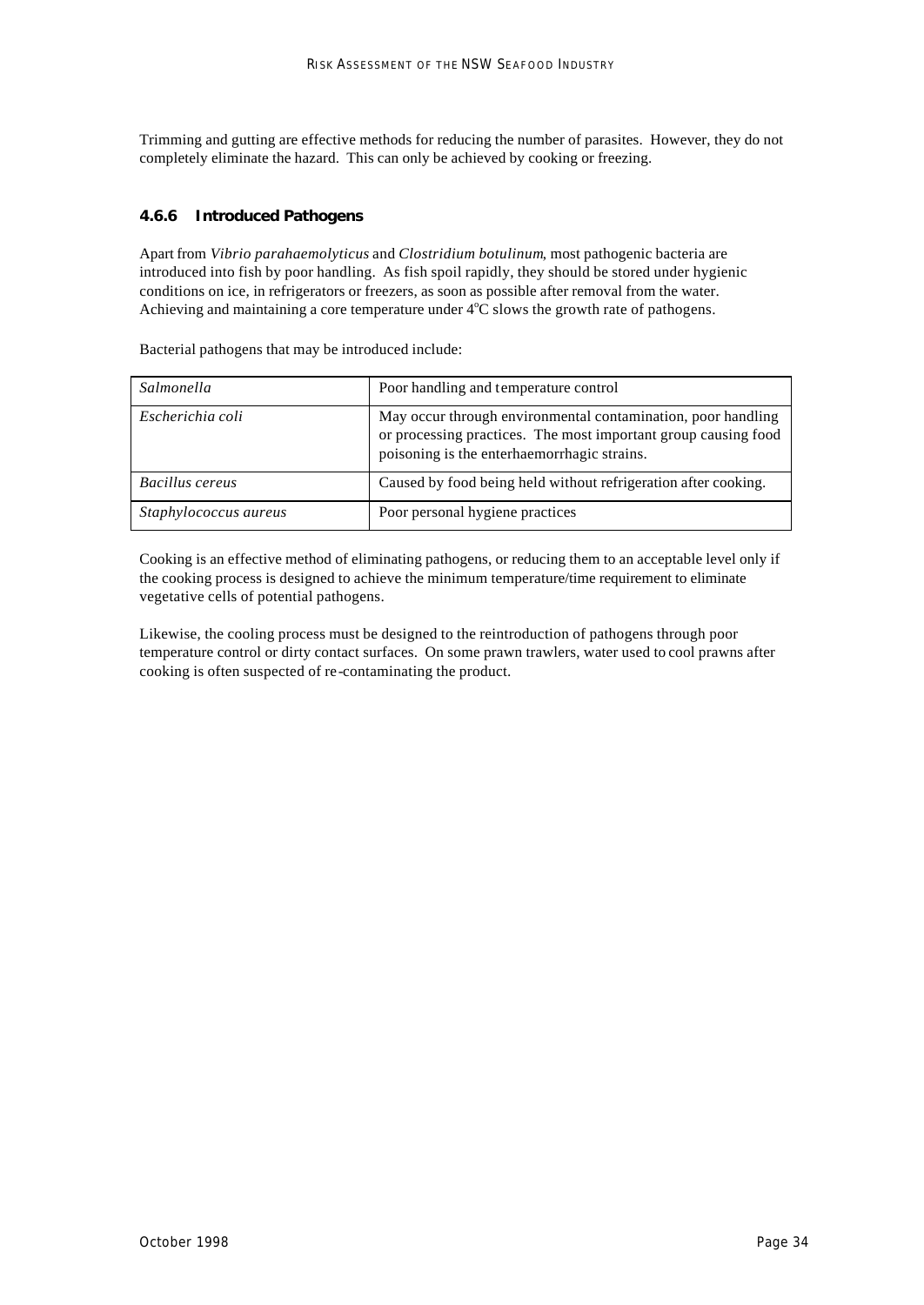#### **4.6.7 Transport & Distribution**

Recommended temperatures for storage and transport of seafood are

| Fresh or wet seafood |         |                | $0-4\degree$ C          |
|----------------------|---------|----------------|-------------------------|
| Frozen seafood       |         |                | $-18^{\circ}$ C or less |
|                      | Source: | SeaOual Pack 1 |                         |

Standard 3.2.2 Food Hygiene Practices of the ANZFA food hygiene standards states:

*"A food business must, when receiving potentially hazardous food, take all practical measures to ensure that the potentially hazardous food is 5<sup>°</sup>C or below, or 60<sup>°</sup>C or above".*

(Division 2, section 3.3)

*"A food business must, when transporting potentially hazardous food, transport it under temperature control" (under 5<sup>0</sup> C)*

(Division 3, section 8)

*"Potentially hazardous food that will not undergo or is not undergoing a pathogeneliminating step to render it microbiologically safe must not be sold if it has been held*  for a cumulative period of four hours or more at a temperature of  $5^{\circ}$ C or above, or *60<sup>0</sup> C or below".*

(Division 3, section 10)

#### **4.6.7 Physical Hazards**

Physical hazards are unlikely to cause food poisoning outbreaks, but can and do cause injury to individual consumers. These foreign objects may include:

| Glass            | from windows, watches, etc                              |
|------------------|---------------------------------------------------------|
| Metal            | saw blade teeth, washers, nuts, bolts, shavings, blades |
| Plastic          | from tubs                                               |
| Wooden splinters | from pallet boards, etc.                                |
| Jewelry          | rings, ear-rings, watches                               |

Other foreign objects may not cause personal harm, but create a negative consumer reaction regarding the care and hygiene practices of the industry:

| band-aids     | cigarette butts | dirt |  |
|---------------|-----------------|------|--|
| oil or grease | other food      | tags |  |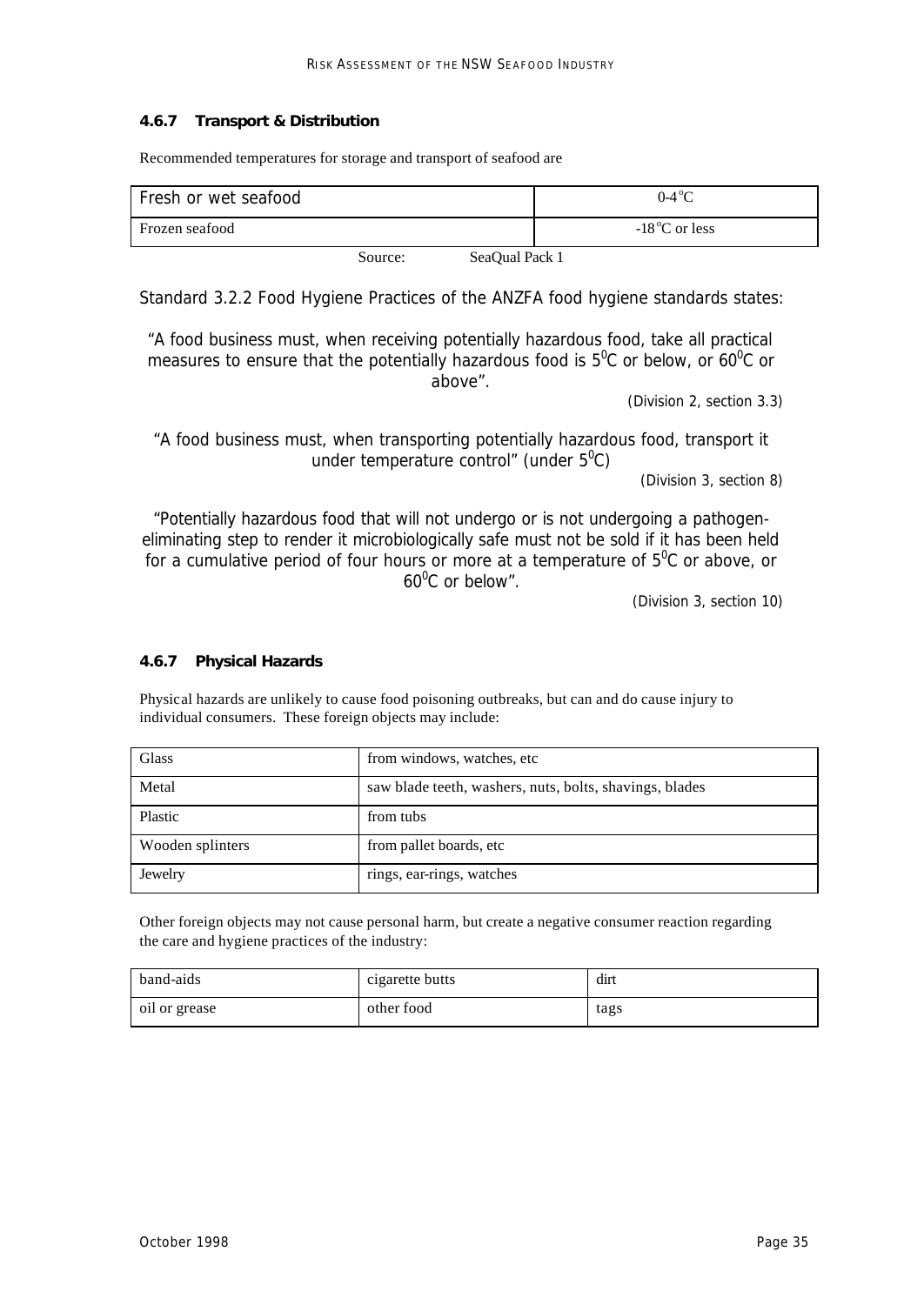#### **4.6.8 Cross-contamination**

The crate wash process at Sydney Fish Market maintains a temperature of the washing machine units of over  $70^{\circ}$ C, with a chlorine solution in the final rinse of 200 parts per million.

Nevertheless, control of crates, and the contents of crate throughout the distribution system, and on the auction floor, raises the possibility of contamination due to lack of covering, or contamination in dirty crates.

#### **4.6.9 Poor temperature/time control**

Some seafood businesses may unknowingly exceed the cold chain time/temperature requirements because of lack of awareness of the prior history of the product.

The US FDA publishes a time/temperature guide for controlling pathogen growth and toxin formation in seafood:

| Hazard                  | Product temperature                                                     | Maximum cumulative exposure<br>time |
|-------------------------|-------------------------------------------------------------------------|-------------------------------------|
| Escherichia coli        | $7-10$ <sup>o</sup> C<br>$11-21$ <sup>o</sup> C<br>above $21^{\circ}$ C | 14 days<br>6 hrs<br>3 hrs           |
| Vibrio parahaemoliticus | $5-10^{\circ}$ C<br>$11-21\,^{\circ}$ C<br>above $21^{\circ}$ C         | 21 days<br>6 hrs<br>2 hrs           |
| Listeria monocytogenes  | $0.4 - 10^{\circ}C$<br>11-21 <sup>o</sup> C<br>above $21^{\circ}$ C     | 2 days<br>$12$ hrs<br>3 hrs         |

Source: US FDA Center for Food Safety and Applied Nutrition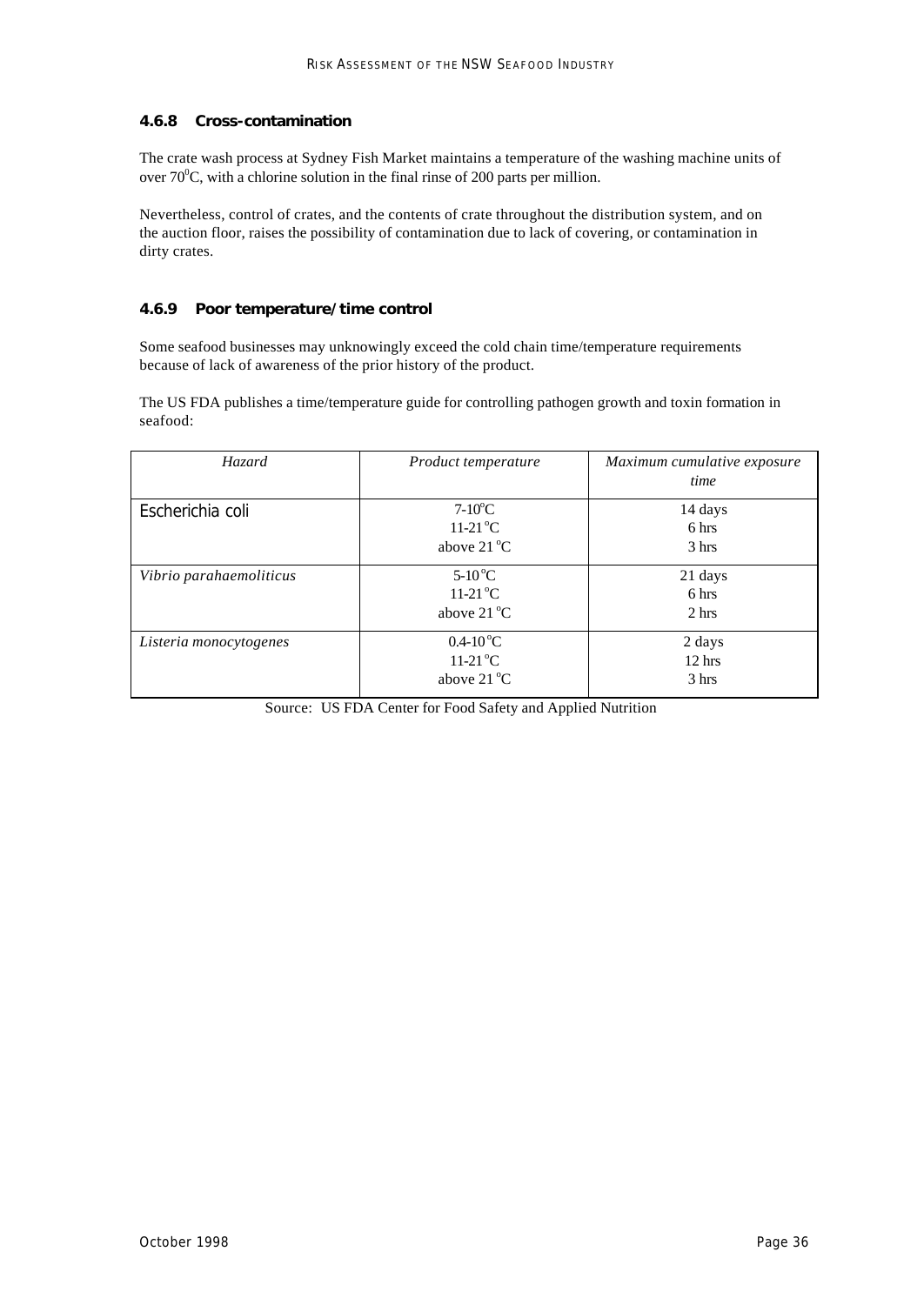# **5.The Effectiveness of Food Safety Controls**

*This section reviews current practices within the NSW seafood industry, and the extent to which they effectively control potential food safety hazards.*

The ANZFA discussion paper<sup>14</sup>, under "Level of compliance and confidence in the food safety system", identifies three levels of confidence:

|               | Highly confident | Complies with statutory obligations and an industry code,<br>and/or has accredited food safety system in place. eg<br>businesses with HACCP or SQF 2000 or equivalent system,<br>with in-house advice available.<br>A member of a recognised industry/authority group. |
|---------------|------------------|------------------------------------------------------------------------------------------------------------------------------------------------------------------------------------------------------------------------------------------------------------------------|
|               | Confident        | Complies with statutory obligations and/or has an approved<br>safety program. eg Appreciation of the hazards and controls<br>appropriate to their business.                                                                                                            |
| $\mathcal{R}$ | Not confident    | Does not apply with statutory obligations and/or no knowledge<br>of food safety principles                                                                                                                                                                             |

In applying this scale generally across the NSW seafood industry, the conclusion is reached that the level of food safety controls range between (2) and (3), with a lean towards (3).

It must be emphasised that there is no direct evidence of any substantial level of seafood poisoning in NSW. However, the industry must also take a 'zero tolerance' approach. The Wallis lakes oyster incident, and similar occurrences in other industries, are abject lessons in the commercial impact a seafood poisoning outbreak can have, not only on the immediate businesses, but on the entire industry from the market floor to seafood restaurants.

This study only overviews the industry, but concludes that, while no immediate risk is apparent, industry controls at present are not sufficient to prevent or eliminate industry hazards, and as such, there is a potential public health risk.

The evidence collected was based on survey and interviews with managers and staff within the NSW seafood industry, and with senior personnel from industry organisations. The sample size was too small to be statistically significant, or to quantify the gap. Nevertheless, there is sufficient evidence to indicate a significant variation and gap between existing industry practice and that required to eliminate hazards or reduce them to a significant level.

The following table indicates where each group within the industry appears to be in terms of the hazards they can control.

> <sup>14</sup> "Prioritisation (risk) Classification Systems for Food Businesses", ANZFA, September 1998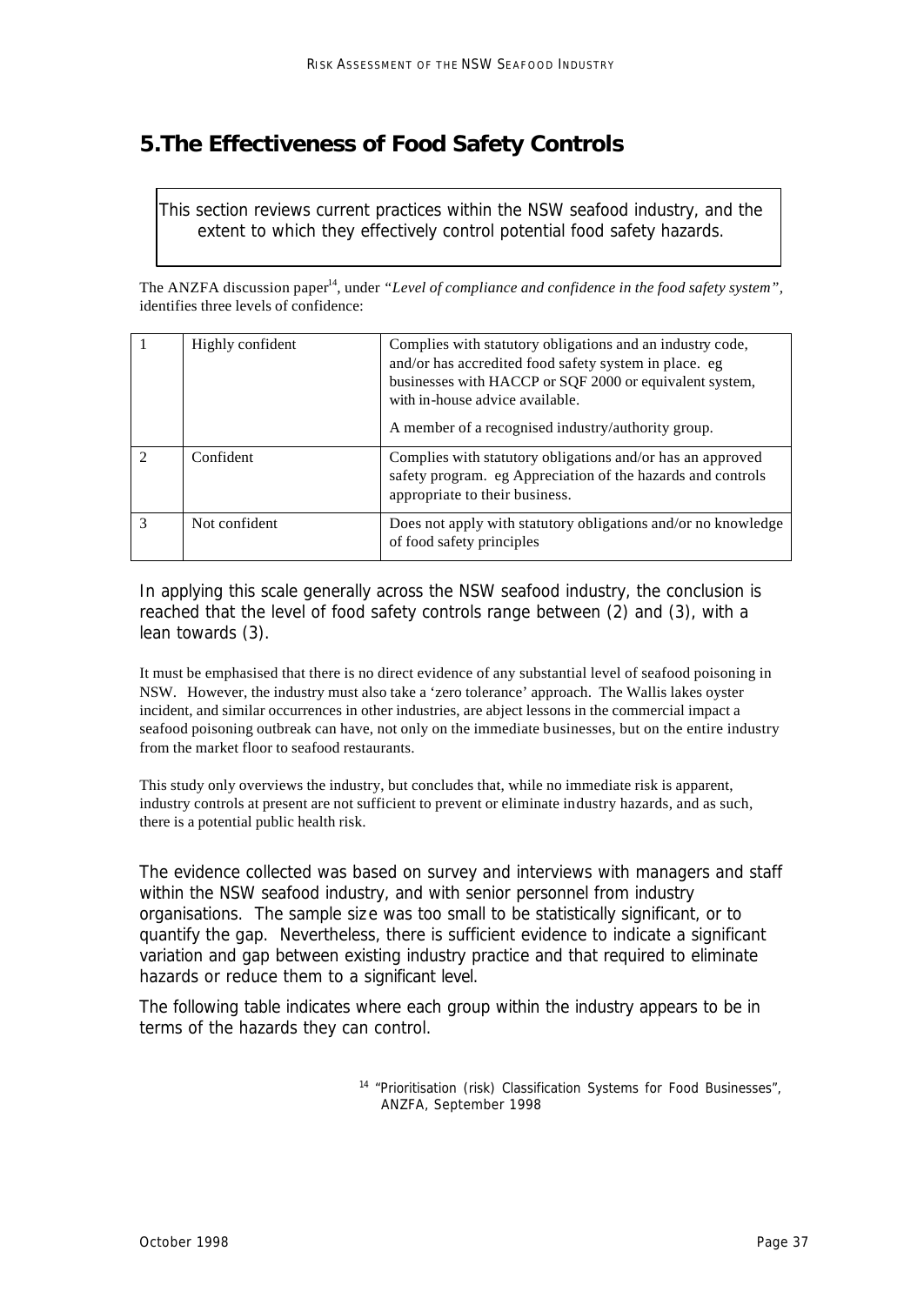# *5.1 Levels of compliance*

| Class        | Hazard                               | "Industry"     | Fishers        | SFM/           | Processors     | Merchants      | <b>Transport</b> |
|--------------|--------------------------------------|----------------|----------------|----------------|----------------|----------------|------------------|
|              |                                      |                |                | $Co-ops$       |                |                |                  |
| $\mathbf{A}$ | Environmental chemical contaminants  | 3              | $\overline{3}$ | $2 - 3$        | N/A            | 3              | N/A              |
|              | Natural toxins                       | 2              | $\mathfrak{Z}$ | $2 - 3$        | $\rm N/A$      | $\overline{3}$ | N/A              |
| $\, {\bf B}$ | Scombrotoxin                         | N/A            | 3              | $2 - 3$        | N/A            | 3              | N/A              |
|              | Harvest pathogens                    | 3              | $\mathfrak{Z}$ | $2 - 3$        | N/A            | $\mathfrak{Z}$ | N/A              |
|              | Parasites                            | $\rm N/A$      | 3              | $2 - 3$        | $\rm N/A$      | 3              | N/A              |
| $\mathbf C$  | Introduced pathogens                 | $\rm N/A$      | $\overline{3}$ | $2 - 3$        | $\overline{2}$ | $2 - 3$        | $\overline{3}$   |
|              | Introduced chemicals                 | N/A            | N/A            | $2 - 3$        | $\overline{2}$ | $2 - 3$        | $\rm N/A$        |
|              | Cross-contamination                  | N/A            | $\overline{3}$ | $2 - 3$        | $1-2$          | $2 - 3$        | $\overline{3}$   |
| ${\bf D}$    | Contaminated ice                     | $\rm N/A$      | $\mathfrak{Z}$ | $\overline{2}$ | $1-2$          | $\overline{2}$ | 3                |
|              | Temperature rise during distribution | $\mathfrak{Z}$ | $\mathfrak{Z}$ | $\mathfrak{Z}$ | $1-2$          | $\mathfrak{Z}$ | $\overline{3}$   |
|              | Physical hazards                     | $\rm N/A$      | 3              | 3              | $1-2$          | $\overline{3}$ | $\mathfrak{Z}$   |
|              | Surface contamination                | $\rm N/A$      | 3              | $2 - 3$        | $1-2$          | $2 - 3$        | 3                |
|              | Poor packaging                       | $\rm N/A$      | $\overline{3}$ | $2 - 3$        | $1-2$          | $2 - 3$        | $\overline{3}$   |
|              | Poor time/temperature control        | $\rm N/A$      | $\overline{3}$ | $2 - 3$        | $1-2$          | $2 - 3$        | $\overline{3}$   |

Where 1, 2, 3 represent the levels of "confidence" indicated on the previous page.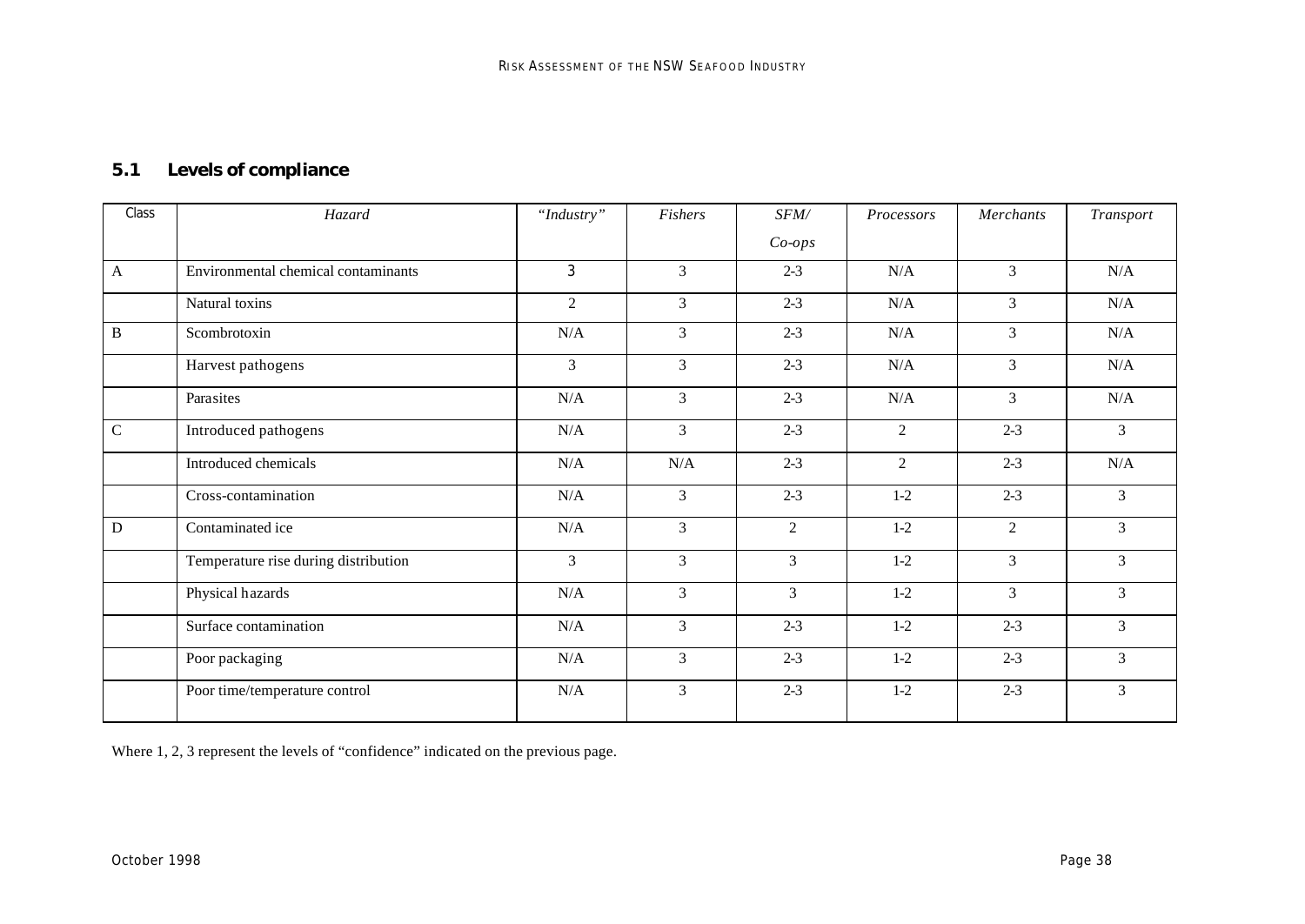### *5.2 The "Industry"*

This term has been used to capture the hazards that may be outside the control of individual seafood businesses but should be addressed by the "industry", ie the agencies that regulate and bodies that represent the seafood supply chain. Identification of these agencies is not discussed here. However there is a noticeable lack of cohesion between the industry regulators and industry associations, and the businesses they represent.

If seafood is contaminated at source, and will not be subject to a further processing step that will eliminate that hazard, there may be little that a seafood business can do to detect or control that hazard. There are therefore key issues for the "industry" to consider regarding source:

#### **5.2.1 Wild Catch**

There is little regular monitoring of environmental toxin levels in seafood caught in NSW. NSW Health Department was monitoring organochlorides and heavy metals up to five years ago but discontinued the practice apparently due to low or undetectable levels.

Some quarters of industry have questioned the reliability of the NSW Health data set, and suggested the need for a regular monitoring system agreed by all parties. A proposal was prepared for the Australian Government Analytical Laboratories (AGAL) some time ago, but didn't raise sufficient interest.

CSIRO scientists are conducting research using advanced biomarker techniques to trace hydrocarbon and faecal pollution in coastal ecosystems near Hobart, and are designing a large-scale integrated study of the ecosystem of Adelaide's coastal waters for the South Australian EPA. However, these (and others) are one-off specific purpose research projects. CSIRO know of no on-going monitoring planned of environmental toxins.

Plankton blooms of harmful algae have occurred in recent years in Tasmania, Victoria, and New Zealand, and there has been a global increase in notification of plankton blooms and biotoxin related incidents. In 1993 blooms of harmful algae were discovered in marine and estuarine waters in NSW, and a toxin capable of causing Paralytic Shellfish Poisoning was discovered in wild oysters in Sydney Harbour.

As a result of these outbreaks, a NSW Marine Algal Biotoxin Taskforce<sup>15</sup> was established, charged with the responsibility to develop a strategic, co-ordinated approach to the management of Marine Algal Biotoxin events in NSW. There is little evidence of awareness of this task force within the industry.

(Appendix 3 contains ocean landings and estuarine catch by site)

<sup>15</sup> *"Marine Algal Biotoxin issues in NSW",* report of the Joint Government/Industry Committee, 1998

**5.2.1**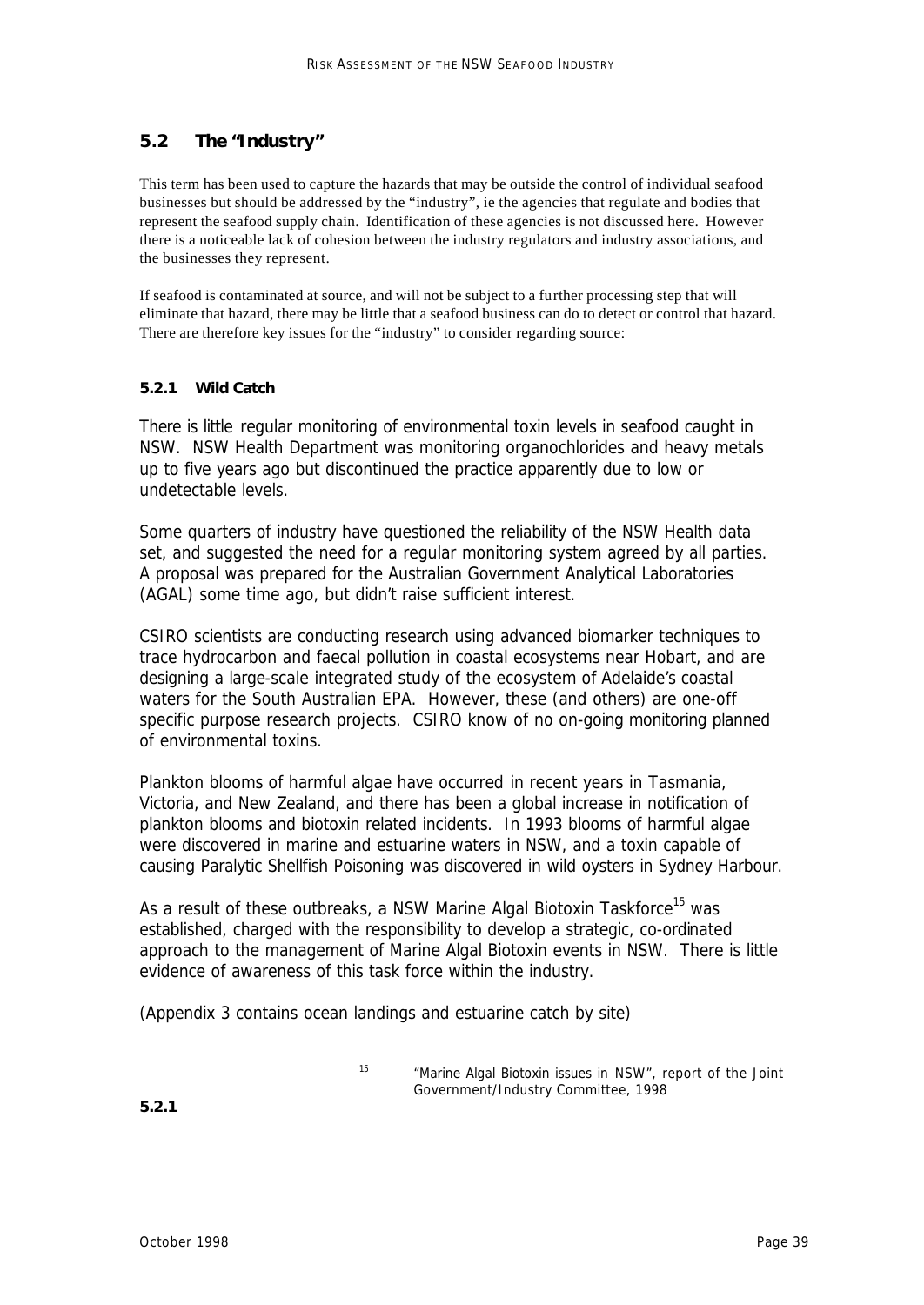#### **Imported from other states**

The sale of much of Australia's seafood is largely deregulated. Unless designated for export, seafood product can be moved freely around the country without regulatory control or inspection.

It is estimated that approximately 20,000 MT of seafood sold in NSW, originates from other states.

Whilst there is no evidence to justify concern about the safety of Australian seafood, there is no national uniformity in the regulatory and industry controls that are exercised across the nation. The reports from each state indicate that the industry nationally is only just coming to terms with the requirements of the national food hygiene standards, and each state is currently engaged in initiatives to improve their own situation.

There are many food safety programs that have been recently completed, or are underway. However, they are ad hoc. Surveys conducted in at least two states indicate around 60% of businesses have never heard of the national food hygiene legislation. The industry in other states, as in NSW is polarised. On one side are the conscientious businesses that proactively implement food safety programs; on the other the businesses who don't know and don't care.

Although labeled identification is required on product from interstate this is no guarantee of effective control at source. Buyers must enforce vendor assurance requirements on interstate suppliers. But equally, the industry has a responsibility to ensure national alignment of industry standards. The implementation of a National Docketing System, currently being negotiated by the States, will assist in this regard.

#### **5.2.2 Imported from overseas**

NSW imports around 38,800 MTs of seafood per annum. Of that, it is likely that much of it enters Australia through Sydney but is destined for other parts.

The table in Appendix 4 shows the source of origin for four separate customs codes of seafood product landed in NSW. These are:

- Fish: fresh or chilled
- Fish fillets, and other fish meat: fresh, chilled, or frozen
- Crustaceans: live, fresh, chilled, frozen, dried, salted, or in brine.
- Molluscs: live, fresh, chilled, frozen, dried, salted, or in brine

All seafood imported into this country (except from New Zealand) is subject to import inspection by the Australian Quarantine Inspection Service (AQIS). AQIS sample all incoming loads and issue phytosanitary certificates.

By far the majority of seafood imported into NSW is from New Zealand, which is considered a "safe" country. Much of the other product is frozen fish fillet sourced from factory ships in South America or Southern Africa, for use in the frozen portion control packs of Birds Eye, and I & J.

Nevertheless, it is of concern to see susceptible product imported from Indonesia, China, Thailand, and India. There is little evidence of formal food safety systems amongst importers and brokers.

#### *5.3 Fisheremen & Co-ops*

#### **5.3.1 Fishermen's Co-op Survey**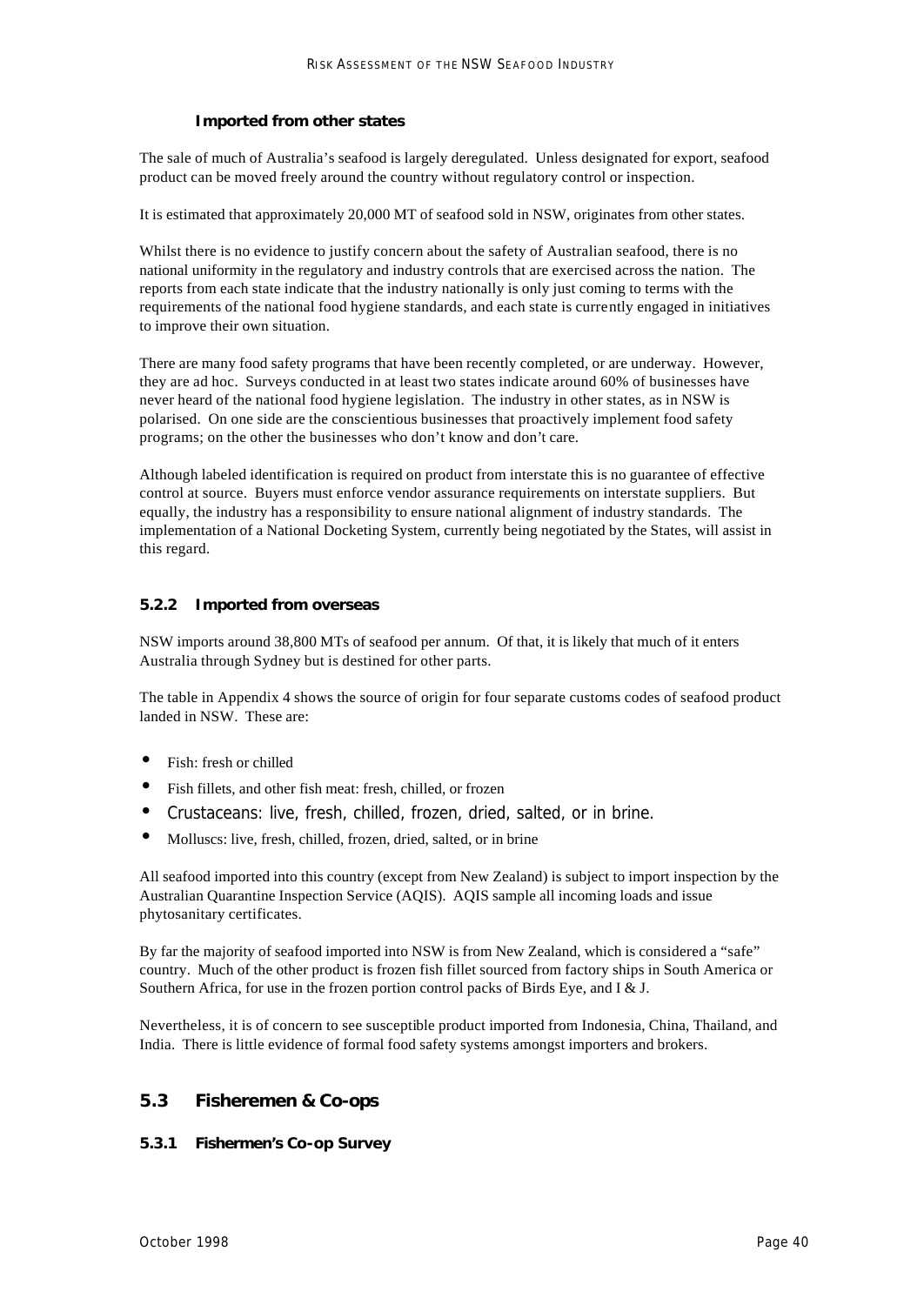The responses to a survey form sent to all NSW Fishermen's' Co-operatives can be found in Appendix 5. 23 responses were received, including three catchers, and one transporter.

Generally with this type of survey, responses are skewed by the fact that many that oppose the content, or simply do not know, will not respond. That was reflected in this survey by the fact that some started but failed to complete.

Notwithstanding this, views were polarised on the value of food safety systems. Some were very critical in their views, others were positive, and demonstrated knowledge of the hazards and their controls.

Thirteen of the 23 respondents were either business owners or managers. The balance of respondents was staff within the Co-operatives.

Responses showed that:

- Only 8 out of 23 know of the pending food hygiene legislation;
- Most know of the requirements for hygiene within their business;
- Only 4 have training programs for staff, although 15 indicated they have uniform and personal hygiene programs in place;
- Almost all had separate washing facilities for staff;
- Almost all use ice made from potable water, although strangely 2 indicated otherwise;
- Most believe that their premises meet the pending food hygiene legislation, although 4 were honest enough to tick "not sure";
- All agree that equipment and utensils are cleaned before use;
- Only half check the arrival condition and temperature of their seafood;
- All know the source of their product;
- There was some variation in understanding of chilled and frozen temperatures and duration at that temperature;
- Notably, there was a difference indicated between storage temperature and display temperature;
- Only 3 keep temperature logs of chilled and frozen product;
- The majority have a pest control program in place;
- Very few have a formalised food safety plan in place, although Clarence River indicated they are about to start;
- Only one Co-op has a HACCP plan in place;
- A majority consider that the implementation of a food safety program is a net benefit, although views were split.

There was a strong contrast in attitudes across the group, but an indication that some, if not most, favour the implementation of food safety programs, for commercial as well as regulatory reasons, and seek assistance and knowledge in doing so.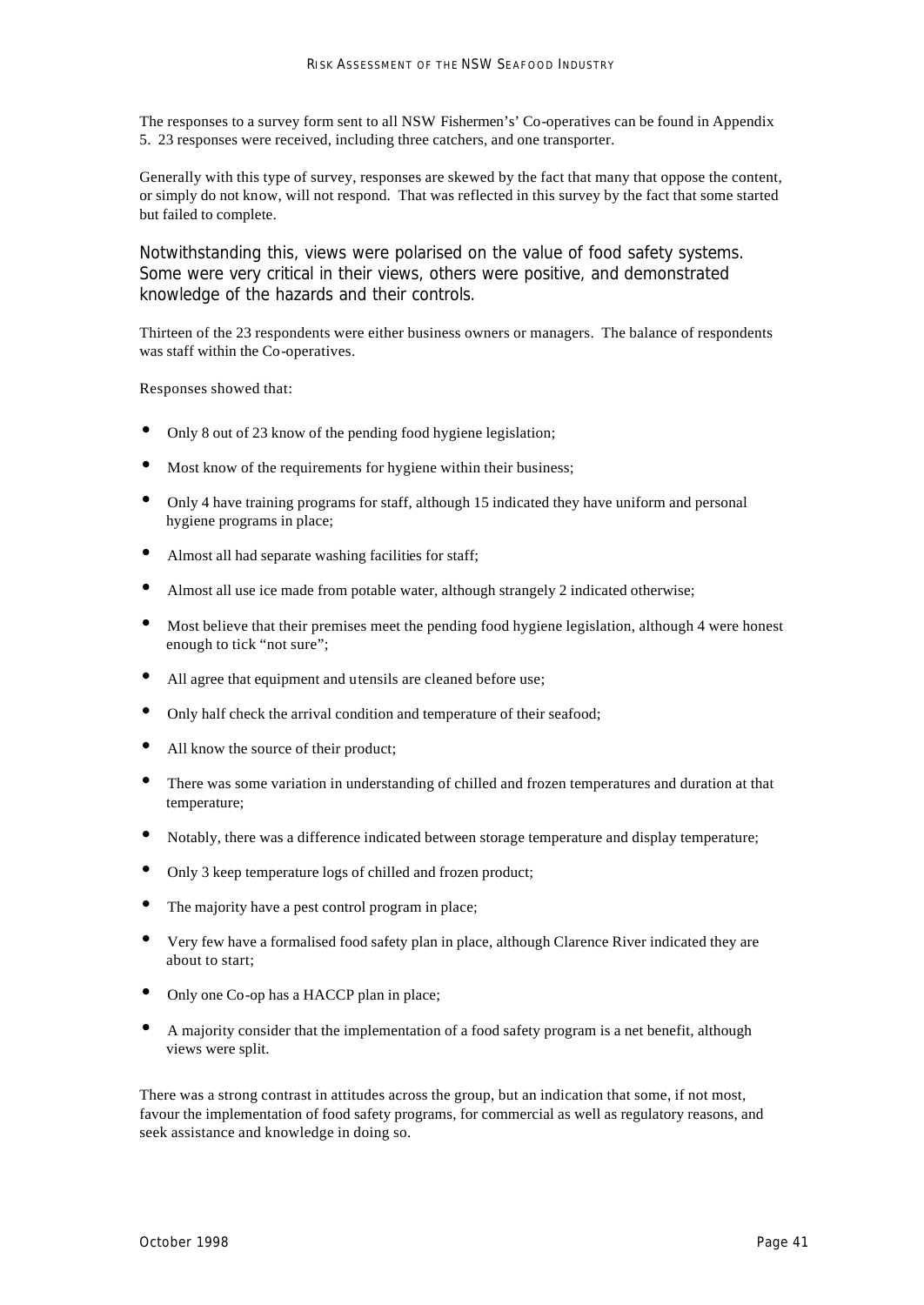However, at this stage, whilst the potential is there, only two have food safety programs in place and one of these systems is very top-driven, and is expected to lapse following the resignation of the manager.

Clarence River is very positive in their approach, and expects to start implementing HACCP within four weeks.

#### **5.3.2 Fishermen**

There were only 3 catcher responses included with the Co-op surveys, however, this was not unexpected. Fishermen are less likely to respond to written surveys than others are.

From other reports, 'food safety' is not generally seen as the responsibility of fishermen, and practices are often lacking. Problems are experienced with:

- Boats often not carrying ice;
- Methods of storage fish may be dumped and carried on deck;
- Tainting of product from diesel (quality issue);
- Time to port without adequate temperature control;
- Potential for physical contamination

On the positive side, where industry codes have been introduced into the Australian fishing fleet that are well directed, practical, and implemented by industry peers, there has been good response (eg APPA Code of Practice promoted by the Queensland fishing industry for sea-caught prawn fishing operators).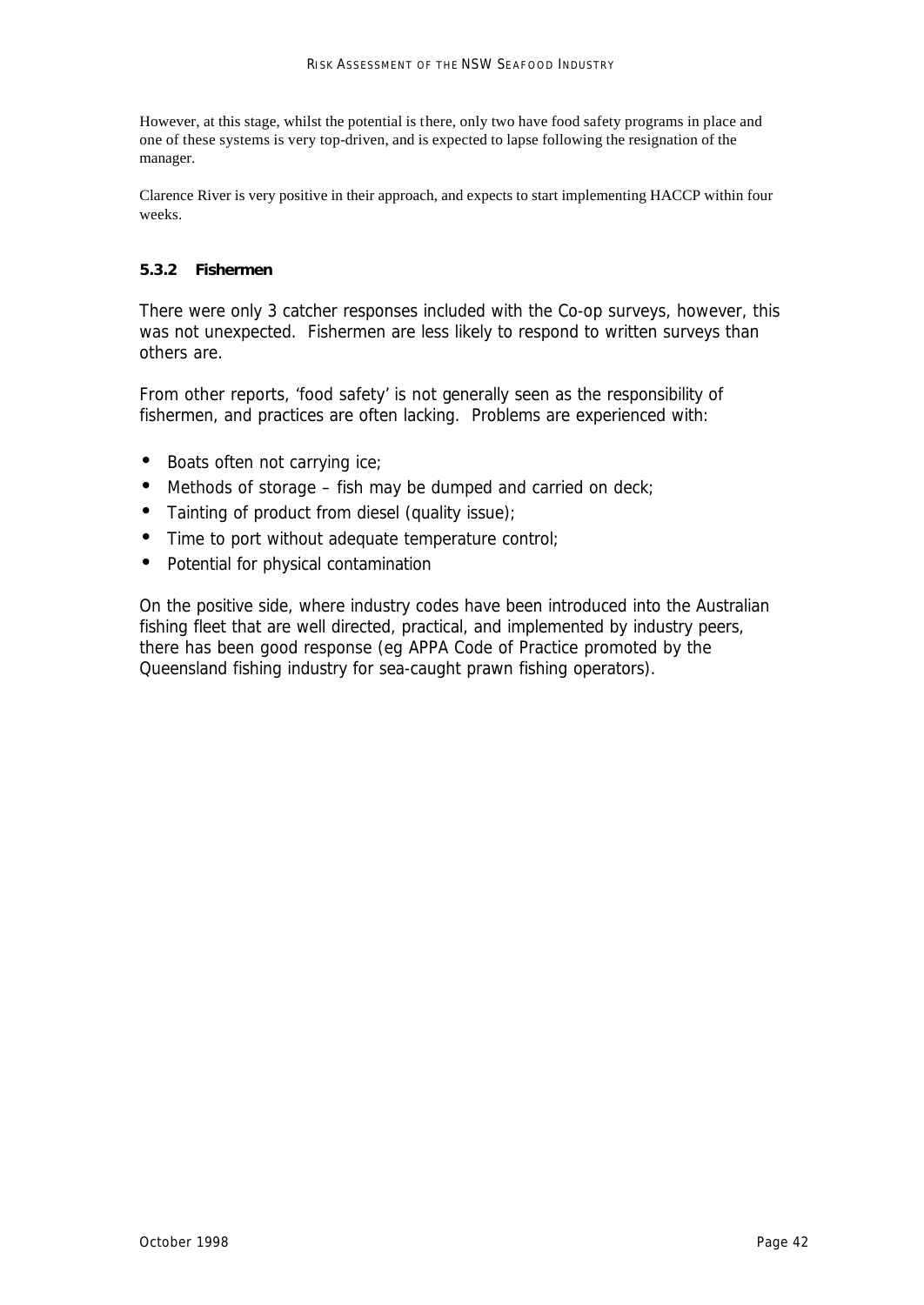### *5.4 Processors*

Only one major NSW processor was considered within the scope of this survey. A manufacturer of retail and food service, quick-frozen, portion control packs, this processor imports largely block frozen fillet.

The processor exercises control over the incoming material and internal processes, meets all statutory requirements, and is in the process of implementing a HACCP system on all company products.

The principal risk would seem to be maintaining temperature and load lines within retail cabinets.

Processors are not considered a high priority risk.

#### *5.5 Merchants*

#### **5.5.1 Wholesaler/retailer survey**

A similar survey to that conducted with the Fishermen's' Cooperatives was also conducted with merchants attending the Sydney auction. Over two auction days, approximately 100 survey forms were distributed, and 21 were returned (Appendix 6).

Several attempts to hold merchant workshops to elaborate on the issues raised in the survey were aborted. Merchants declined because of frustration over perceived lack of outcomes and/or feedback from previous food safety meetings.

Whilst the merchants were not as vocal in their responses as the fishermen were, they were equally as polarised. Some were obviously cynical in their attitude to the survey, but many were positive, and recognised the commercial benefits of food safety programs to the industry. Some started the survey, but gave up when the questions became specific.

Of the 21 respondents, 19 were business owners, and thus in the key position to influence how the business is run.

Responses were similar to those of the Co-operative group:

- 10 out of 21 know of the pending food hygiene legislation;
- 11 out of the 21 felt they know where the major food safety risks are in their business.
- Only 5 have training programs for staff, although 17 indicated they had uniform and personal hygiene programs in place;
- Almost all had separate washing facilities for staff;
- Most have facilities to separate cooked from uncooked product, although 2 responded otherwise.
- Almost all use ice made from potable water, although 1 indicated otherwise;
- Most believe that their premises meet the pending food hygiene legislation, although 4 were honest enough to tick "not sure";
- All agree that equipment and utensils are cleaned before use;
- 60% check the arrival condition and temperature of their seafood;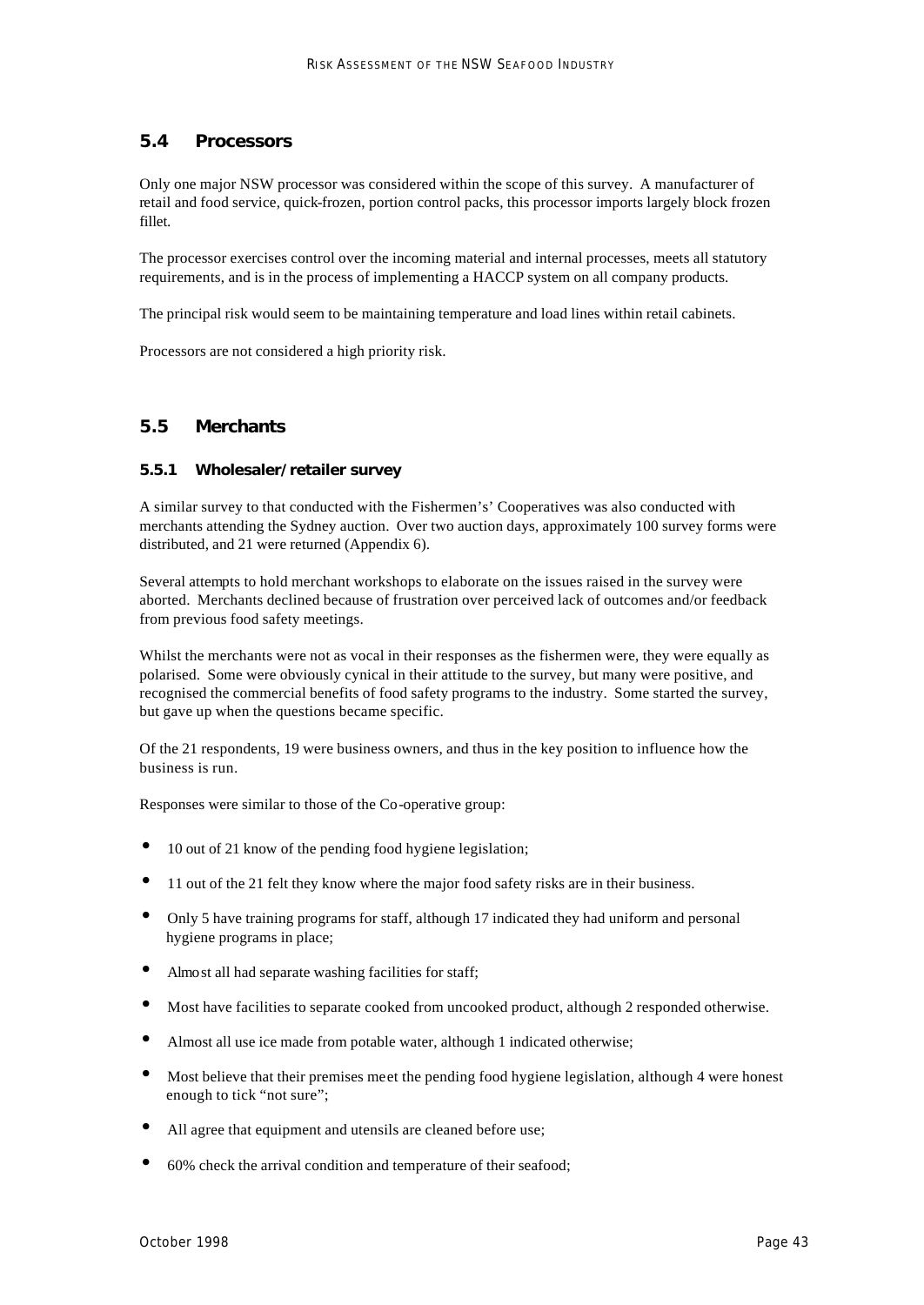- 80% know the source of their product as expected;
- There is some variation in understanding of chilled and frozen temperatures and duration at that temperature;
- The storage temperature and shelf life of cooked product was generally not known, or guessed at;
- Only 4 keep temperature logs of chilled and frozen product;
- The majority have a pest control program in place;
- 31% have a formalised food safety plan in place, and 4 indicated a certified Quality Assurance system;
- Only one merchant has a HACCP plan in place;
- A majority considers that the imp lementation of a food safety program is a net benefit, although views were split.

There was a strong contrast in attitudes across the group, but an indication that some, if not most, favour the implementation of food safety programs, for commercial as well as regulatory reasons, and seek assistance and knowledge in doing so.

Although 31% of respondents indicated a "formal" food safety program, as a percentage of overall merchants, the number is very low. Only a handful of larger merchants who supply supermarket chains, have implemented, or are implementing, food safety systems. However, those that do, report a business benefit, improvement in staff attitude and awareness, and the need for simplicity in program documentation.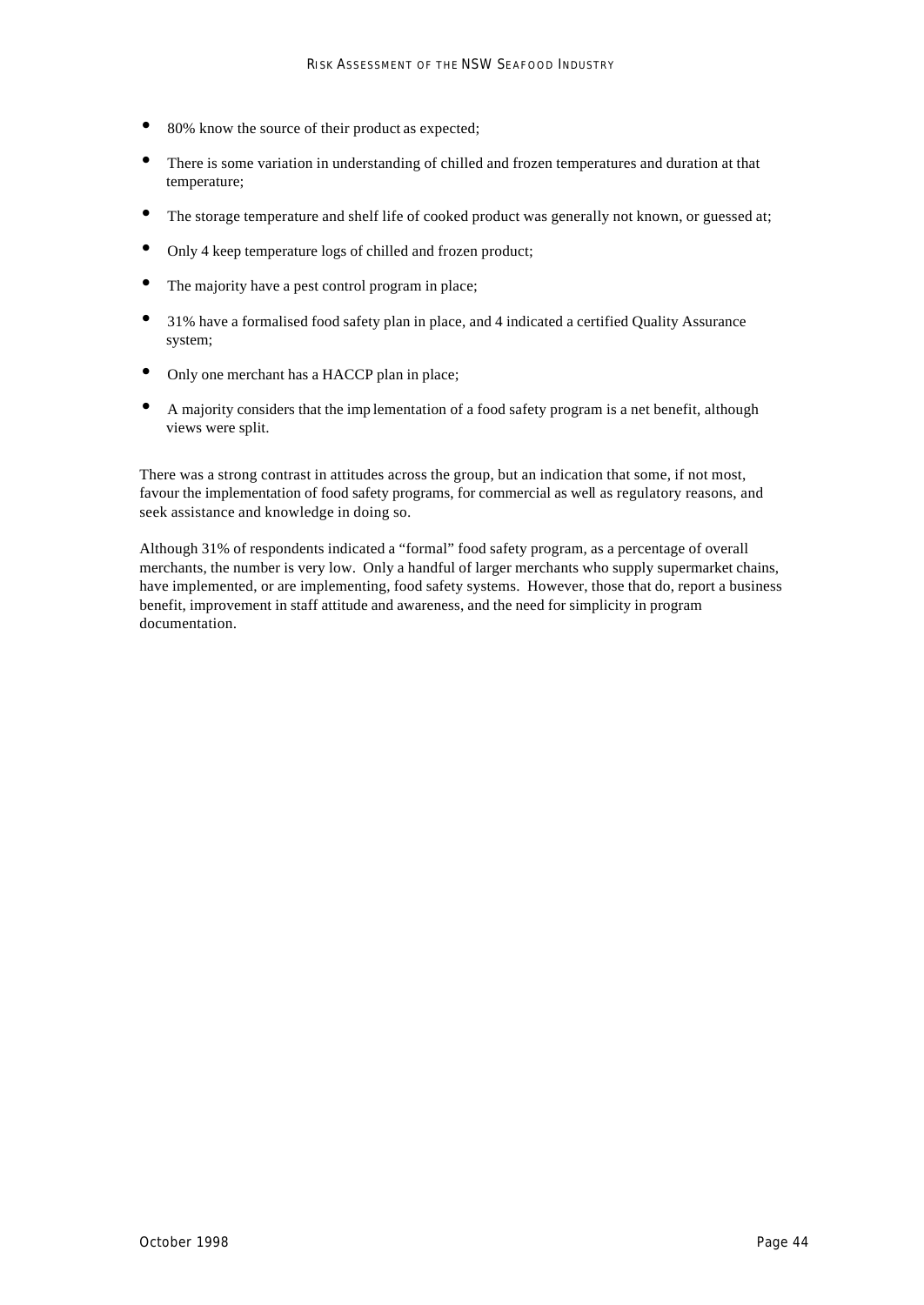#### **5.5.2 Practices observed in Sydney Seafood Retailers**

During visits to the merchants at Sydney Fish Market and other suburban fish retailers, the following practices were observed:

- Cooked and uncooked product stored together
- In a suburban shopping centre, seafood display behind a window in full sun, with little to no ice remaining.
- Smoking in retail areas of fish shops (and on the auction floor of Sydney Fish Market.
- Filleted product on display without sneeze guards.
- Open, full product bins stored in pedestrian shopping aisles.
- Transport of product from Sydney Fish Market for delivery to shops and restaurants in unrefrigerated vehicles, including glass windowed MPVs.
- Offal on floor of fish shop.
- Seafood displayed in trays spilling over into other product trays. Trays packed together in display.

### *5.6 Transport*

Transport is arguably the sector with least control exercised. A random check of temperatures recorded on arrival at Sydney Fish Market indicated temperatures of up to  $12^{\circ}$ C were frequently experienced in product air-freighted to Sydney (in winter), and 5-7°C occasionally seen in seafood transported by road. This is in direct contravention of accepted cold chain practice, and the requirements of proposed Standard 3.2.2 (refer section 4.6.7 – *Transport & Distribution*).

The issue is not only temperature, but time/temperature abuse resulting from misunderstanding and bad practice:

- Iced seafood products are often held at ambient temperature awaiting dispatch (eg Sydney airport).
- Product may be held in 'temperature controlled' rooms that are overloaded or not calibrated.

Bad handling and distribution practices also create the potential for product contamination and product damage.

Product distribution from the Sydney auction is equally as hazardous. After sitting on the auction floor (normally  $20^{\circ}$ C) for up to six hours (albeit iced), product is often then transported to shops and restaurants in uninsulated vehicles.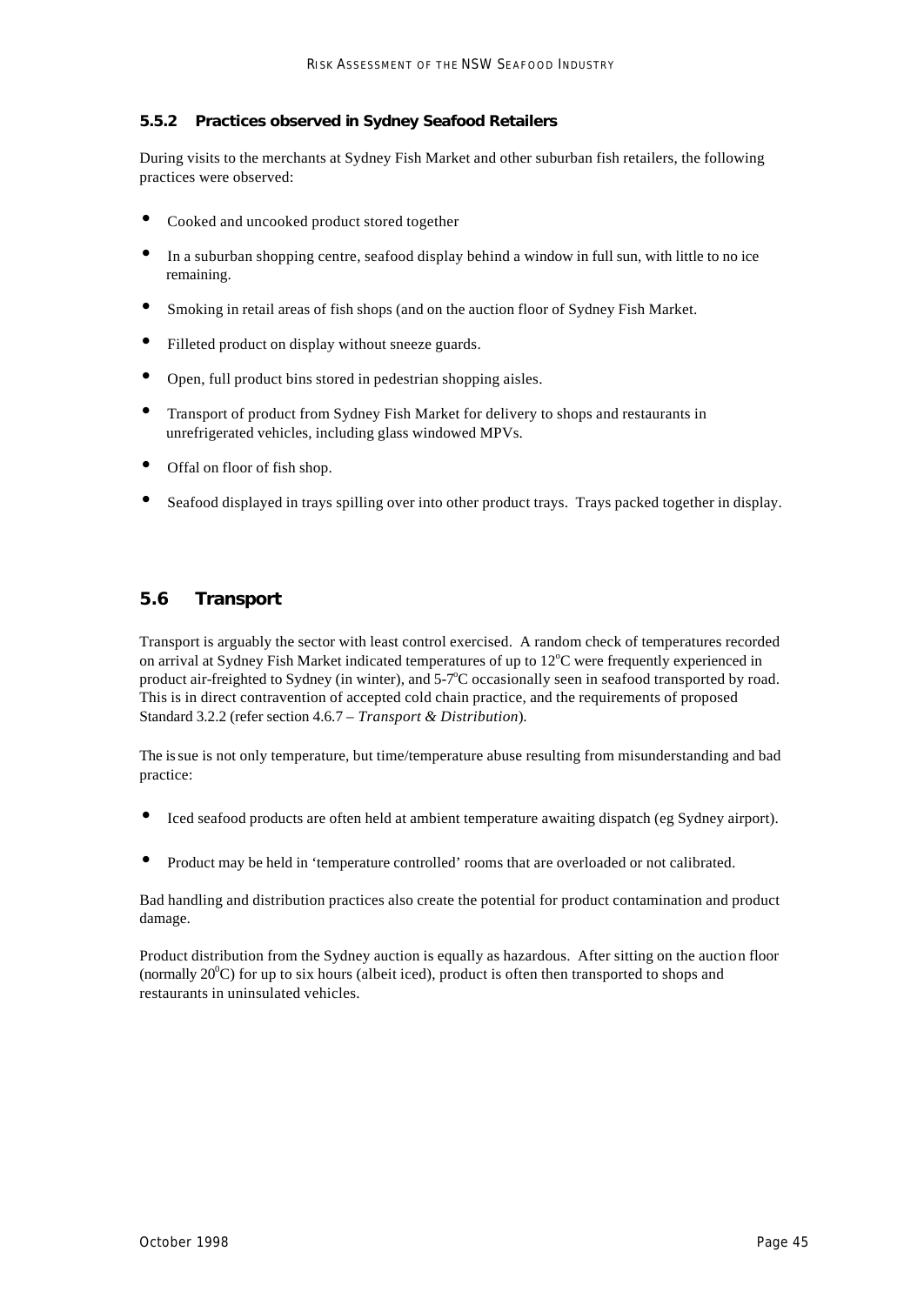# *5.7 Sydney Fish Market*

| Source:            | 1997       |     | 1998       |     |
|--------------------|------------|-----|------------|-----|
|                    | <b>Kgs</b> |     | <b>Kgs</b> |     |
| <b>NSW</b>         | 13,167,888 | 81% | 12,293,971 | 80% |
| Interstate         | 2,719,244  | 17% | 2,590,025  | 17% |
| Imported           | 386,108    | 2%  | 435,549    | 3%  |
| <b>TOTAL SALES</b> | 16,273,240 |     | 15,319,545 |     |

The quantity of seafood that passed through the Sydney market in the last two years is:

Source: Sydney Fish Market

Sydney Fish Market is currently undertaking implementation of ISO 9002 with HACCP, in all parts of the operation including the auction floor. SFM management is aware not only of the needs of an increasingly competitive market, but of their own leadership role in the NSW seafood industry.

The challenge of exercising effective hazard control within the SFM auction system is considerable, and poses not only practical difficulties, but the need to change entrenched attitudes and behaviours. The responsiility for changing practices within the auction area rests with SFM, and that includes the regulation and education of buyers.

SFM are also conscious of the fact that there is no through-chain system. The system that SFM is introducing starts and stops on the auction floor. They can only seek to influence, and this may become more difficult in a deregulated market.

If the standards for seafood acceptance set by SFM are too high, fishermen will find a market elsewhere. Nevertheless, from October of this year, SFM senior management are visiting the Co-ops to explain Quality Assurance (including food safety) and product handling guidelines, and get feedback from fishermen.

Sydney Fish Market believe that the industry is looking for help in implementing food safety plans. However, before that the goals for the industry, ie the rules and critical limits that must be met, need to be defined.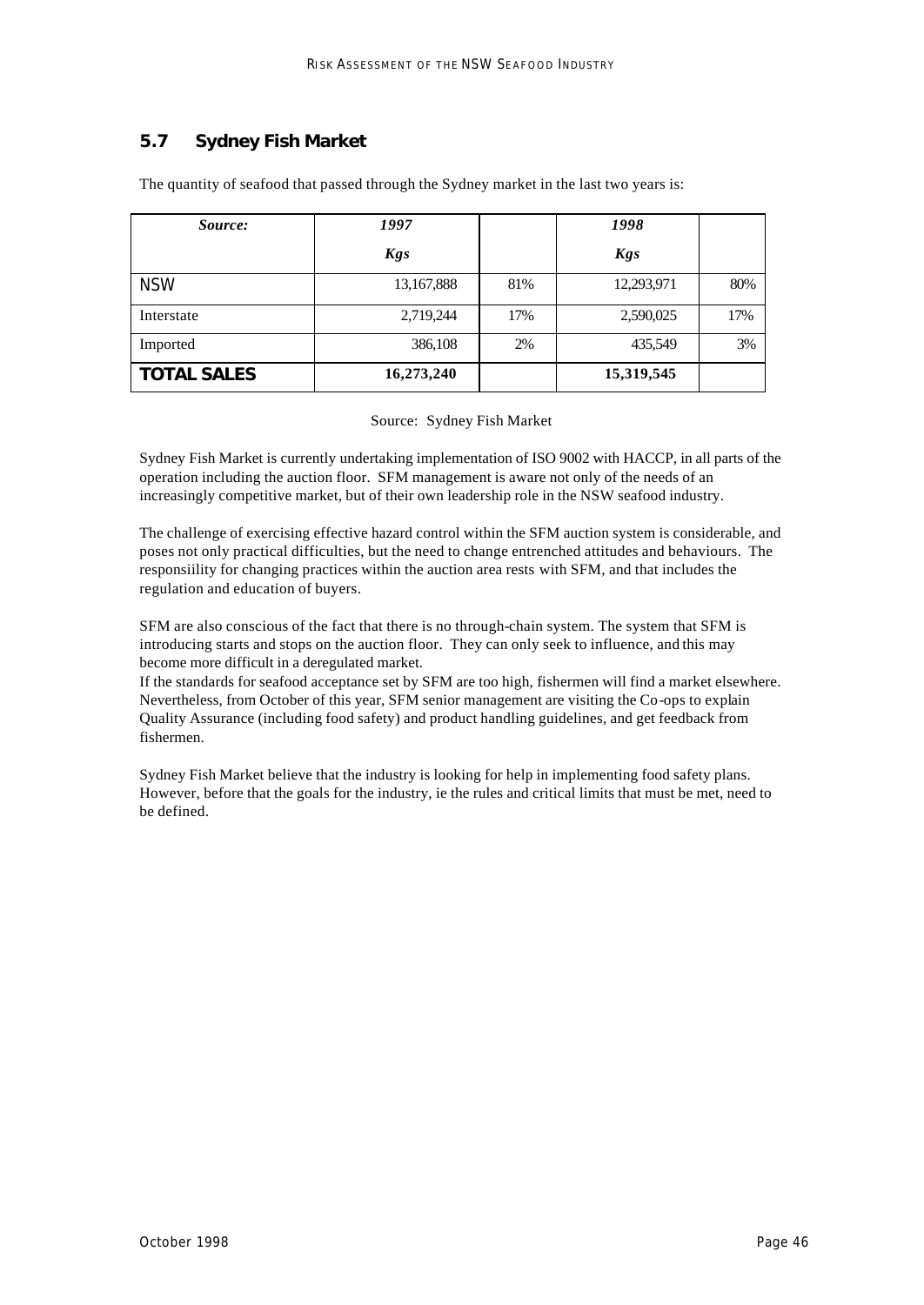# **6. General Recommendations**

*This section prioritises the areas of improvement required in the NSW seafood industry, and recommends possible strategies for improvement.*

The main issue affecting all sectors of the industry is lack of understanding and practices that effectively control the time/temperature ratio. This, and handling practices, must be considered a priority issue ahead of the implementation of full hazard analysis and food safety plans.

*Higher priority:*

| <b>Industry Sectors:</b>                    | Key issues:                                        |
|---------------------------------------------|----------------------------------------------------|
| Transport, Co-ops, SFM,<br><b>Merchants</b> | Temperature/time control                           |
|                                             | Handling practices and staff training<br>$\bullet$ |
| Fishermen                                   | Temperature/time control<br>$\bullet$              |
|                                             | Handling practices and staff training              |

*Medium Priority:*

| Merchants, Co-ops, SFM,<br><b>Transport</b> | Recognition of all potential hazards and implementation of<br>effective controls (full food safety programs |
|---------------------------------------------|-------------------------------------------------------------------------------------------------------------|
| "Industry"                                  | Monitoring and control of environmental contaminants<br>$\bullet$                                           |
| Aquaculture                                 | Food safety programs in place that control<br>$\bullet$                                                     |
| Merchants, Co-ops, SFM,<br><b>Transport</b> | Product identification, traceability, and recall procedures                                                 |

*Lower Priority:*

| Processors | Seem capable of implementing programs unaided |  |  |  |  |
|------------|-----------------------------------------------|--|--|--|--|
| Others     | Establish food safety auditors, facilitators  |  |  |  |  |
|            | Consumer awareness training                   |  |  |  |  |

There are many areas for change within the NSW seafood industry. The following recommendations suggest taking an "all of industry" approach to ensure through chain compliance, rather than targeting the industry sector by sector. This will fail unless Safe Food Production NSW ("Safe Food") ensures that consultation and negotiation is effective across the entire industry.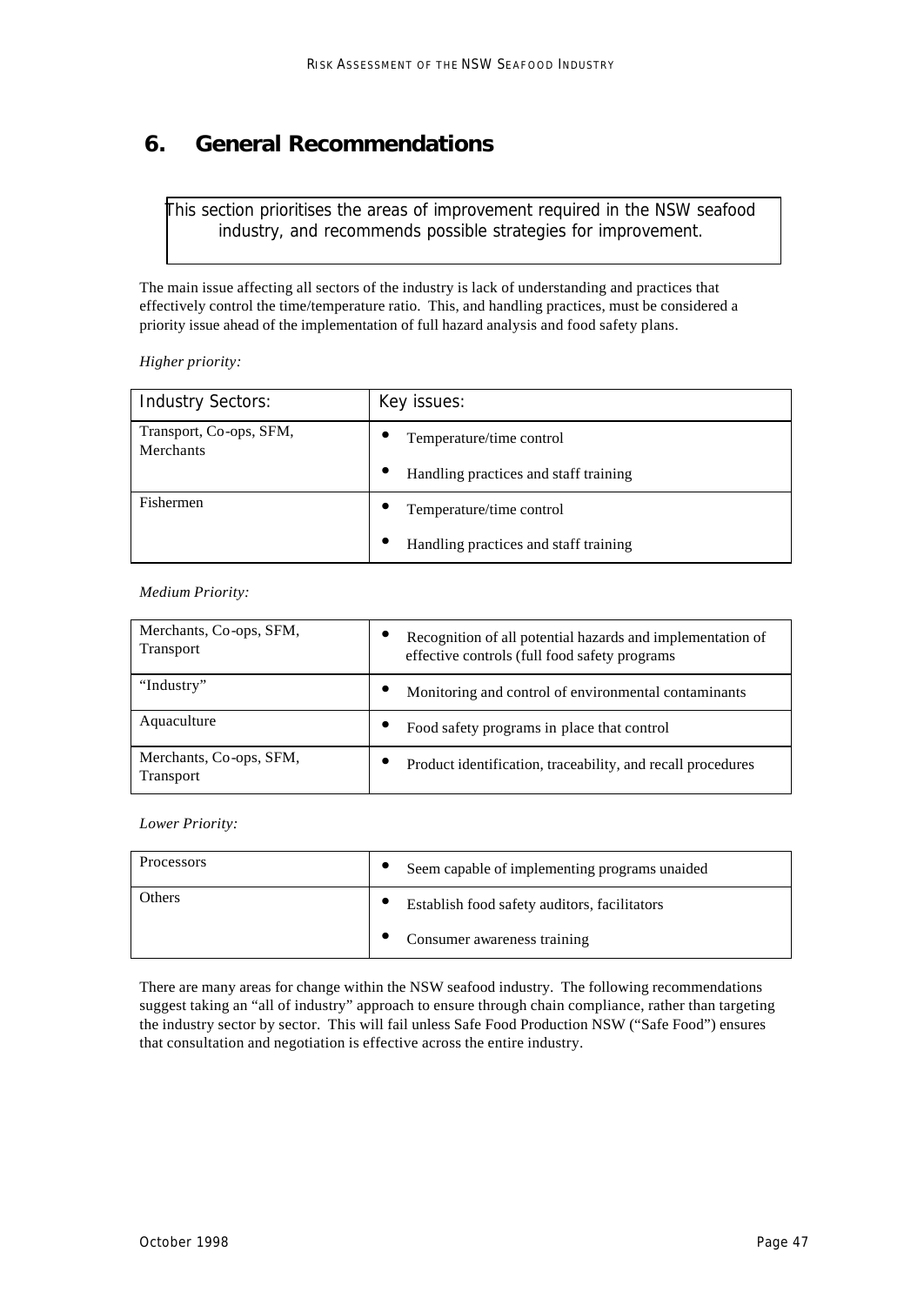Before Food Safety Programs can be cost effectively implemented into NSW seafood businesses, the following research and development must be undertaken:

### *6.1 Seafood Industry Guidelines*

The US Food and Drugs Administration, through the Center for Food Safety and Applied Nutrition, has prepared a *"Fish and Fishery Products Hazards and Controls Guide*". This document, which is continually updated as new research becomes available, has become the basis for HACCP based food safety programs, training, and assistance, throughout the US.

A similar approach is required in Australia, based on Australian habitat and species. Whilst "Safe Food" may not be the appropriate agency to undertake this task, it should request as a priority that one of the national bodies ensure that this is achieved for the benefit of the Australian Seafood Industry.

Within the scope of this research, consideration may be given to further investigating the need, practicality, benefit and cost of monitoring NSW caught product sold through Sydney market for environmental chemicals.

There is no direct evidence at this time to suggest increased contamination levels. However, there is an increase in the incidence of algal blooms and marine biotoxins in all Australian waters, including NSW. International research has shown a link between the number of algal blooms and increased nutrient levels in marine waters associated with coastal pollution, particularly from sewage and some forms of industrial waste (Shumway 1990).

"Safe Food" must develop, or co-ordinate the development of, specific industry guidelines for Fishermen, Transporters, and Merchants that are "user friendly'" but assist them in meeting their regulatory and industry obligations. In *"Industry Guidelines for Australian Food Businesses",* (October 1998), ANZFA clearly articulates the requirement and process by which industry bodies develop guidelines that are approved by ANZFA, and recognised by the Australian New Zealand Food Authority Advisory Committee (ANZFAAC) and the Ministerial Council.

#### *6.2 Industry Training Programs*

Training will be required at two levels:

- Instruction in documenting and implementing HACCP based food safety systems, for those involved in setting up business food safety programs (2-3 days);
- Basic food hygiene for all food handlers (generally one day or equivalent)

Training must be competency based, and aligned with the training competencies currently being developed by Seafood Training Australia. The involvement of "Safe Food", plus NSW Health, will ensure that any training packages developed meet the requirements of *Standard 3.2.1: Food Safety Programs and General Requirements* of the national food hygiene standard.

(Note: It is unlikely that Fishermen will co-operate with formal, one day training packages. Training for fishermen will need to be succinct, practical, flexible, and delivered by industry peers.)

### *6.3 Food Safety Facilitators/Auditors*

The Quality Society of Australasia has the only certification and registration process in Australia for food safety facilitators and food safety auditors. Both registers require the demonstration of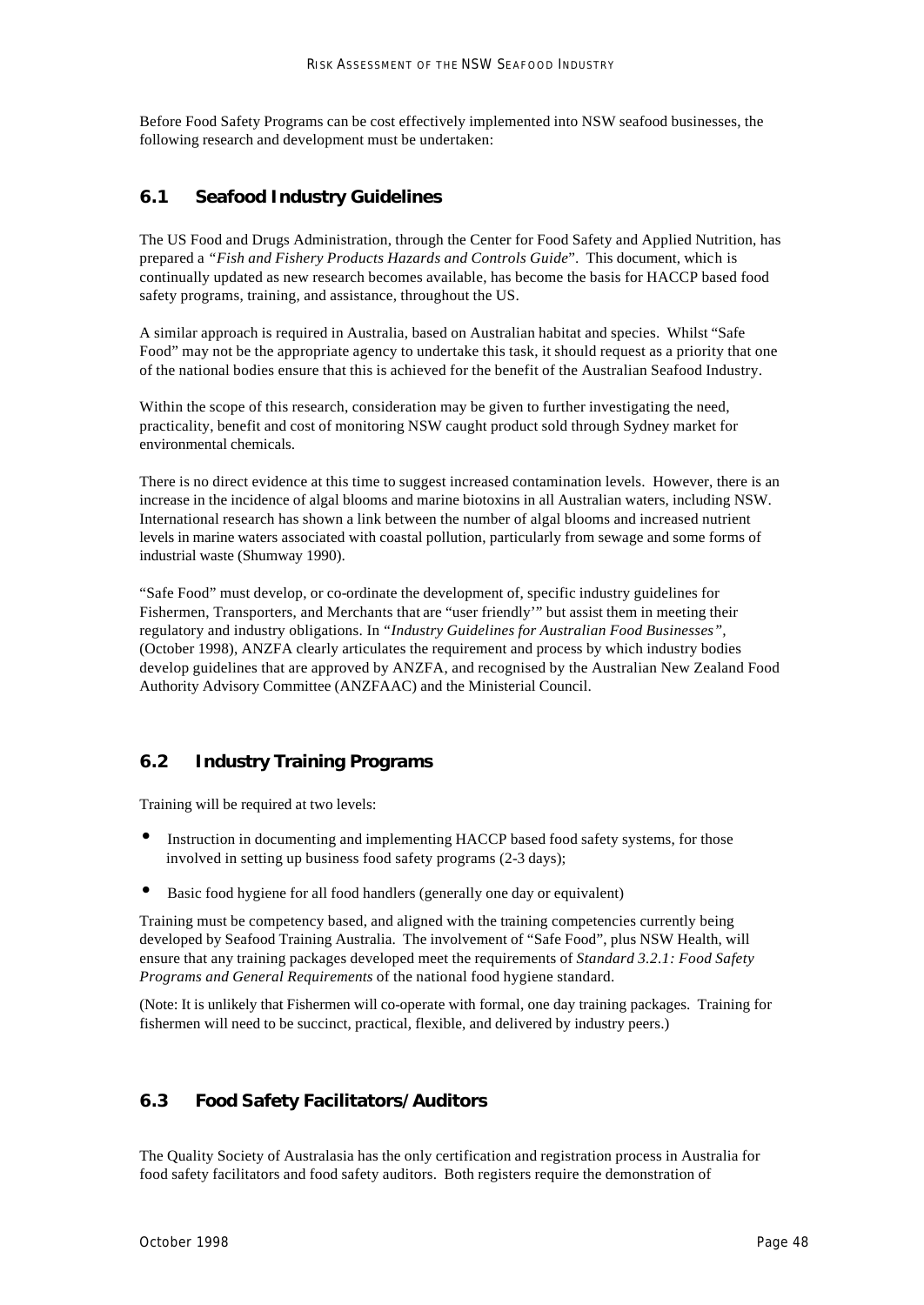competencies acquired through appropriate food safety (HACCP) training, work experience, and industry experience in an appropriate industry sector. Sector 4 covers 'Seafoods and Seafood Processing'.

Of the 200 plus certified auditors on the QSA register, only a handful are seafood auditors, and the experience of existing auditors is arguably in the quick frozen processing sector.

The food safety system facilitator register has only been in place since July this year and is understood to have few registered seafood industry facilitators.

"Safe Food" should actively encourage and assist experienced industry personnel to seek appropriate training to become either seafood industry food safety facilitators and/or auditors, that will then be available and qualified to assist with implementation of food safety programs, and audit them to the required standard.

The ANZFA requirements for auditing of food safety programs have not yet been published. However it is known that there is an industry sub-committee, under ANZFA, investigating the possibility of equivalence with industry based systems. Also, the Victorian model, which is most advanced, encourages the use of industry developed, contestable systems, audited by QSA registered auditors.

# *6.4 Product Identification and Traceability*

Seafood product must be clearly identified and traceable at all parts of the supply chain. "Safe Food" must develop protocols for product identification and traceability for inclusion in the generic industry programs.

Product should be identified according to *"Marketing Names for Fish and Seafood in Australia",*  prepared for the Standing Committee for Fisheries and Aquaculture, grade, place of origin (catch), and date of catch.

(Product 'imported' from interstate is currently subject to product identification requirements).

*6.5*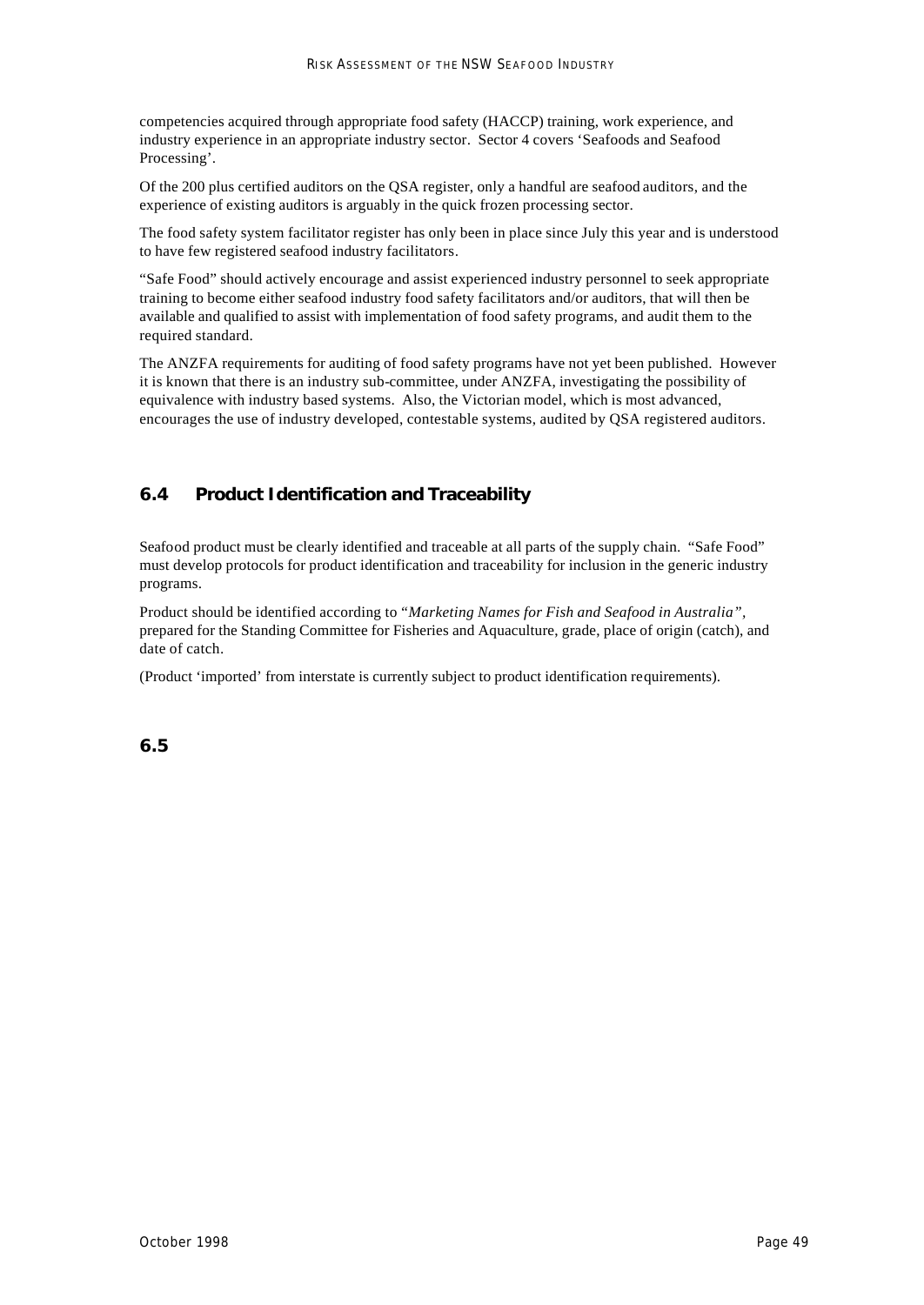# *Product Recall*

Product recall procedures must also be included in the industry programs, and implemented by seafood businesses. Guidelines to developing these procedures are available in *"Food Industry Recall Protocol",* ANZFA, 1997

On an industry level, "Safe Food" must also develop and implement an industry wide product recall (or emergency response) plan in the event of a major species or habitat contamination.

# *6.6 Financial Assistance for Food Safety Programs*

Experience in other industry sectors shows that implementation programs are more successful when participating businesses are required to contribute to the program. The meat, dairy, and horticultural industries have all experienced greater 'buy-in' when programs are subsidised, but businesses also commit directly.

It is therefore recommended that the same practice be exercised in the NSW seafood industry. It is suggested that participating businesses contribute to the cost, and that the outcomes of initial or 'pilot' programs be used to sell the benefits of food safety to other NSW seafood businesses.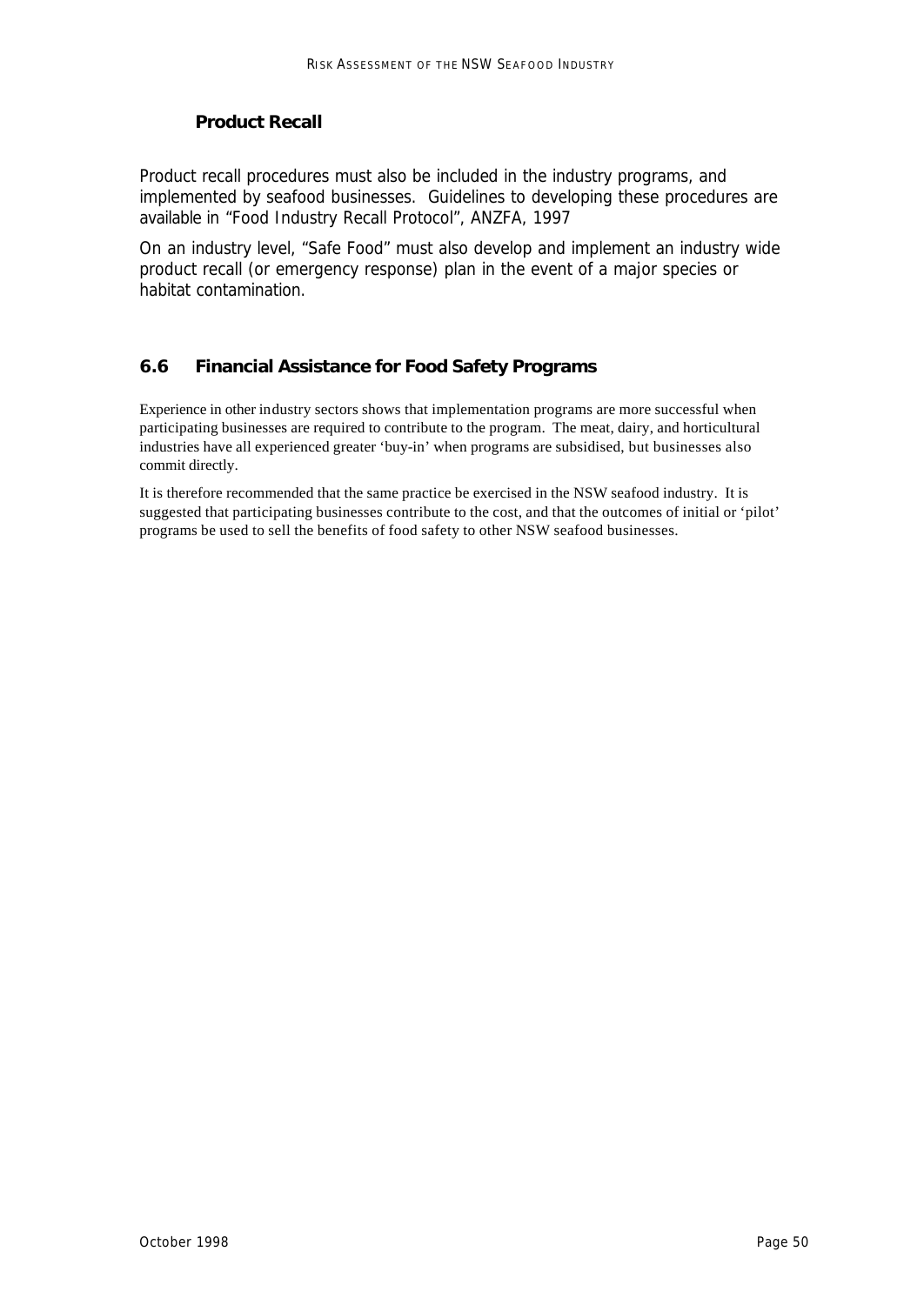# **7. ESTIMATE OF DEVELOPMENT COSTS**

*This section explores the possible cost implications of bringing the NSW seafood industry into line with the proposed food hygiene regulations*

The cost of implementing food safety plans varies with the size, needs, and complexity of the business. Reports of businesses (from other industry sectors) with from 10-20 staff vary from \$5,000 - \$60,000, and slightly larger businesses report up to \$100,000.

Nevertheless, the cost to businesses can be minimised by:

- Establishing industry sector templates and guidelines for businesses to use;
- Providing targeted training based on industry sector guidelines, and business needs;
- Using industry peers as facilitators;
- Businesses working collectively in groups or networks;
- Ensuring implemented food safety plans meet all regulatory and commercial needs;
- Industry coordination of audit requirements to avoid high on-going audit costs.

The following table identifies the expected costs in implementing effective food safety programs in the NSW seafood industry. It considers the costs on an industry basis rather than 'per business'. Certain assumptions have been made regarding the rate of uptake per annum. The assumptions are explained in the notations beside each line item, and in the general notes following the table.

The table identifies only direct costs, and does not include internal business costs of development, maintenance, and review.

This report draws no conclusion as to the responsibility for these costs – whether government, industry, or individual businesses. However, recommendation 6.6 suggests that participating businesses should bear some of the implementation costs.

Business and employee numb ers used in this table are as indicated in the ABS table shown in Appendix 1.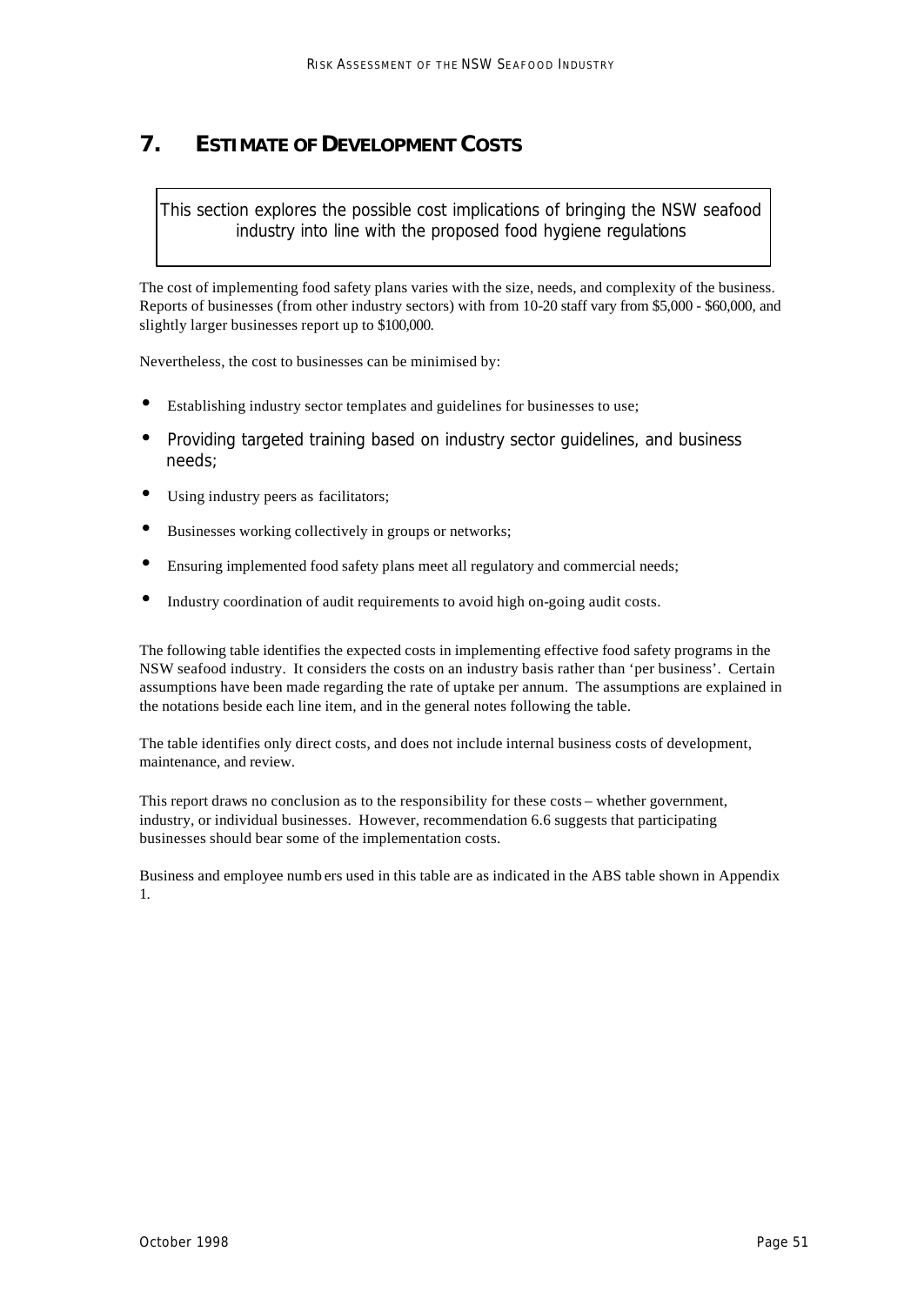# *7.1 Cost Estimate*

|                                                                                                                                                                                                                                                | <b>Report</b><br><b>Number</b>               | Year 1                                                                            | Year 2                                            | Year 3                                            | Year 4                 | <b>Assumptions/Explanations</b>                                                             |
|------------------------------------------------------------------------------------------------------------------------------------------------------------------------------------------------------------------------------------------------|----------------------------------------------|-----------------------------------------------------------------------------------|---------------------------------------------------|---------------------------------------------------|------------------------|---------------------------------------------------------------------------------------------|
| Research:<br>Secretariat<br>$(3 x staff plus on costs)$                                                                                                                                                                                        | 6.1, 6.14                                    | \$300,000<br>\$300,000                                                            | \$300,000<br>\$300,000                            | \$250,000<br>\$250,000                            | \$150,000<br>\$150,000 | 3 x staff, plus on costs, reducing in Yr 4<br>as 'Safe Food' assumes responsibility         |
| <b>Development Costs:</b><br>Industry guidelines (all sectors)<br><b>HACCP</b> training package<br>Food Hygiene Training Packages<br><b>Transport Code of Practice</b><br>Aquaculture Quality Program<br>Product Recall and Emergency Response | 6.2, 6.8<br>6.3<br>6.3<br>6.6<br>6.10<br>6.9 | \$50,000<br>\$20,000<br>\$10,000<br>\$15,000<br>\$20,000<br>\$15,000<br>\$130,000 | $\boldsymbol{\mathcal{S}}\boldsymbol{\mathit{0}}$ | $\boldsymbol{\mathcal{S}}\boldsymbol{\mathit{0}}$ | \$0                    | Guidelines for Catchers and Merchants as per ANZFA<br>3 day seafood specific HACCP training |

Note:

Development and training costs based on development of similar sector guidelines and training programs for other industry sectors.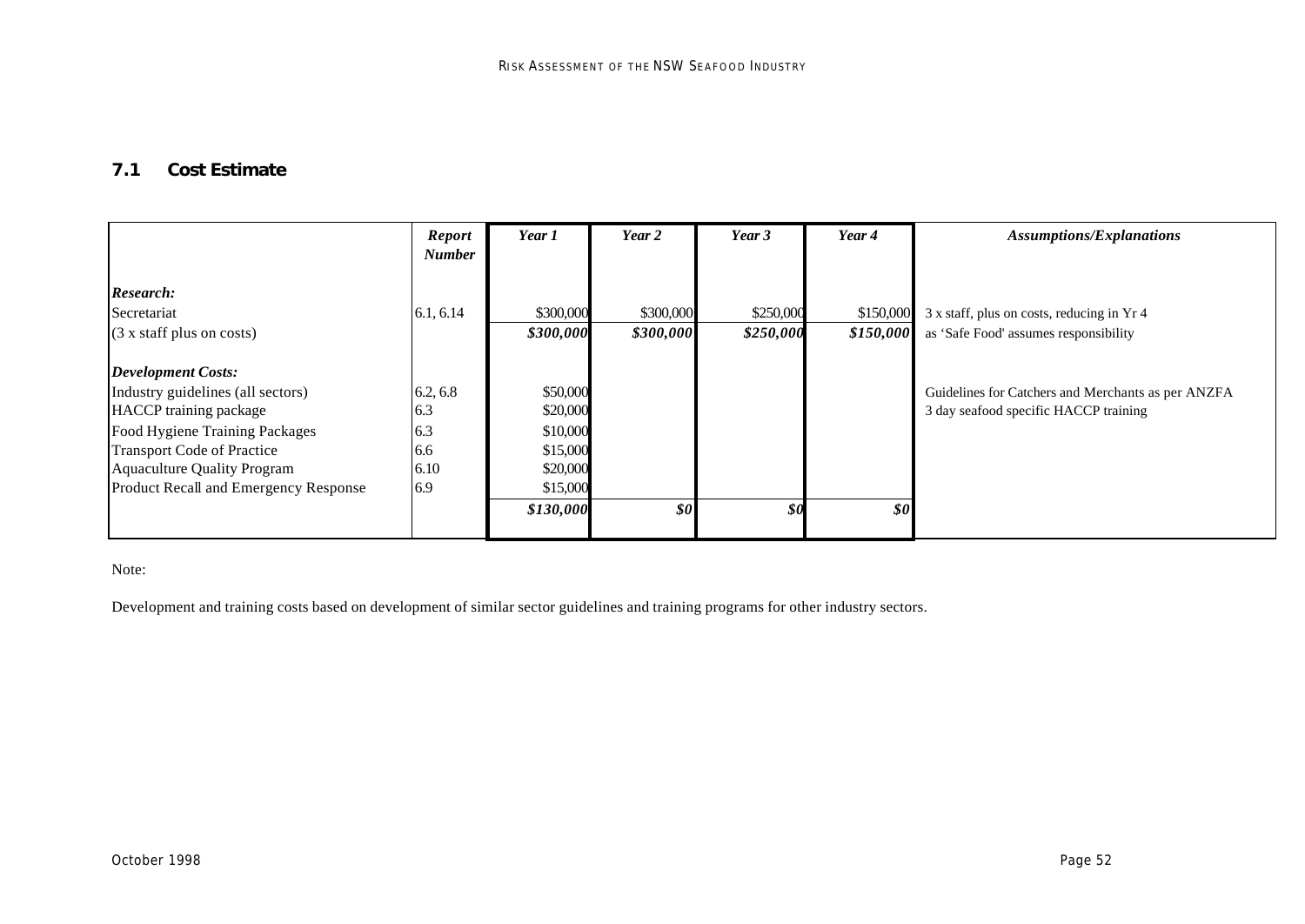| (contd)                                      | $\boldsymbol{\mathit{Report}}$ | Year 1    | Year 2    | Year 3    | Year 4    | <b>Assumptions/Explanations</b>                    |
|----------------------------------------------|--------------------------------|-----------|-----------|-----------|-----------|----------------------------------------------------|
|                                              | <b>Number</b>                  |           |           |           |           |                                                    |
| <b>Pilot Program:</b>                        |                                |           |           |           |           |                                                    |
| Industry facilitators (x2)                   | 6.4                            | \$60,000  |           |           |           | 2 facilitators full time for six months            |
| Training of business facilitators            | 6.4                            | \$12,000  |           |           |           | 12 businesses x 1 person x 5 days @ \$200/day      |
| In-house training $(12 \times 8 \times 150)$ | 6.4                            | \$14,400  |           |           |           | Average employees per business is 8                |
| Catcher training (300 @ \$150)               | 6.4                            | \$45,000  |           |           |           |                                                    |
| <b>Ongoing industry training:</b>            |                                |           |           |           |           |                                                    |
| Catchers (industry facilitators)             | 6.3                            |           | \$120,000 | \$120,000 | \$120,000 | 2 x industry facilitators full time                |
| Merchants (3 day HACCP training)             | 6.3                            | \$39,000  | \$39,000  | \$39,000  | \$39,000  | 6 x seafood HACCP training programs/year @ \$6,500 |
| Merchants (food handler training)            | 6.3                            |           | \$274,000 | \$274,000 | \$274,000 | 1800 employees @ \$150 per year                    |
| Transporters                                 | 6.6                            |           | \$45,000  | \$45,000  | \$45,000  | 300 employees @ \$150 per year                     |
| Aquaculture (3 day HACCP training)           | 6.10                           | \$6,000   | \$6,000   |           |           | 2 x aquaculture HACCP training @ \$6,000           |
| Aquaculture (food handler training)          | 6.10                           |           | \$45,000  | \$45,000  | \$45,000  | 300 employees @ \$150 per year                     |
|                                              |                                | \$176,400 | \$484,000 | \$478,000 | \$478,000 |                                                    |
| <b>Audit Costs (first audit only):</b>       |                                |           |           |           |           |                                                    |
| Pilot Program                                |                                | \$12,000  |           |           |           | 12 businesses $@$ \$1,000                          |
| Catchers                                     |                                |           | \$60,000  | \$60,000  | \$60,000  | 100 businesses/year @ \$600/audit                  |
| Merchants                                    |                                |           | \$50,000  | \$50,000  | \$50,000  | 50 businesses/year @ \$1,000                       |
| Transporters                                 |                                |           | \$12,000  | \$12,000  | \$12,000  | 20 businesses/year @ \$600                         |
| Aquaculture                                  |                                |           | \$10,000  | \$10,000  | \$10,000  | 10 businesses/year @ \$1000                        |
|                                              |                                | \$12,000  | \$132,000 | \$132,000 | \$132,000 |                                                    |
| Other:                                       |                                |           |           |           |           |                                                    |
| Training and registration of facilitators    | 6.7                            | \$7,500   | \$7,500   | \$7,500   | \$7,500   | 5 per year @ \$1,500 ea                            |
| Training and registration of auditors        | 6.7                            | \$7,500   | \$7,500   | \$7,500   | \$7,500   | 5 per year @ \$1,500 ea                            |
|                                              |                                | \$15,000  | \$15,000  | \$15,000  | \$15,000  |                                                    |
| <b>Total</b>                                 |                                | \$633,400 | \$931,000 | \$875,000 | \$775,000 |                                                    |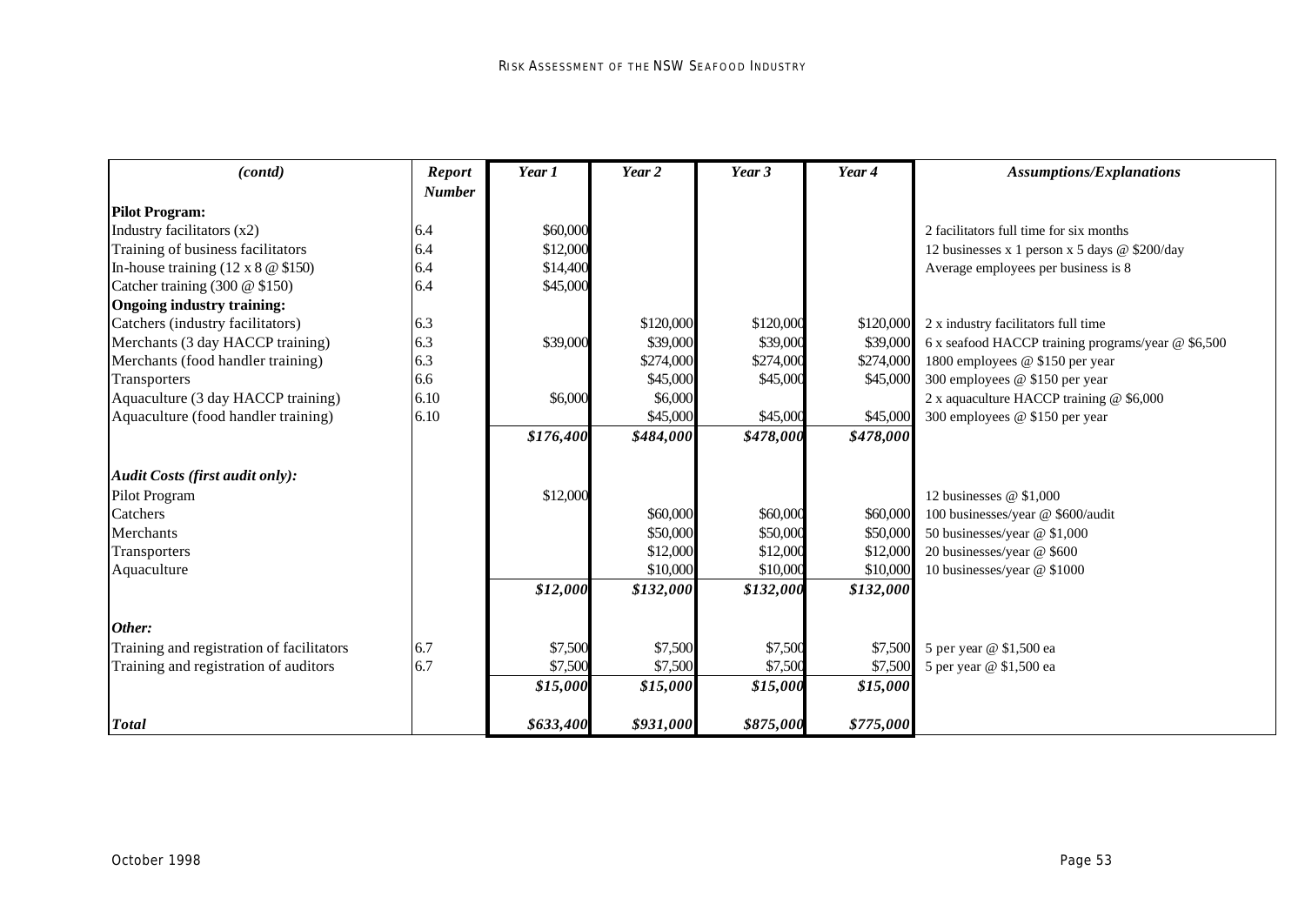### *7.2 Assumptions*

#### **7.2.1 Research Costs**

The "Safe Food" seafood secretariat will require three people to co-ordinate development of Food Safety Guidelines for the NSW seafood industry.

#### **7.2.2 Development Costs**

The forecast allows for one-off development costs of all industry sector guidelines and training programs in year 1. It may be that some of this work can be done in conjunction with other state or national seafood industry bodies.

With much of the first year given over to development, the pilot program and some initial HACCP training will occupy the balance of the time.

However, the lessons gained from the pilot program will accelerate the training program in the second to fourth year.

Training in HACCP based on per participant rates charged by all private training providers recognised as HACCP trainers by Agwest Trade & Development for SQF 2000, and the Quality Society of Australasia.

Training in food safety based on per participant rates charged by the Chartered Institute of Environmental Health (UK)/Australian institute of Environmental Health one day food hygiene program.

The food handler training costs allow for all food handlers to be trained once per year.

An allowance is indicated for two industry facilitators to train fishermen. It is felt that fishermen are better trained in a flexible environment, by industry peers.

#### **7.2.3 Audit Costs**

At this time, estimates of audit costs are speculative. They assume the number of businesses ready for first audit each year, which cannot be forecast with any confidence.

Only first audits are included. Each business will be required to undertake an (minimum) annual audit.

The cost per audit is also likely to vary with the size and complexity of each business.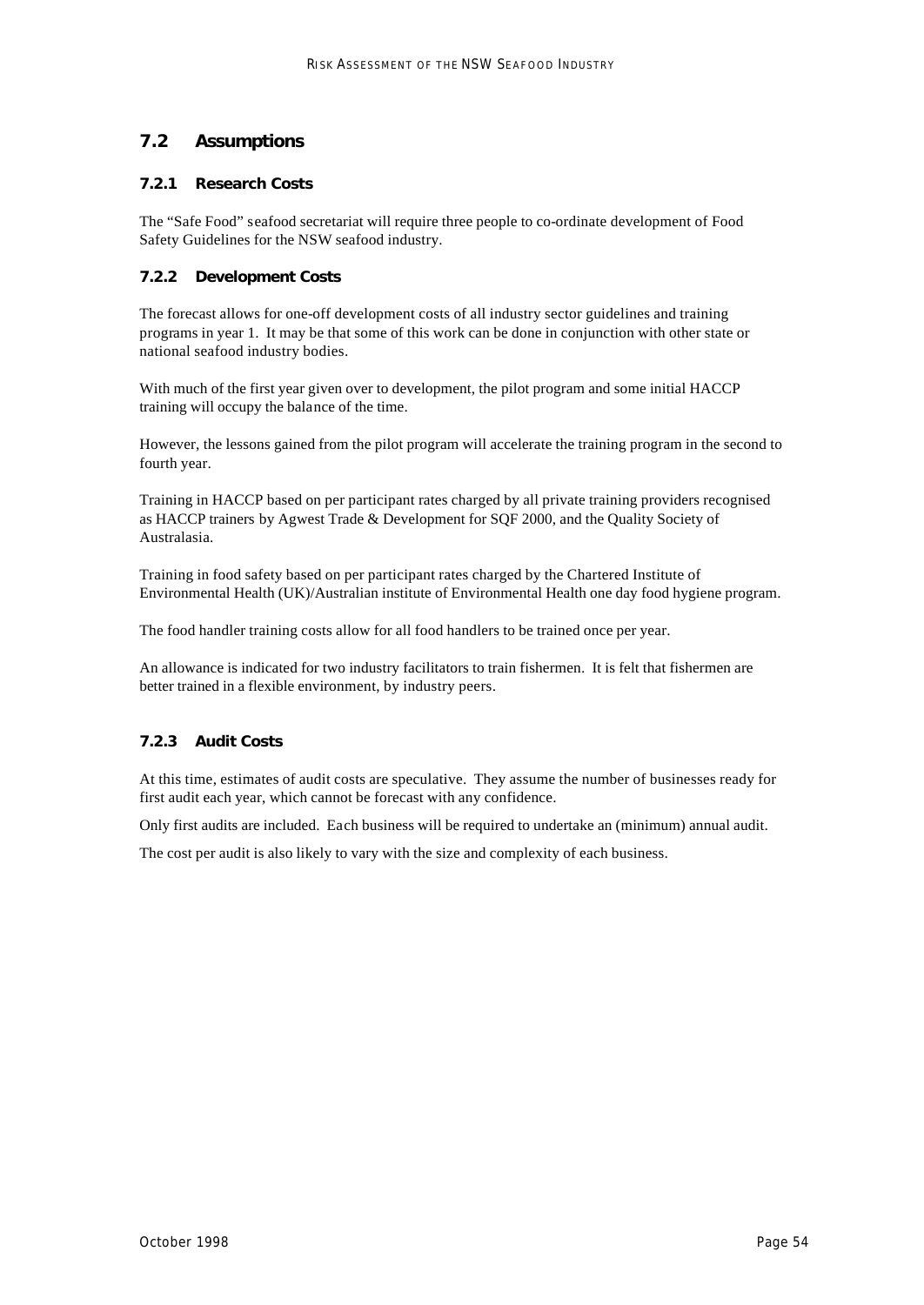# **8. BIBLIOGRAPHY**

- & *'Hygiene for Management; A text for food hygiene courses',* Richard a Srenger, Highfield Publications, UK, eighth edition 1998 & *'Food Quality Program':* A report prepared by Price Waterhouse, Canberra, for the Department of Industry, Science, and Tourism, September 1998.
- & *'Food Production Bill 1998 Exposure Draft'* issued by the office of the Minister for Agriculture (NSW), September 1998.
- & *'Proposal P183: Fish and Fish Products Explanatory Notes'*, Australian New Zealand Food Authority, 16 September, 1998.
- & *'Food, a Growth Industry the Report of the Food Regulation Review'*, Food Regulation Review Committee, August 1998.
- & '*Development of National Food Hygiene Standards*. *Proposal P145 Explanatory Notes to Draft Standards 4.1 and 4.2',* Australia New Zealand Food Authority, Canberra, July 1997.
- & '*Food Hygiene Reforms Fact Sheet',* Australia New Zealand food Authority, March 1998.
- & *'Regulatory Impact Statement, Proposed Nationally Uniform Hygiene Standards'*, ANZFA, 1998.
- & *'"The Bad Bug Book" Foodborne pathogenic Microorganisms and natural Toxins Handbook",* US Food & Drug Administration – Center for Food Safety and Applied Nutrition; (internet available) last updates April 1998
- & *"Food Safety and Hygiene",* Food Science Australia Information Service, (various editions)
- & *"World Health Statistics Quarterly"* Vol 50, N ½, World health organisation, Geneva, Switzerland. 1997
- & *"NSW Fisheries: Annual Report 1996-97",* NSW Fisheries
- & *"NSW Fisheries: Status of Fisheries Resources 1996/97",* NSW Fisheries
- & *"New South Wales Commercial Fisheries Statistics 1992/93",* NSW Fisheries, Fisheries Research Institute
- & *"Hazard Analysis and Assignment of Risk Categories",* Corlett Jnr, DA; and Pierson, MD; Paper for the Institute of Food Technologists
- & *"A Risk Classification System for Food Businesses A Report to the Australia New Zealand Food Authority",* Desmarchelier, P; Vanderlinde, P; and Janssen, E;  $29<sup>th</sup>$  July, 1998.
- & *"Food Premises Declaration",* Victorian Government Gazette, 20 August 1998
- & *"Hazard Analysis and Critical Control Point (HACCP) System and Guidelines for it's Application",* Codex Alimentarius Commission, Twentieth Session, Alinorm 97/13A, Appendix ll.
- & *"Food Safety System Guidelines for Retail Seafood Outlets",* prepared by SeaQual Victoria, and the Victorian Fishing Industry Federation.
- & *"A guide to the safe handling and inspection of seafood",* Queensland Health Dept.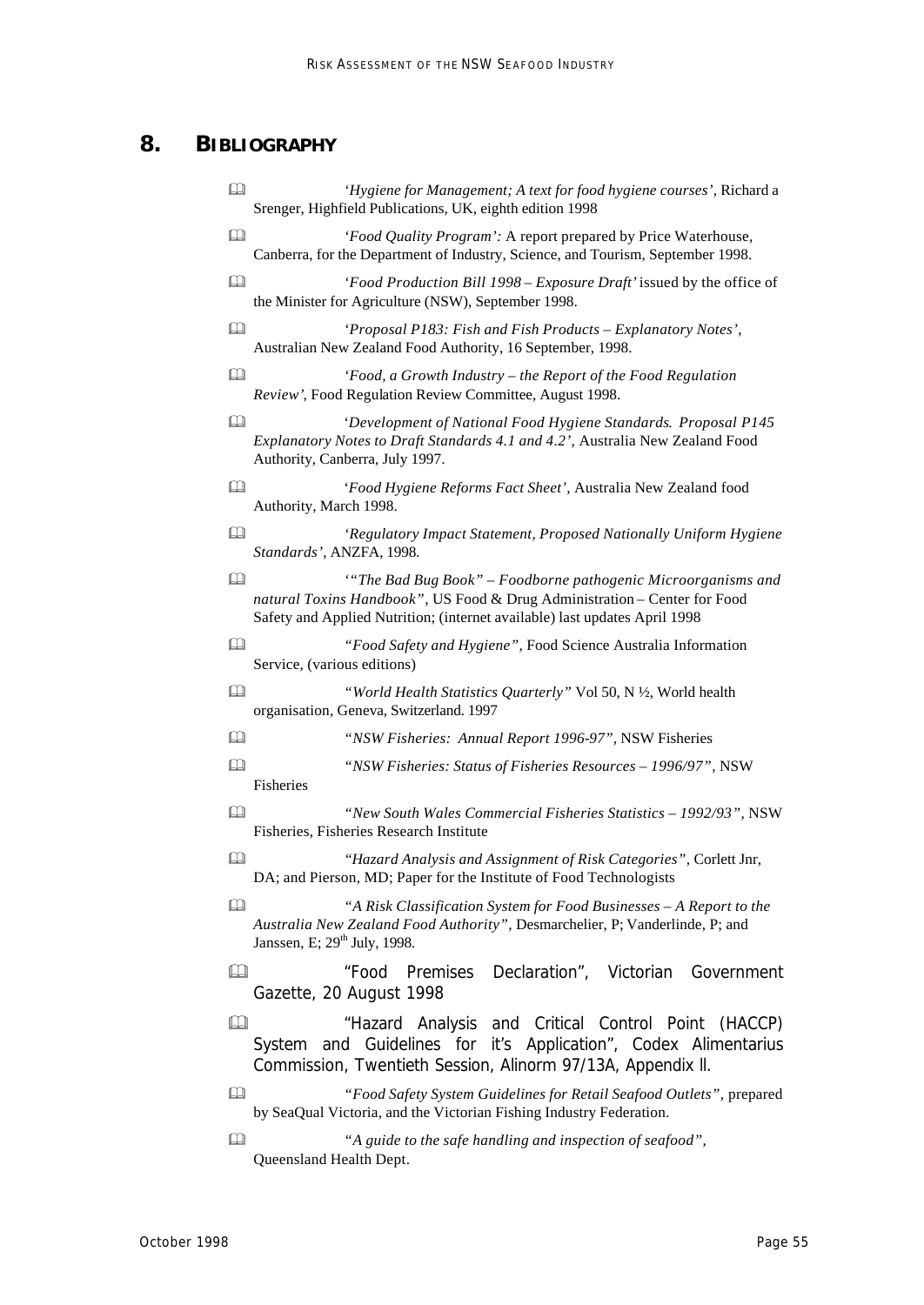- & *"Fish and Fishery Products and Hazard Guide"* , Center for Food Safety and Applied Nutrition, US Food & Drugs Administration, January 1998
- & *"Compendium of Fish, Fishery Product Processes, Hazards and Controls"* by Robert J. Price of the University of California, Davis, Ca., updated Sep 1998
- & *"Industry Guidelines for Australian Food Businesses",* ANZFA, October 1998
- & *"Prioritisation (risk) Classification Systems for Food Businesses",*  ANZFA, September 1998
- & *"A review of the effects of algal blooms on shellfish and aquaculture",*  S.Shumway, Journal of the World Aqua Society, 1990; 21:69-104
- & *"Marine Algal Biotoxin issues in NSW",* report of the Joint Government/Industry Committee, 1998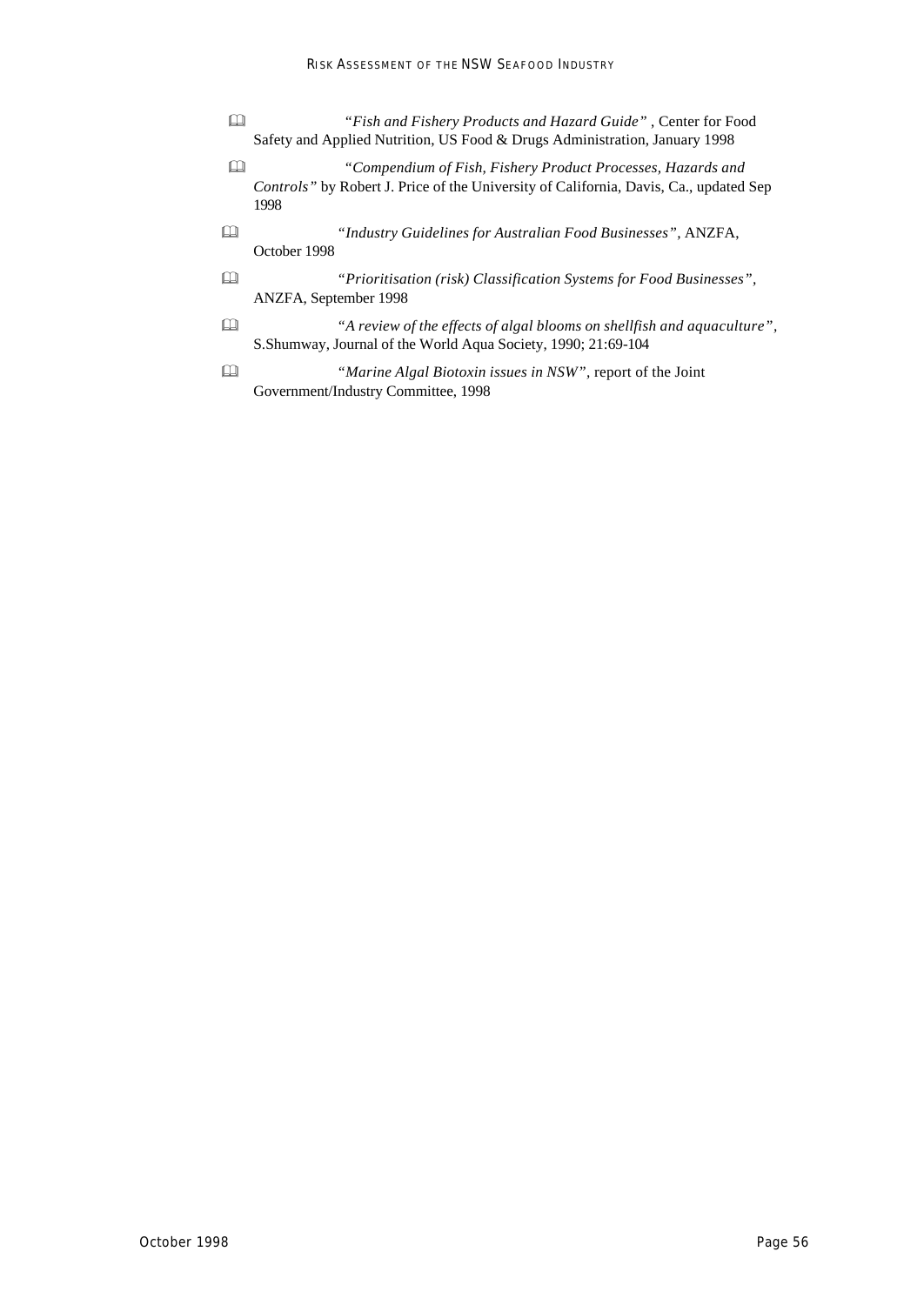# **APPENDIX 1: REGISTERED SEAFOOD BUSINESSES/SEAFOOD EMPLOYEES IN NSW**

|                                         |            | <5 employees   | 5 to 9     | employees    |            | 10 to 19<br>employees |                | 20 to 49<br>employees |             | 50 to 99<br>employees | employees  | 100 to 199 | <b>Total</b><br>businesses |      |
|-----------------------------------------|------------|----------------|------------|--------------|------------|-----------------------|----------------|-----------------------|-------------|-----------------------|------------|------------|----------------------------|------|
|                                         | <b>NSW</b> | Syd            | <b>NSW</b> | Syd          | <b>NSW</b> | Syd                   | <b>NSW</b>     | Syd                   | <b>NSW</b>  | Syd                   | <b>NSW</b> | Syd        | <b>NSW</b>                 | Syd  |
| Rock lobster fishing                    | 12         | 1              |            |              |            |                       |                |                       |             |                       |            |            |                            |      |
| Prawn fishing                           | 76         | 5              | 6          |              |            |                       |                |                       |             |                       |            |            |                            |      |
| Finfish trawling                        | 50         | $\overline{7}$ | 9          | $\mathbf{1}$ | 3          |                       |                |                       |             |                       |            |            |                            |      |
| Line fishing                            | 30         | 4              | 1          |              |            |                       | 1              | $\mathbf{1}$          |             |                       |            |            |                            |      |
| Marine fishing n.e.c.                   | 130        | 16             | 10         |              | 2          | $\overline{c}$        |                |                       |             |                       |            |            |                            |      |
| Aquaculture                             | 259        | 49             | 38         | 9            | 8          | $\overline{c}$        | $\overline{c}$ |                       | 1           |                       |            |            |                            |      |
| <b>Total harvesting</b>                 | 557        | 82             | 64         | 10           | 13         | 4                     | 3              | 1                     | $\mathbf 1$ | 0                     | $\Omega$   | $\Omega$   | 638                        | 97   |
| Sydney harvesting as %of NSW            |            | 15%            |            | 16%          |            | 31%                   |                | 33%                   |             | 0%                    |            |            |                            | 15%  |
|                                         |            |                |            |              |            |                       |                |                       |             |                       |            |            |                            |      |
| Seafood processing                      | 8          | 4              | 8          | 6            | 3          | $\overline{2}$        |                |                       |             |                       | 3          | 0          | 22                         | 12   |
| Sydney processing as % of NSW           |            | 50%            |            | 75%          |            | 67%                   |                |                       |             |                       |            | 0%         |                            | 55%  |
|                                         |            |                |            |              |            |                       |                |                       |             |                       |            |            |                            |      |
| Fish wholesaling                        | 142        | 100            | 44         | 25           | 20         | 12                    | 12             | 6                     | 3           | 2                     |            |            | 222                        | 146  |
| Sydney wholesalers as % of NSW          |            | 70%            |            | 57%          |            | 60%                   |                | 50%                   |             | 67%                   |            | 100%       |                            | 66%  |
|                                         |            |                |            |              |            |                       |                |                       |             |                       |            |            |                            |      |
| Fresh meat, fish, and poultry retailing | 1439       | 793            | 415        | 229          | 97         | 59                    | 7              | 3                     |             |                       |            |            | 1959                       | 1084 |
| Takeaway food retailing                 | 3601       | 2196           | 1056       | 661          | 444        | 295                   | 281            | 187                   | 205         | 151                   | 23         | 16         | 5610                       | 3506 |
| Sydney retailers/takeaways as % of NSW  |            | 59%            |            | 61%          |            | 65%                   |                | 66%                   |             | 73%                   |            | 70%        |                            | 61%  |

#### (Source ABS: Business Register Counts, 22 Sep, 1998)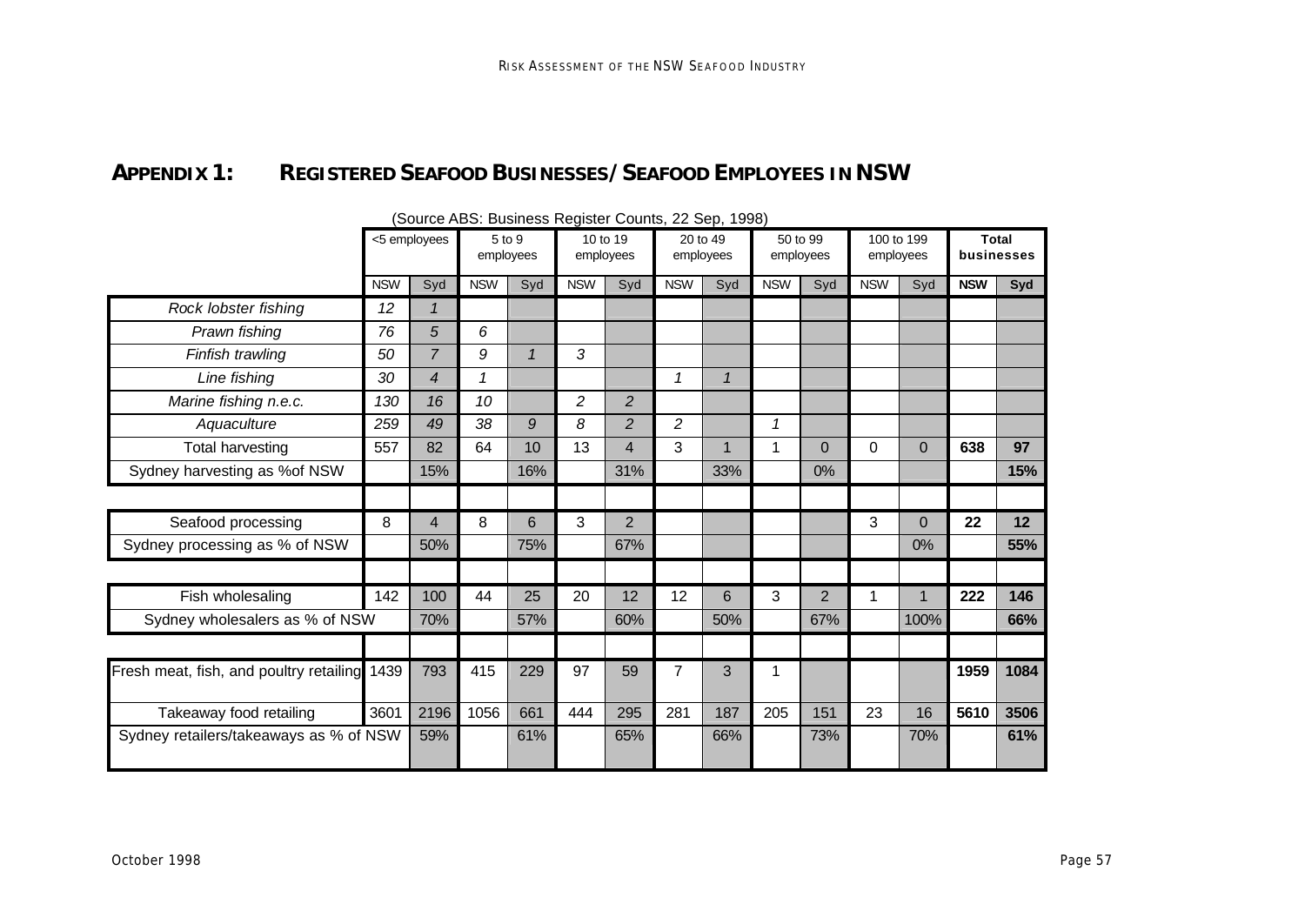# **Seafood Employees in NSW**

| Business employing:           | <5 employees | 5 to 9<br>employees | 10 to 19<br>employees | 20 to 49<br>employees | 50 to 99<br>employees | 100 to 199<br>employees | Total<br>employees |
|-------------------------------|--------------|---------------------|-----------------------|-----------------------|-----------------------|-------------------------|--------------------|
| Rock lobster fishing          | 36           |                     |                       |                       |                       |                         |                    |
| Prawn fishing                 | 228          | 42                  |                       |                       |                       |                         |                    |
| Finfish trawling              | 150          | 63                  | 45                    |                       |                       |                         |                    |
| Line fishing                  | 90           |                     |                       | 35                    |                       |                         |                    |
| Marine fishing n.e.c.         | 390          | 70                  | 30                    |                       |                       |                         |                    |
| Aquaculture                   | 777          | 266                 | 120                   | 70                    | 75                    |                         |                    |
| <b>Total harvesting</b>       | 1671         | 448                 | 195                   | 105                   | 75                    |                         | 2494               |
| % employees per business size | 67%          | 18%                 | 8%                    | 4%                    | 3%                    | 0%                      |                    |
| Seafood processing            | 24           | 56                  | 45                    |                       |                       | 450                     | 575                |
| % employees per business size | 4%           | 10%                 | 8%                    | 0%                    | 0%                    | 78%                     |                    |
| Fish wholesaling              | 426          | 308                 | 300                   | 420                   | 225                   | 150                     | 1829               |
| % employees per business size | 23%          | 17%                 | 16%                   | 23%                   | 12%                   | 8%                      |                    |

(Extrapolated from ABS: Business Register Counts)

Notes:

*Fish wholesaling* includes Co-ops, SFM, exporters, and other merchants.

*Fresh meat, fish, and poultry retailing*, and *take-away retailing* cannot be further divided to identify predominantly seafood retailers.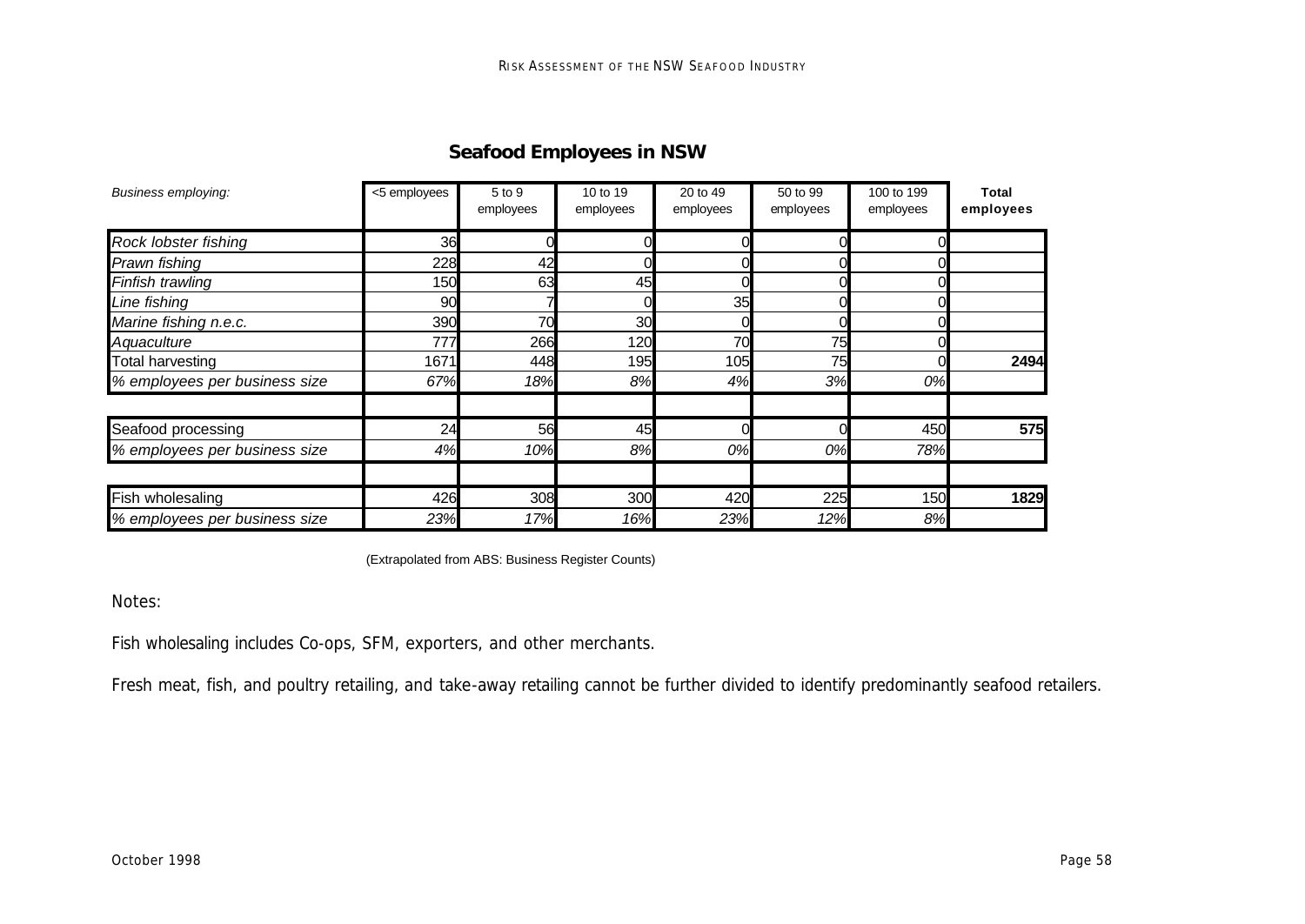# **APPENDIX 2: US FDA TOLERANCES FOR ENVIRONMENTAL CONTAMINANTS IN SEAFOOD**

| Substance                        | Level                   | Food Commodity                      |
|----------------------------------|-------------------------|-------------------------------------|
| Aldrin/Dieldrin                  | 0.3ppm (edible portion) | All fish                            |
| Chlordane                        | 0.3ppm (edible portion) | All fish                            |
| Chlordecone                      | 0.3ppm (edible portion) | All fish                            |
| DDT, TDE, DDE                    | 5.0ppm (edible portion) | All fish                            |
| Diquat                           | $0.1$ ppm               | All fish                            |
| Fluoridone                       | $0.5$ ppm               | Fin fish and crayfish               |
| Polychlorinated biphenyls (PCBs) | $2.0$ ppm               | All fish                            |
| Simazine                         | 12ppm                   | Fin fish                            |
| $2,4-D$                          | 1.0ppm                  | All fish                            |
| Arsenic                          | 76ppm<br>86ppm          | Crusacea<br><b>Bivalve molluscs</b> |
| Cadmium                          | 3ppm<br>4ppm            | Crusacea<br><b>Bivalve molluscs</b> |
| Chromium                         | 12ppm<br>13ppm          | Crusacea<br>Bivalve molluscs        |
| Lead                             | 1.5ppm<br>1.7ppm        | Crusacea<br>Bivalve molluscs        |
| Nickel                           | 70ppm<br>80ppm          | Crusacea<br><b>Bivalve molluscs</b> |

US FDA Guidance/Tolerances for Deleterious Substances

*""Compendium of Fish, Fishery Product Processes, Hazards and Controls"* by Robert J. Price of the University of California, Davis, Ca., updated Sep 1998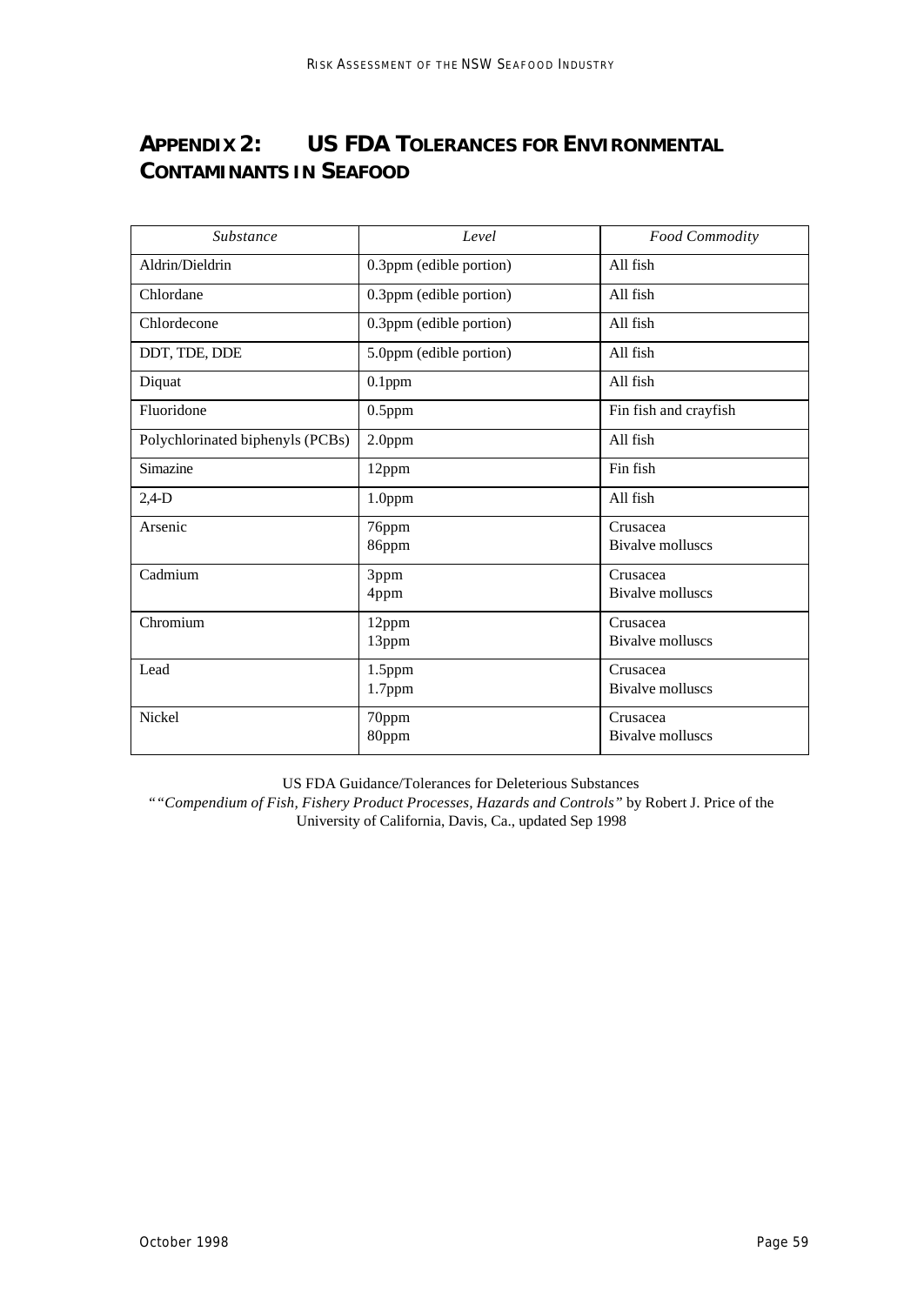# **APPENDIX 3: NSW OCEAN/ESTUARINE PRODUCTION**

## **Ocean Production (Kg) Top 20 ports of landing** Port Finfish Molluscs Prawns Other

| Port                    | Finfish    | Molluscs  | Prawns    | Other<br>Crustaceans | <b>All Species</b> |
|-------------------------|------------|-----------|-----------|----------------------|--------------------|
| Eden                    | 10,074,352 | 360,926   | 9,219     | 2,275                | 10,446,772         |
| Uladulla                | 2,665,593  | 119,443   | 16,413    | 13,211               | 2,814,660          |
| Bermagui                | 1,714,635  | 122,967   | 2,666     | 823                  | 1,841,091          |
| Wollongong              | 1,178,257  | 59,628    | 70,741    | 15,694               | 1,324,320          |
| Newcastle               | 919,446    | 136,152   | 88,878    | 29,561               | 1,174,037          |
| Sydney                  | 870,810    | 98,223    | 142,136   | 19,028               | 1,130,197          |
| Iluka                   | 457,467    | 239,397   | 268,913   | 27,718               | 993,495            |
| Port Stephens           | 777,199    | 86,188    | 74,664    | 12,088               | 950,139            |
| Tuncurry                | 859,223    | 40,128    | 289       | 9,986                | 909,626            |
| Coffs Harbour           | 470,825    | 171,850   | 123,187   | 24,416               | 790,278            |
| Greenwell Point         | 679,568    | 6,839     | 7,686     | 1,783                | 695,876            |
| <b>Tweed Heads</b>      | 429,664    | 18,962    | 94,783    | 138,283              | 681,692            |
| <b>Ballina</b>          | 122,185    | 234,144   | 48,335    | 131,232              | 535,896            |
| <b>South West Rocks</b> | 364,600    | 73,803    | 23,168    | 6,157                | 467,728            |
| Crowdy Head             | 372,870    | 26,171    | 24,203    | 13,008               | 436,252            |
| Narooma                 | 237,961    | 26,940    | 150       | 1,749                | 266,800            |
| Terrigal                | 213,249    | 7,012     | 36        | 3,408                | 223,705            |
| Batemans Bay            | 136,049    | 21,195    | 65,630    | 253                  | 223,127            |
| <b>Brunswick Heads</b>  | 76,891     | 14,566    | 38,635    | 47,660               | 177,752            |
| Moroya                  | 175,419    | 366       |           | 432                  | 176,217            |
| Total - top 20 ports    | 22,796,263 | 1,864,900 | 1,099,732 | 498,765              | 26,259,660         |
| % of all ports          | 95%        | 93%       | 94%       | 87%                  | 95%                |
| <b>Total all ports</b>  | 23,908,016 | 2,002,835 | 1,171,155 | 571,017              | 27,653,023         |

### **Estuarine Production**

|                     |           | Top 10 areas    |               |                    |              |  |  |  |  |
|---------------------|-----------|-----------------|---------------|--------------------|--------------|--|--|--|--|
|                     | Finfish   | <b>Molluscs</b> | <b>Prawns</b> | <b>Other</b>       | <b>Total</b> |  |  |  |  |
|                     |           |                 |               | <b>Crustaceans</b> |              |  |  |  |  |
| Clarence River      | 679,085   | 10              | 213,597       | 21,099             | 913,791      |  |  |  |  |
| <b>Wallis Lake</b>  | 326,601   | 2,505           | 80,087        | 109,550            | 518,743      |  |  |  |  |
| Hawkesbury River    | 315,667   | 28,240          | 116,116       | 14,981             | 475,004      |  |  |  |  |
| Port Stephens       | 413,666   | 4,922           | 4,252         | 31,225             | 454,065      |  |  |  |  |
| Tuggerah Lakes      | 326,301   | 229             | 74,095        | 1,468              | 402,093      |  |  |  |  |
| Lake Macquarie      | 341,149   | 14,176          | 17,894        | 10,529             | 383,748      |  |  |  |  |
| <b>Botany Bay</b>   | 257,600   | 17,905          | 23,737        | 2,925              | 302,167      |  |  |  |  |
| Lake Illiwarra      | 171,281   | 64,357          | 25,027        | 4,370              | 265,035      |  |  |  |  |
| <b>Hunter River</b> | 201,434   | 120             | 44,478        | 5,009              | 251,041      |  |  |  |  |
| Jervis Bay          | 192,744   | 8,149           |               | 2                  | 200,895      |  |  |  |  |
| Total - top 10      | 3,225,528 | 140,613         | 599,283       | 201,158            | 4,166,582    |  |  |  |  |
| % of all estuaries  | 68%       | 95%             | 71%           | 72%                | 70%          |  |  |  |  |
| Total estuaries     | 4,716,263 | 147,602         | 848,221       | 278.184            | 5,990,270    |  |  |  |  |
|                     |           |                 |               |                    |              |  |  |  |  |

Source: NSW Fisheries 1992/93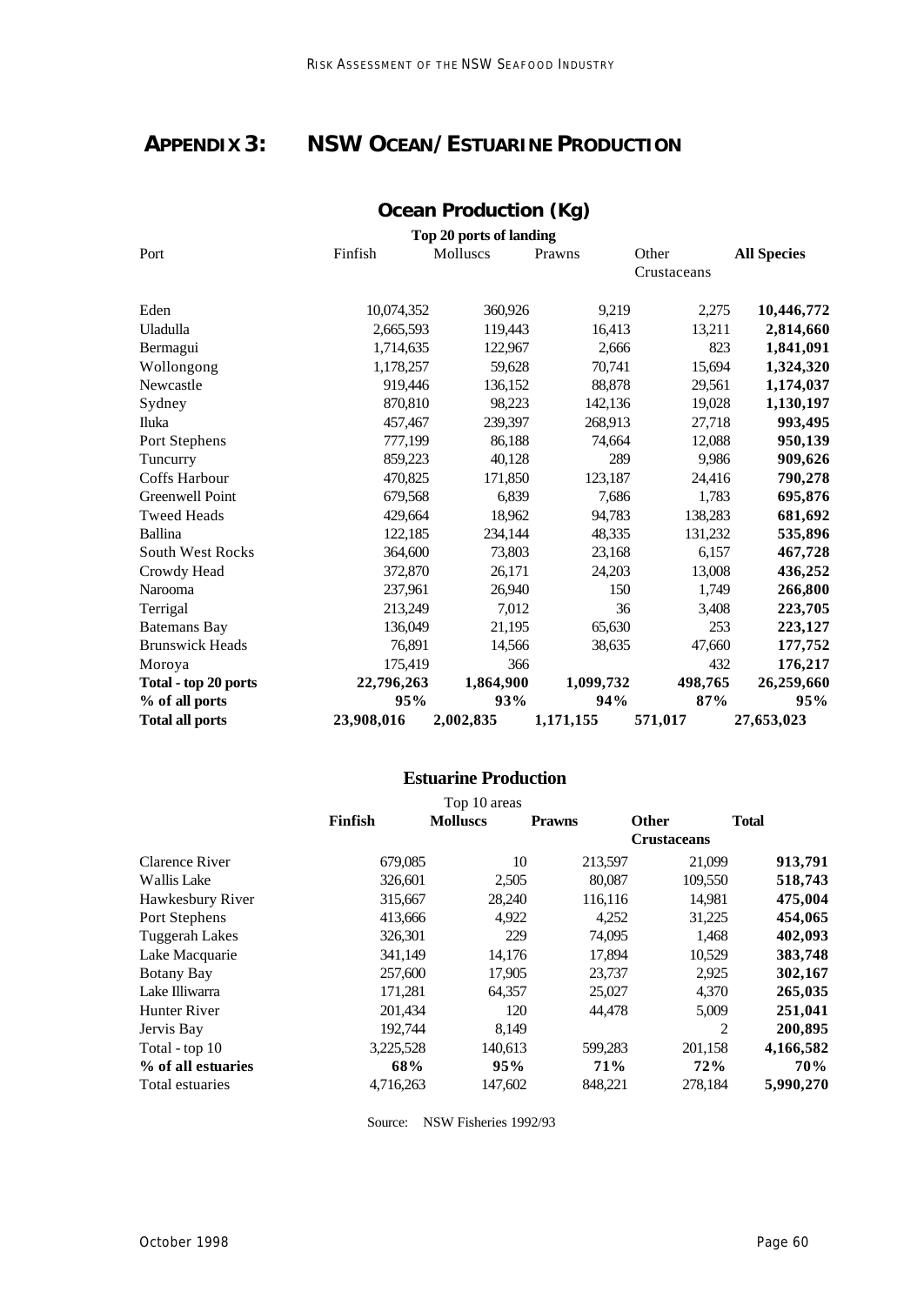# **APPENDIX 4: NSW IMPORTS BY COUNTRY**

|                              |                        |      | 1997/98                 |       |                           |       |                         |      |
|------------------------------|------------------------|------|-------------------------|-------|---------------------------|-------|-------------------------|------|
|                              |                        |      | (selected import codes) |       |                           |       |                         |      |
|                              | 0302                   |      | 0304                    |       | 0306                      |       | 0307                    |      |
|                              | Fish: fresh or chilled |      | Fish fillets, and other |       | Crustaceans: live, fresh, |       | Molluscs: live, fresh,  |      |
|                              | (excluding 0304)       |      | fish meat: fresh,       |       | chilled, frozen, dried,   |       | chilled, frozen, dried, |      |
|                              |                        |      | chilled, or frozen      |       | salted, or in brine.      |       | salted, or in brine     |      |
|                              | Kgs                    | $\%$ | Kgs                     | $\%$  | Kgs                       | $\%$  | Kgs                     | $\%$ |
| Argentina                    |                        |      | 12,000                  | 0%    |                           |       |                         |      |
| Bangladesh                   | 10                     | 0%   |                         |       | 2,412                     | $0\%$ |                         |      |
| Cambodia                     |                        |      |                         |       | 37,710                    | 1%    | 5,376                   | 0%   |
| Canada                       |                        |      |                         |       | 7,588                     | $0\%$ | 1,494                   | 0%   |
| Chile                        |                        |      | 3,312,232               | 19%   | 12                        | 0%    | 11,621                  | 0%   |
| China                        | 4,650                  | 0%   | 267,918                 | 1%    | 1,946                     | $0\%$ | 330,999                 | 6%   |
| Cuba                         |                        |      |                         |       | 51,490                    | 1%    |                         |      |
| Denmark                      |                        |      | 6,027                   | $0\%$ | 9,728                     | 0%    |                         |      |
| Fiji                         | 8,985                  | 0%   | 440                     | $0\%$ | 30                        | 0%    | 1,923                   | 0%   |
| Gibraltar                    |                        |      | 15120                   | $0\%$ |                           |       |                         |      |
| Hong Kong                    |                        |      | 15136                   | $0\%$ | 7,527                     | 0%    | 23,923                  | 0%   |
| India                        |                        |      | 39533                   | $0\%$ | 199,935                   | 4%    | 193,918                 | 3%   |
| Indonesia                    | 45,153                 | 2%   | 96220                   | 1%    | 46,605                    | 1%    | 7,254                   | 0%   |
| Japan                        | 20                     | 0%   | 7222                    | $0\%$ | 74,296                    | 1%    | 241,128                 | 4%   |
| Kenya                        |                        |      | 745880                  | 4%    |                           |       |                         |      |
| Malaysia                     | 14,122                 | 1%   | 19801                   | 0%    | 402,550                   | 7%    | 234,797                 | 4%   |
| Mauritius                    |                        |      |                         |       |                           |       | 53                      | 0%   |
| Mexico                       |                        |      |                         |       | 26,671                    | 0%    |                         |      |
| Myanmar                      |                        |      | 333510                  | 2%    | 214,172                   | 4%    |                         |      |
| Namibia                      |                        |      | 513593                  | 3%    |                           |       |                         |      |
| Netherlands                  | 3,450                  | 0%   | 22                      | 0%    |                           |       | 11,000                  | 0%   |
| New Caledonia                |                        |      |                         |       | 244,757                   | 5%    |                         |      |
| New Zealand                  | 1,928,843              | 89%  | 8650262                 | 48%   | 30,163                    | 1%    | 1,412,522               | 24%  |
| North Korea                  |                        |      |                         |       |                           |       | 16,745                  | 0%   |
| Norway                       |                        |      | 11200                   | 0%    | 720                       | 0%    |                         |      |
| Peru                         |                        |      |                         |       |                           |       | 30,800                  | 1%   |
| Phillipines                  |                        |      | 112                     | 0%    | 5,760                     | 0%    | 4,038                   | 0%   |
| <b>PNG</b>                   | 54,060                 | 3%   |                         |       |                           |       |                         |      |
| Portugal                     |                        |      | 2010                    | $0\%$ |                           |       |                         |      |
| Russian Federation           |                        |      |                         |       | 733                       | 0%    |                         |      |
|                              | 2,157                  | 0%   | 56826                   | $0\%$ | 93,461                    | 2%    | 10,001                  | 0%   |
| Singapore<br>Solomon Islands |                        |      |                         |       | 3,561                     |       | 9                       | 0%   |
| South Africa                 |                        |      |                         |       |                           | 0%    |                         |      |
|                              | 100                    | 0%   | 2176712                 | 12%   |                           |       |                         |      |
| South Korea                  |                        |      | 4630                    | $0\%$ | 11,248                    | $0\%$ | 23,243                  | 0%   |
| Sri Lanka                    | 8,000                  |      |                         |       | 126                       | $0\%$ |                         |      |
| Taiwan                       |                        | 0%   | 58383                   | $0\%$ | 79,004                    | 1%    | 1,627,624               | 28%  |
| Tanzania                     | 7                      | 0%   | 305132                  | $2\%$ |                           |       |                         |      |
| Thailand                     |                        |      | 459208                  | 3%    | 3,385,932                 | 63%   | 1,364,724               | 23%  |
| Tonga                        | 60                     | 0%   |                         |       |                           |       |                         |      |
| Uganda                       |                        |      | 707175                  | 4%    |                           |       |                         |      |
| <b>USA</b>                   | 10                     | 0%   | 1225                    | $0\%$ | 117,569                   | 2%    | 104,539                 | 2%   |
| Vanuatu                      |                        |      |                         |       | 23                        | $0\%$ |                         |      |
| Vietnam                      | 90,428                 | 4%   | 50643                   | $0\%$ | 282,639                   | 5%    | 221,848                 | 4%   |
| (Australian re-imports)      |                        |      |                         |       | 34,191                    | 1%    | 10                      | 0%   |
| <b>Total</b>                 | 2,160,055              |      | 17,868,172              |       | 5,372,559                 |       | 5,879,589               |      |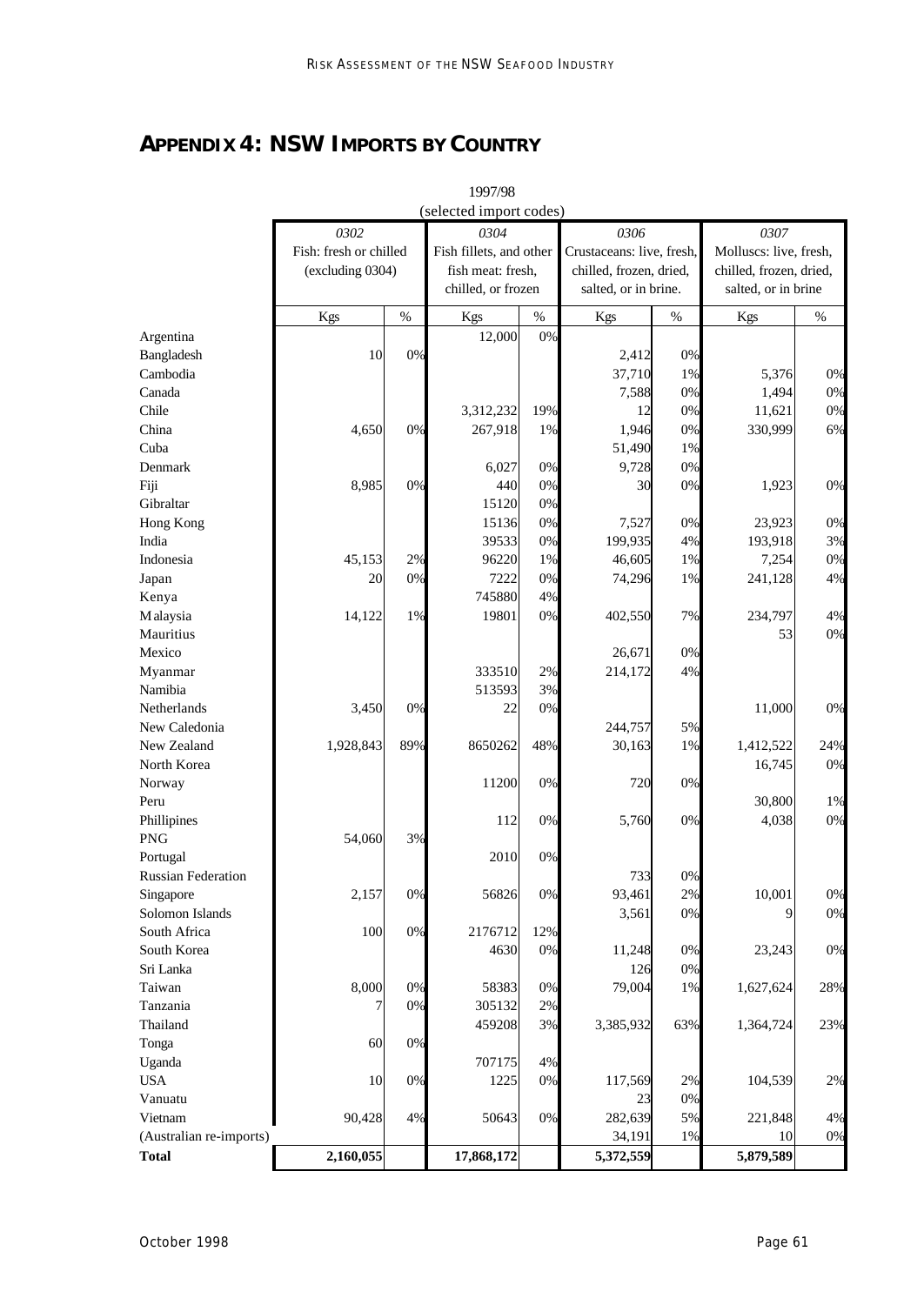| ABS |
|-----|
|     |

# **APPENDIX 5: FOOD SAFETY SURVEY: NSW FISHERMEN' COOPERATIVES**

**(23 complete or part responses)**

**1. What type of business are you from ? – FISHERMEN'S CO-OPERATIVES** 

# **Includes 3 catchers and 1 transporter)**

#### **2. Are you the……**

| Business owner | Manager                         |  |
|----------------|---------------------------------|--|
| Staff member   | Agent representing the business |  |

#### **3. What size is the business?**

| Less than 6 employees | 20-100 employees        |  |
|-----------------------|-------------------------|--|
| 6-20 employees        | More than 100 employees |  |

### **4. Are you aware of pending changes to food hygiene legislation?** 8 8 7

**5. Do you know where the major risks to food safety are in your business?**

#### **6. What are they?**

- Cross-contamination between cooked and uncooked product
- Contamination from unclean fish bins
- Temperature control
- Coolroom and fish processing room.
- **•** Transport to market.
- Market floor awaiting auction.
- Having no ice on whole fish
- Freezers breaking down
- Coolrooms not working
- Keeping fresh fish away from cooked prawns.
- Temperature control
- Correct storage of product
- Correct sanitation of equipment
- Fish on deck (catcher)
- Fish in fish room
- Fish unloading in summer.
- Temperature control
- Correct storage of product
- Hygienic food handling
- Point of delivery
- Clean work area
- Temperature control
- Staff hygiene
- Hygiene of premises
- Chemical contamination
- Shelf-life
- Quality control on receival of goods.

| yes | no | not  |
|-----|----|------|
|     |    | sure |
| 8   | 8  |      |
| 13  | 5  | 5    |
|     |    |      |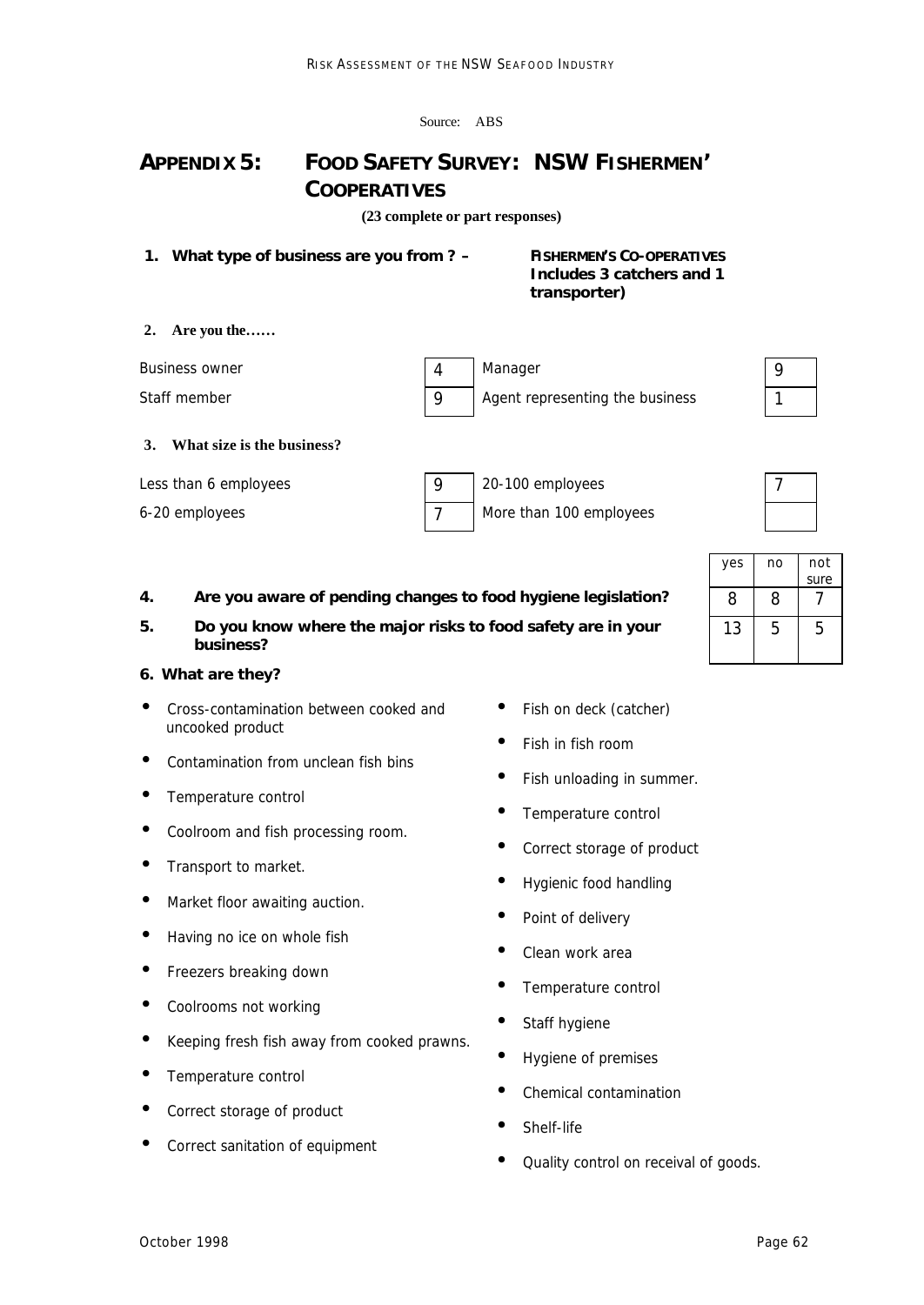- Work areas are clean
- Personal hygiene of workers.
- Bad hygiene
- Fish not kept at the right temperature.
- Unwashed hands.
- Hygiene of staff.
- Temperature control
- Hygiene of premises
- Cleanliness of containers, ie tubs
- Shelf-life of product.
- Spoilage
- Cross contamination
- Temperature control
- Storage facilities
- Handling procedures
- Pest/bacteria control
- Personal hygiene.
- Not keeping well-iced
- We are not aware of any risks
- Chopping boards
- Handling food
- Placing food in correct temperatures
- Cross-contamination
- Unclean surfaces
- Unclean utensils
- Personal hygiene, gloves
- Point of catching.
- Transportation in ice.
- Clean boxes.
- Packing with ice.
- **Refrigeration**
- Pest control
- Water contamination
- **Hygiene**
- Not keeping well-refrigerated
- Not keeping vessels and premises hygienically clean.
- No personal hygiene.
- **7. Do you have training programs in place for staff who are handling food product, and records of that training?**
- **8. Do you have uniform and personal hygiene policies in place for staff handling food products?**
- **9. Do you have hand washing facilities that are convenient for staff to use, and are not used for cleaning fish, containers, or utensils?**
- **10. Do you have facilities to keep cooked fish separate from uncooked product?**
- 11. Do you use ice made from clean drinking water?
- **12. Do your premises and facilities meet proposed food hygiene regulations?**
- **13 Are all equipment, containers, and tools used for single products, and thoroughly cleaned before use.**
- **14. Do you check the temperature and condition of seafood received**

| yes | no             | not<br>sure    |
|-----|----------------|----------------|
| 4   | 15             | 4              |
| 15  | 7              | 1              |
| 15  | 1              |                |
| 5   | 4              |                |
| 14  | $\overline{2}$ |                |
| 10  | 1              | $\overline{4}$ |
| 16  |                | 1              |
| 7   | 8              |                |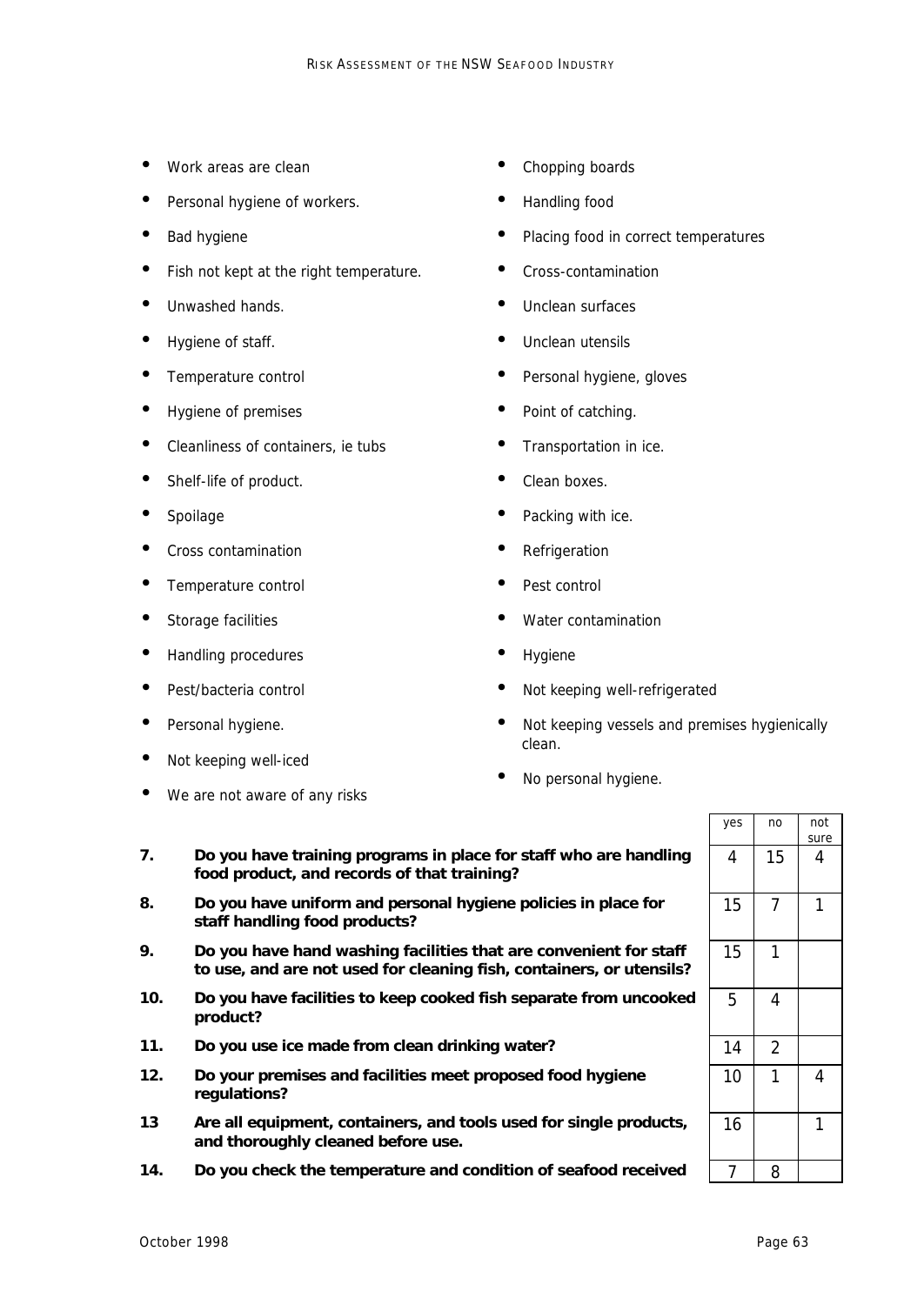|     | into your business, whether fresh, chilled, or frozen? |    |  |  |
|-----|--------------------------------------------------------|----|--|--|
| 15. | Do you know your suppliers and their source of supply? | 13 |  |  |
|     |                                                        |    |  |  |

| 16.<br>What temperature do you keep<br>chilled uncooked product at? |                                                                    |                                                       | 17.<br>How long can you store chilled<br>uncooked product at this<br>temperature? |                                                      |                                          |  |
|---------------------------------------------------------------------|--------------------------------------------------------------------|-------------------------------------------------------|-----------------------------------------------------------------------------------|------------------------------------------------------|------------------------------------------|--|
| $0-4$ °C<br>$0-4$ °C<br>$0-4$ °C<br>under $2^{\circ}$ C             | $0-4$ °C<br>$0^{\circ}$ C<br>$2-3$ °C<br>$0-4$ °C<br>$0^{\circ}$ C | $0-5$ °C<br>$2^{\circ}$ C<br>$-3$ °C<br>$0-4$ °C      | 1-2 weeks<br>3 days<br>Fish trip<br>4 days<br>6 days                              | 4 days<br>Varies with<br>product<br>4 days<br>4 days | 4 days<br>2-3 days<br>4-5 days<br>5 days |  |
| 18.<br>What temperature do you keep<br>frozen product at?           |                                                                    |                                                       | 19.<br>How long can you store frozen<br>product at this temperature?              |                                                      |                                          |  |
| $<$ -18 °C<br>-18 to -20 $^{\circ}$ C<br>$-22^{\circ}$ C            | $-20^{\circ}$ C<br>$-32\text{ °C}$<br>$-18\text{ °C}$              | $-20^{\circ}C$ ,<br>$-16^{\circ}$ C<br>$-20$ to 22 °C | 3 mnths<br>$3-6$ mnths<br>6 mnths                                                 | 3 mnths<br>3 mnths<br>3-6 mnths<br>6 mnths           | 2 mnths<br>6 mnths                       |  |
| 20.<br>How long can you keep filleted<br>product on display?        |                                                                    | 21.                                                   | What temperature do you store<br>filleted product on display                      |                                                      |                                          |  |
| $2.2$ deve                                                          | $2$ doug                                                           | 0 <sub>hr</sub>                                       | 0 <sub>0</sub>                                                                    | 0.10                                                 | 2.10C                                    |  |

| 2-3 days | 3 days | 8 hrs  | $-2$ °C  | $0-4$ °C      | 2-4 $\mathrm{^{\circ}C}$ |
|----------|--------|--------|----------|---------------|--------------------------|
| 2-3 days | 3 days | 1 day  | $2-3$ °C | $0^{\circ}$ C | $0-5$ °C                 |
| 6 days   | 2 days | 3 days | $2-3$ °C | $0-2$ °C      | 2-4 $^{\circ}$ C         |
|          | 5 days |        |          |               |                          |
|          |        |        |          |               |                          |
|          |        |        |          |               |                          |

- 22. Do you keep temperature logs of chilled and frozen storage?
- 23. Do you have a pest control program in place?
- **24. Do you have a formalised food safety plan in place?** 2 13 1
- 25. Do you have a certified Quality Assurance system in place?
- 26. **Have you heard of the term HACCP before?**
- 27. **Do you have a HACCP plan for your business?**
- **28. Overall, do you consider the implementation of a food safety program to be a net benefit (yes) or additional cost (no).**

| yes | no | not<br>sure |
|-----|----|-------------|
| 3   | 11 |             |
| 11  | 3  | 1           |
| 2   | 13 | 1           |
| 1   | 15 |             |
| 8   | 9  |             |
| 1   | 16 |             |
| 11  | 6  |             |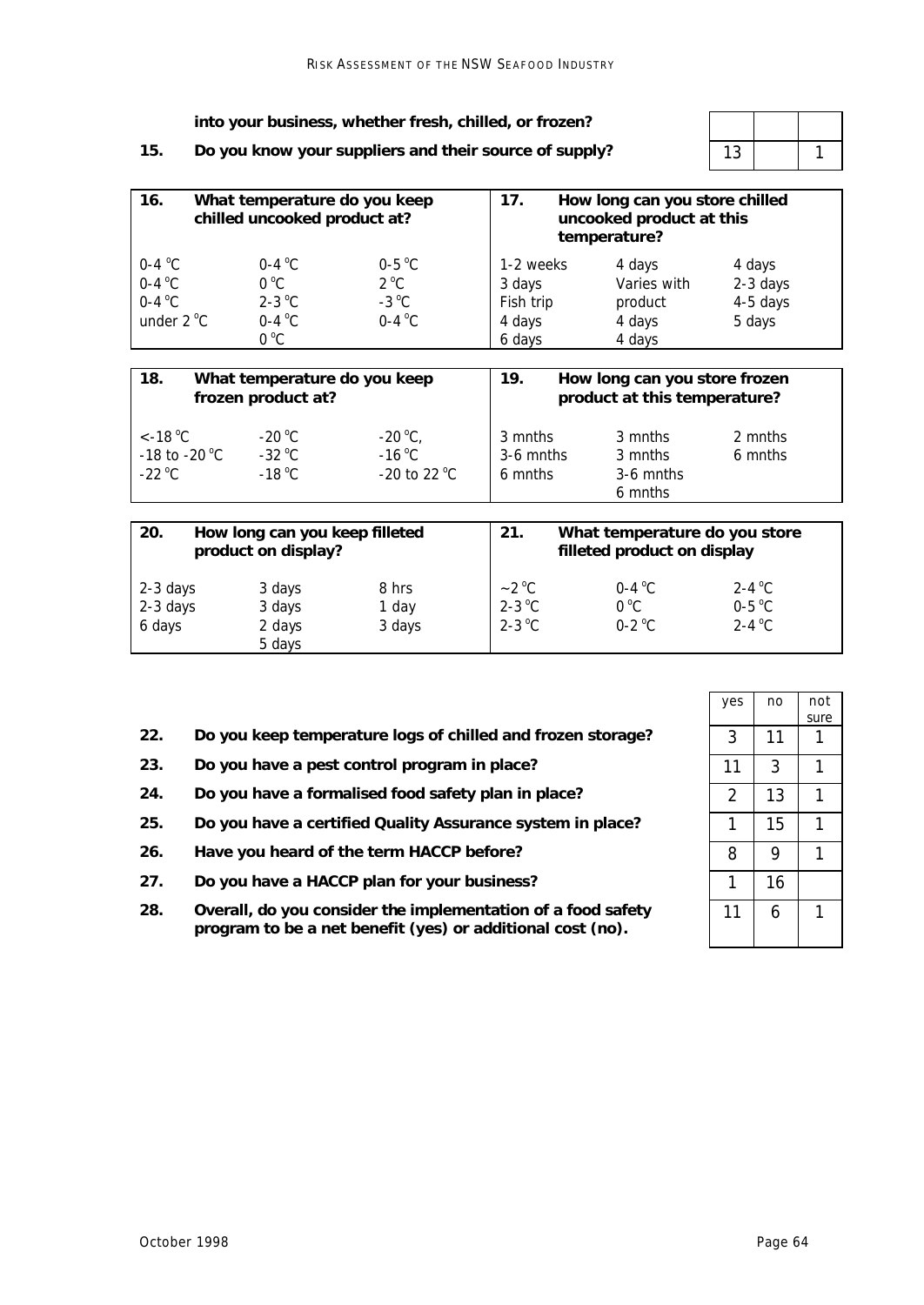| 29.<br>What are the benefits?                                                                                                                                        | 30.<br>What are the costs?                                                                                                                                                                                                                             |
|----------------------------------------------------------------------------------------------------------------------------------------------------------------------|--------------------------------------------------------------------------------------------------------------------------------------------------------------------------------------------------------------------------------------------------------|
| If we can gain consumer confidence with a food<br>safety program, it will lead to more business plus<br>increased consumer confidence in the industry as<br>a whole. | $\bullet$<br>Implementation and running costs of a HACCP<br>system (unknown at this stage)<br>Implementation and operating costs for                                                                                                                   |
| Assurance of product being sent to market is of<br>best quality.<br>Best quality fish that we can catch.<br>Who knows? Position on the floor of Sydney fish          | HACCP (unknown).<br>More bureaucratic bullshit, costs, and<br>$\bullet$<br>regulations. Another chance to create<br>empires at the cost of industry. This industry<br>is hamstrung with rules, regulations, and<br>bureaucrats. Who bloody needs more? |
| Market appears more important than quality of<br>fish.<br>There are no benefits.                                                                                     | Short term - implementation and training.<br>Long term - increased staff levels to monitor<br>and audit. Internally, practices put in place.                                                                                                           |
| Better hygiene and food handling practices.                                                                                                                          | Very little (Catcher)                                                                                                                                                                                                                                  |
| Better product and more sales. Better product to<br>the consumer.                                                                                                    | $\bullet$<br>Training and equipment                                                                                                                                                                                                                    |
| Better quality product.                                                                                                                                              | Setting up program, procedures, and action<br>plans.                                                                                                                                                                                                   |
| Improved product quality                                                                                                                                             | Damage to reputation, and unused product.                                                                                                                                                                                                              |
| Extended shelf-life                                                                                                                                                  | A slight cost to implement and control.                                                                                                                                                                                                                |
| Customer satisfaction                                                                                                                                                | A lower return to fishermen if no consumer                                                                                                                                                                                                             |
| Market penetration                                                                                                                                                   | confidence.                                                                                                                                                                                                                                            |
| Efficient recall procedures                                                                                                                                          |                                                                                                                                                                                                                                                        |
| Better product and customer satisfaction.                                                                                                                            |                                                                                                                                                                                                                                                        |
| Gaining greater consumer condfidence, a much<br>better product, longer shelf-life, therefore better<br>prices.                                                       |                                                                                                                                                                                                                                                        |
| Assurance of quality for consumers                                                                                                                                   |                                                                                                                                                                                                                                                        |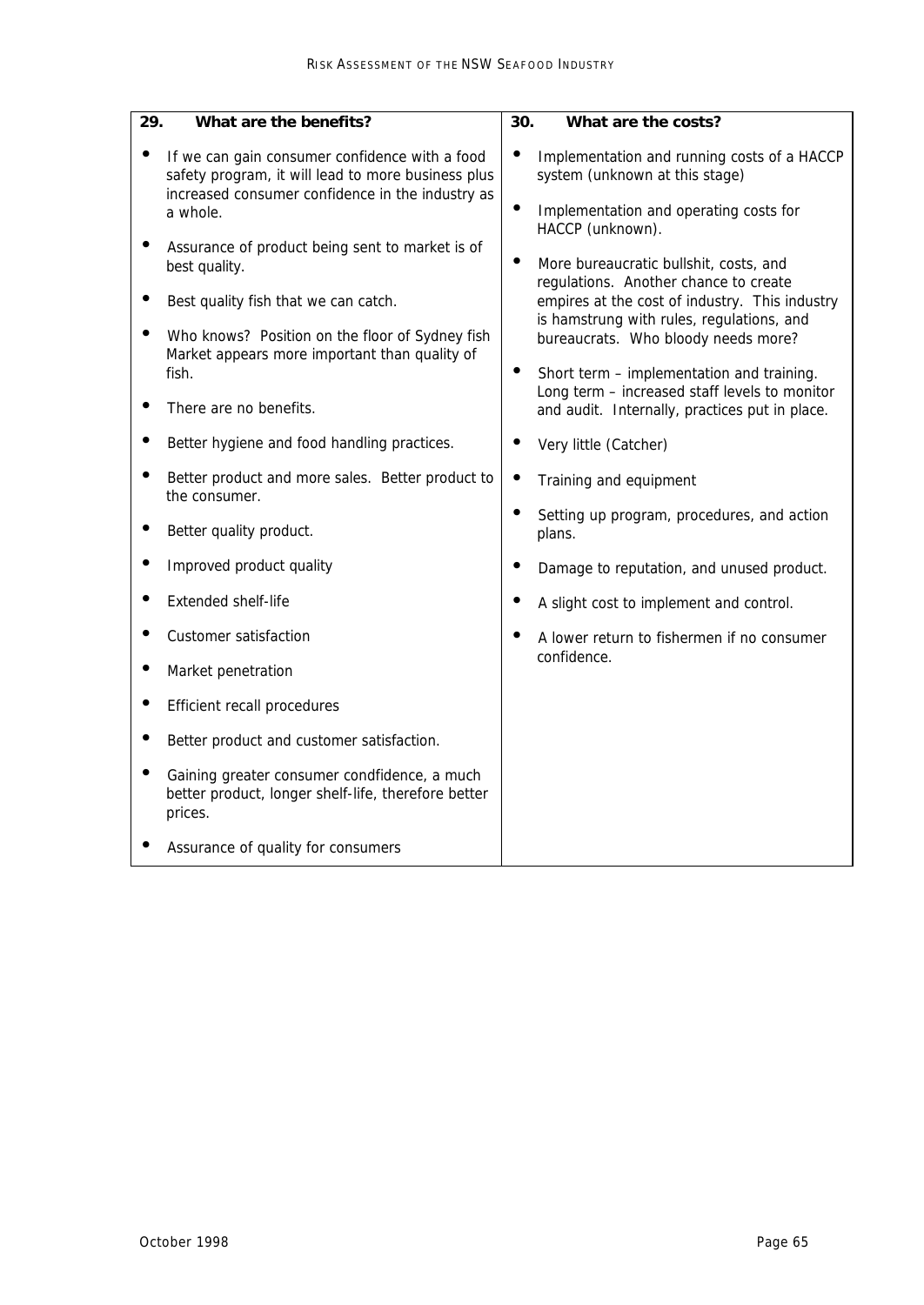# **APPENDIX 6: FOOD SAFETY SURVEY: MERCHANTS (THROUGH SYDNEY AUCTION)**

#### **1. What type of business are you from ? - RETAILERS/WHOLESALERS (21 responses)**

#### **2. Are you the……**

Business owner 19 Manager Staff member 1 1 Agent representing the business 1



#### **3. What size is the business?**

| Less than 6 employees | 20-100 employees        | $\overline{2}$ |
|-----------------------|-------------------------|----------------|
| 6-20 employees        | More than 100 employees |                |



|    |                                                                           | ves      | no | not  |
|----|---------------------------------------------------------------------------|----------|----|------|
|    |                                                                           |          |    | sure |
| 4. | Are you aware of pending changes to food hygiene legislation?             | $10^{-}$ |    |      |
| 5. | Do you know where the major risks to food safety are in your<br>business? |          |    |      |

#### **6. What are they?**

- At times incorrect holding temp on display
- Coolroom racks require regalvanising
- **Hygiene**
- Temperature control
- Fish contamination
- Floors, offal, benches, cool room
- Age of product when purchased
- Blow flies, maggots
- Not keeping product at right temperature
- Cross contamination
- Temperature control, transport, cross contamination
- Not washing hands after nose picking

**staff handling food products?**

**7. Do you have training programs in place for staff who are handling** 

**8. Do you have uniform and personal hygiene policies in place for** 

**food product, and records of that training?**

- Temperature control,
- Temperature control
- Cross contamination
- Product handling
- Not washing hands properly
- Smoking in work place
- Poor refrigeration equipment
- Not iceing product in display
- Not washing display counters and trays
- Maintaining strict control on product
- Handling product with disposable gloves
- Temperature control, cross contamination, paper trail for products, food handling

|     | -- |      |
|-----|----|------|
| yes | no | not  |
|     |    | sure |
| 5   | 15 |      |
| 17  | 3  |      |
|     |    |      |

*October 1998 Page 66*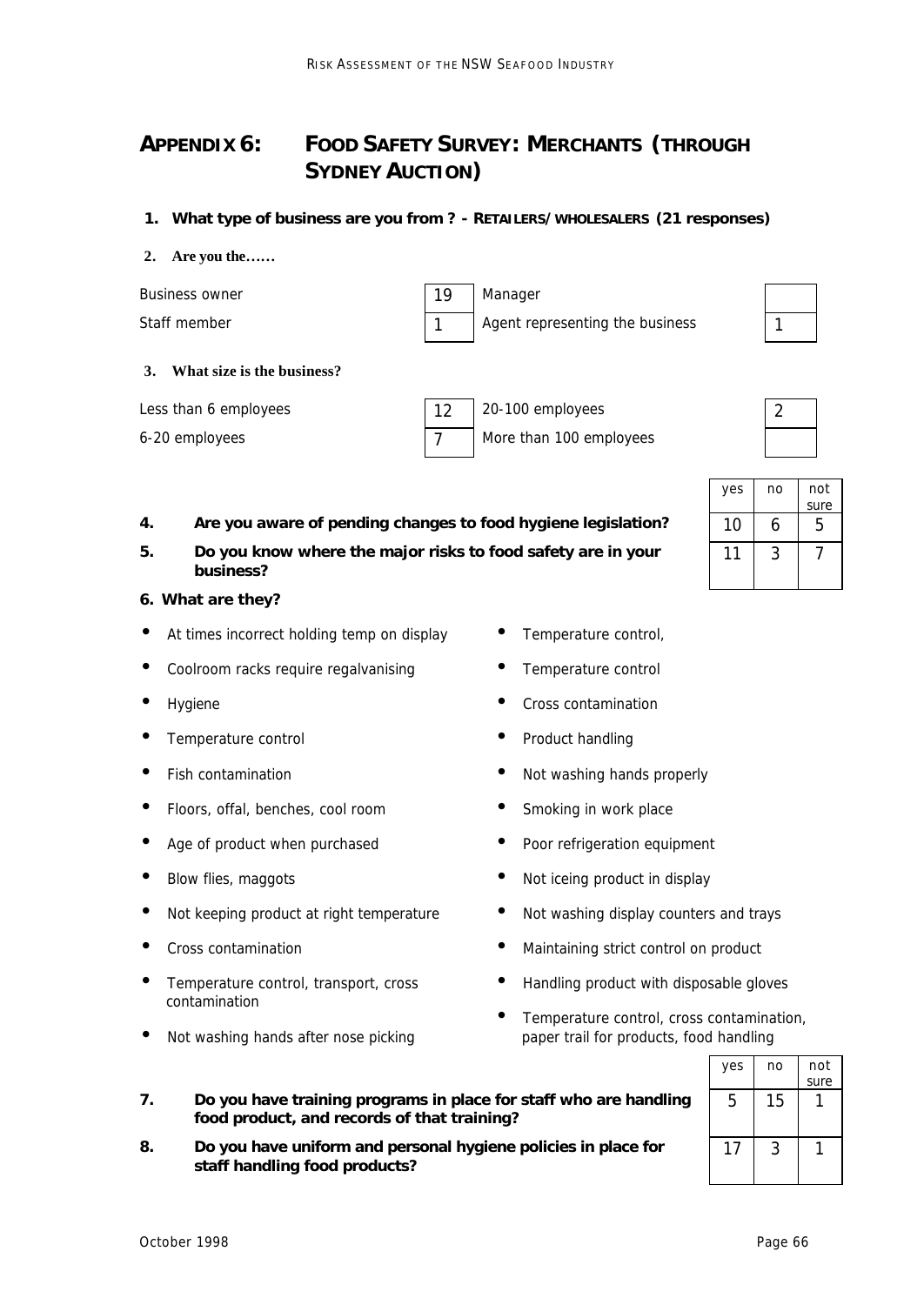- **9. Do you have hand washing facilities that are convenient for staff to use, and are not used for cleaning fish, containers, or utensils?**
- **10. Do you have facilities to keep cooked fish separate from uncooked product?**
- 11. Do you use ice made from clean drinking water?
- **12. Do your premises and facilities meet proposed food hygiene regulations?**

15. Do you know your suppliers and their source of supply?

- **13 Are all equipment, containers, and tools used for single products, and thoroughly cleaned before use.**
- **14. Do you check the temperature and condition of seafood received into your business, whether fresh, chilled, or frozen?**
- **16. What temperature do you keep chilled uncooked product at? 17. How long can you store chilled uncooked product at this temperature?** Very cold,  $0^{\circ}$ C,  $0^{\circ}$ C,  $4^{\circ}$ C 0 to  $5^{\circ}$ C. 1 to  $4^{\circ}$ C, 4 to  $0^{\circ}$ C 0 to  $2^{\circ}$ C.  $0^{\circ}$ C,  $< 5^{\circ}C$ . -2 to  $2^{\circ}$ C, -1 to  $4^{\circ}C$ , 0 to  $3^{\circ}$ C,  $0^{\circ}$ C,  $1^{\circ}$ C,  $5^{\circ}$ C, -1 to  $1^{\circ}$ C, 0 to  $5^{\circ}$ C,  $0^{\circ}$ C Very long, 3-4 days, Varies with species, 3 days. 4-5 days, 1 week, 4-5days, 4-5 days, 3-4 days, 3-4 days, 0-4 days, 3-5 days, 5 days, 3 days, 3 days, 3 days 3-5 days,

| 18.<br>What temperature do you keep<br>frozen product at?                                                            |                                                                                                                      | 19.                                                                                                                  | How long can you store frozen<br>product at this temperature?          |                                                                          |                                              |
|----------------------------------------------------------------------------------------------------------------------|----------------------------------------------------------------------------------------------------------------------|----------------------------------------------------------------------------------------------------------------------|------------------------------------------------------------------------|--------------------------------------------------------------------------|----------------------------------------------|
| $-20^{\circ}$ C,<br>$-18^{\circ}$ C,<br>$-20^{\circ}$ C,<br>$-18^{\circ}$ C.<br>$-24^{\circ}C$ ,<br>$-20^{\circ}$ C, | $-22^{\circ}$ C,<br>$-18^{\circ}$ C.<br>$-18^{\circ}$ C.<br>$-18^{\circ}$ C.<br>$-23^{\circ}$ C,<br>$-17^{\circ}$ C, | $-18^{\circ}$ C,<br>$-25^{\circ}$ C,<br>$-20^{\circ}$ C,<br>$-18^{\circ}$ C.<br>$-22^{\circ}$ C,<br>$-18^{\circ}$ C. | $3$ mnth,<br>3 mnth,<br>3 mnths,<br>1-6 mnths,<br>2-3 mnths<br>1 mnth, | $3-8$ mnth,<br>3 mnths,<br>3 mnths,<br>2 mnths,<br>4 wks max,<br>6 mnths | 4 mnths,<br>eternity,<br>6 mnths,<br>3 mnths |

| 20.                 | How long can you keep cooked<br>product after cooking? |                     | 21.                 | What temperature do you store<br>cooked product at? |                       |                                                 |
|---------------------|--------------------------------------------------------|---------------------|---------------------|-----------------------------------------------------|-----------------------|-------------------------------------------------|
| 1 day,<br>Not sure, |                                                        | Not sure,<br>2 days | Not sure,<br>5 days | $0^{\circ}$ C<br>$0^{\circ}$ C                      | Not sure,<br>Not sure | $0^{\circ}$ C<br>$0^{\circ}$ C<br>$0-5^{\circ}$ |

| yes | no             | not<br>sure    |
|-----|----------------|----------------|
| 19  | 1              | 0              |
| 15  | 2              | 0              |
| 17  | 1              | 0              |
| 12  | $\overline{2}$ | 4              |
| 16  | 0              | $\overline{2}$ |
| 12  | 6              | 1              |
| 14  | $\overline{2}$ | $\overline{2}$ |